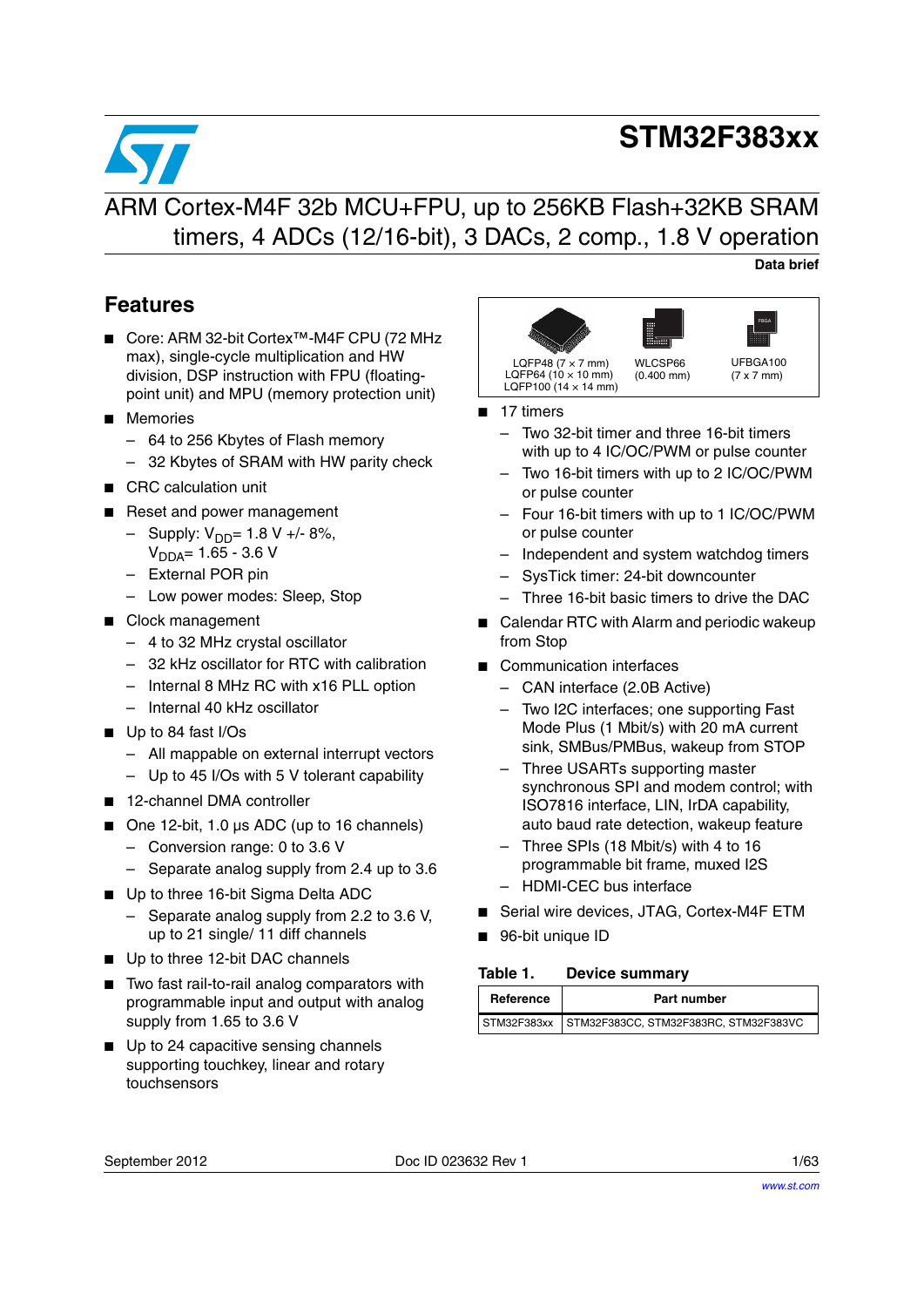# **Contents**

| $\mathbf{1}$ |      |                                                                           |
|--------------|------|---------------------------------------------------------------------------|
| $\mathbf 2$  |      |                                                                           |
| 3            |      |                                                                           |
|              | 3.1  | ARM® Cortex <sup>™</sup> -M4F core with embedded Flash and SRAM 10        |
|              | 3.2  |                                                                           |
|              | 3.3  |                                                                           |
|              | 3.4  |                                                                           |
|              | 3.5  |                                                                           |
|              | 3.6  |                                                                           |
|              | 3.7  |                                                                           |
|              |      | 3.7.1                                                                     |
|              |      | 3.7.2                                                                     |
|              |      | 3.7.3                                                                     |
|              | 3.8  |                                                                           |
|              | 3.9  |                                                                           |
|              | 3.10 |                                                                           |
|              | 3.11 |                                                                           |
|              |      | 3.11.1                                                                    |
|              |      | 3.11.2                                                                    |
|              | 3.12 | 12-bit ADC (analog-to-digital converter)  14                              |
|              |      | 3.12.1                                                                    |
|              |      | 3.12.2                                                                    |
|              | 3.13 | 16-bit sigma delta analog-to-digital converters (SDADC)  16               |
|              | 3.14 |                                                                           |
|              | 3.15 |                                                                           |
|              | 3.16 |                                                                           |
|              | 3.17 |                                                                           |
|              |      | 3.17.1<br>General-purpose timers (TIM2 to TIM5, TIM12 to TIM17, TIM19) 19 |
|              |      | 3.17.2                                                                    |
|              |      | 3.17.3                                                                    |

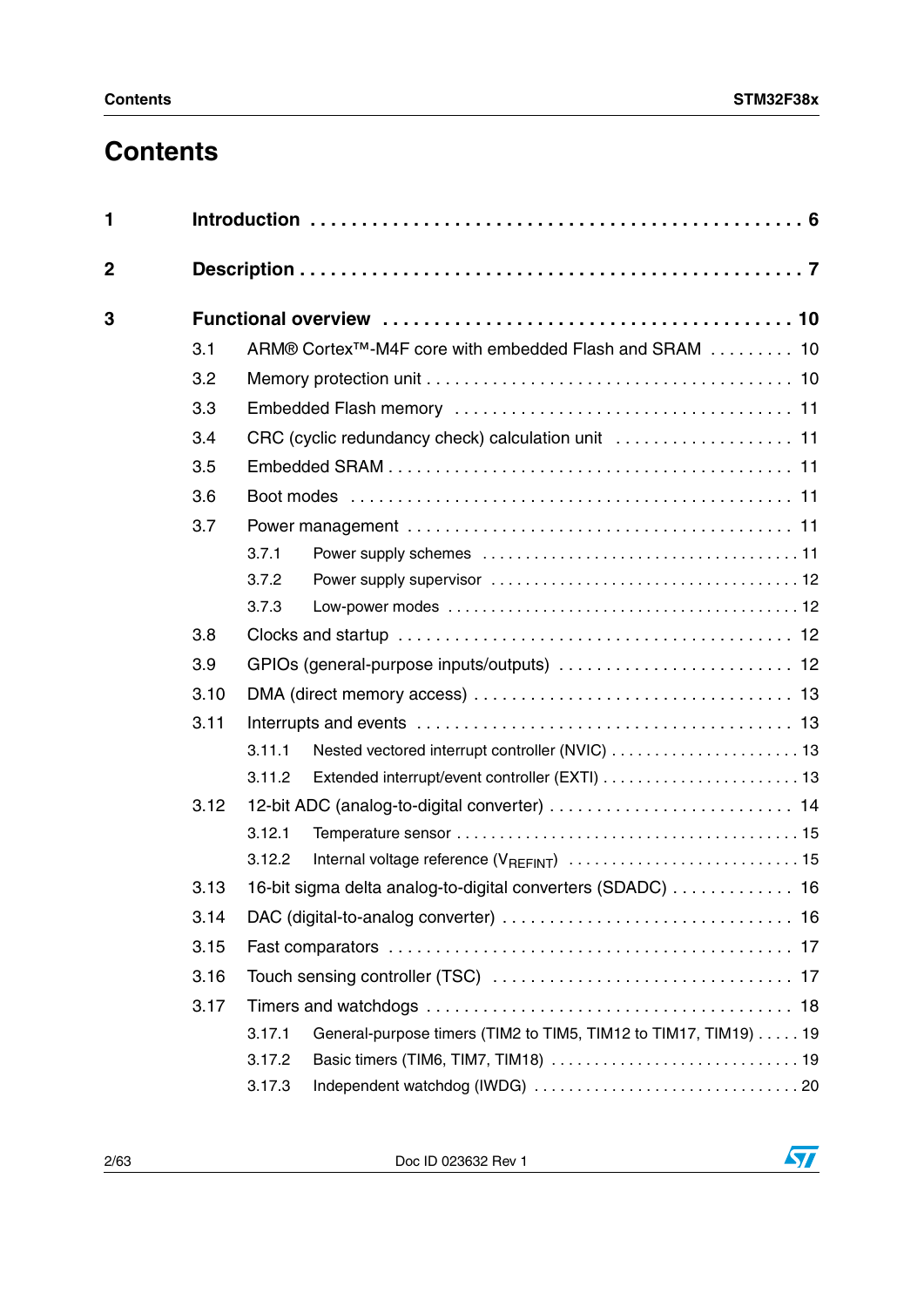|                |      | 3.17.4                                                                                      |
|----------------|------|---------------------------------------------------------------------------------------------|
|                |      | 3.17.5                                                                                      |
|                | 3.18 |                                                                                             |
|                | 3.19 |                                                                                             |
|                | 3.20 | Universal synchronous/asynchronous receiver transmitter (USART)  22                         |
|                | 3.21 | Serial peripheral interface (SPI)/Inter-integrated sound interfaces (I <sup>2</sup> S) . 22 |
|                | 3.22 | High-definition multimedia interface (HDMI) - consumer                                      |
|                | 3.23 |                                                                                             |
|                | 3.24 | Serial wire JTAG debug port (SWJ-DP)  23                                                    |
|                | 3.25 |                                                                                             |
| 4              |      |                                                                                             |
| 5              |      |                                                                                             |
| 6              |      |                                                                                             |
|                | 6.1  |                                                                                             |
|                | 6.2  |                                                                                             |
|                |      | 6.2.1                                                                                       |
|                |      | 6.2.2                                                                                       |
| $\overline{7}$ |      |                                                                                             |
| 8              |      |                                                                                             |

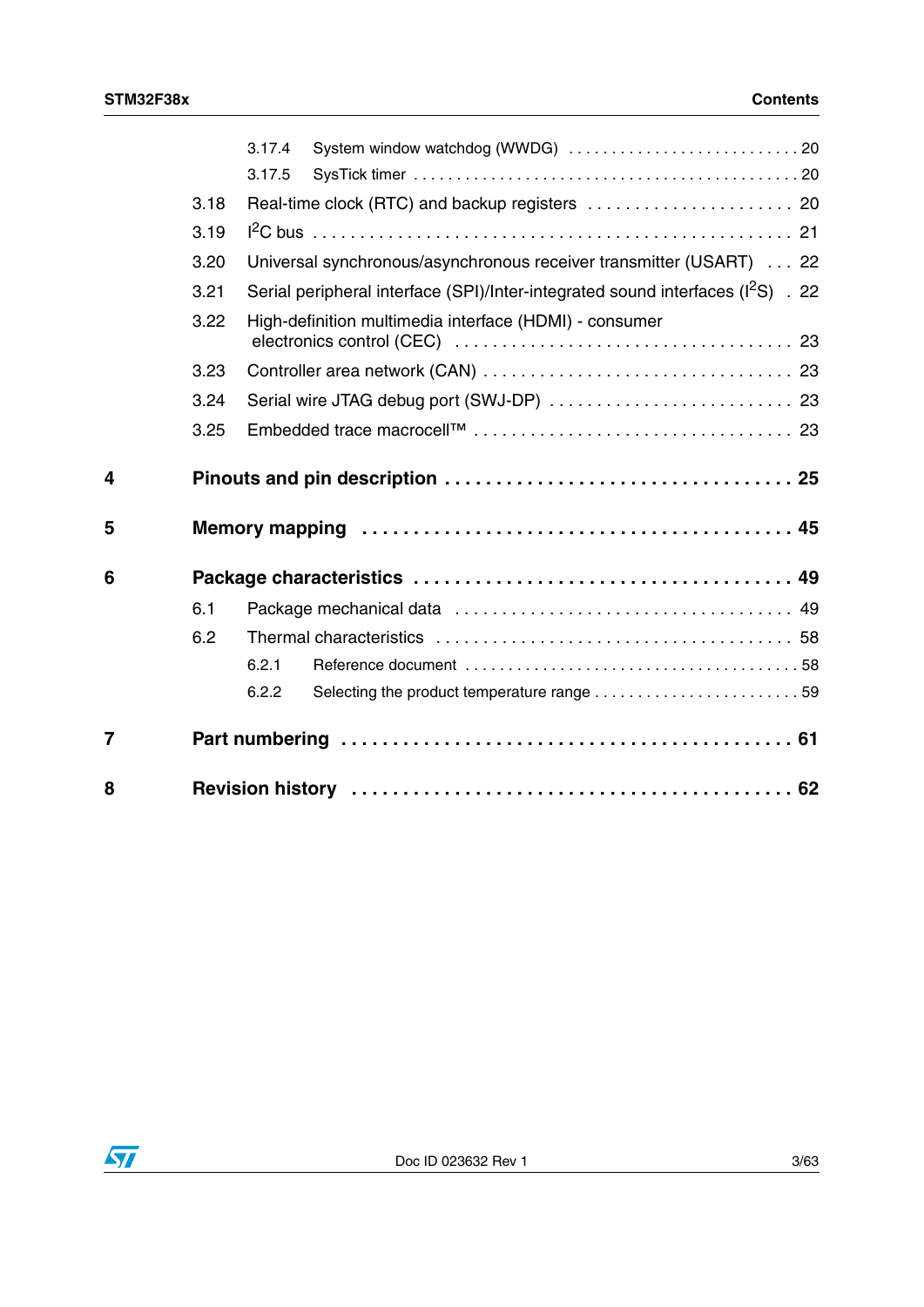# **List of tables**

| Table 1.  |                                                                                                  |
|-----------|--------------------------------------------------------------------------------------------------|
| Table 2.  |                                                                                                  |
| Table 3.  |                                                                                                  |
| Table 4.  |                                                                                                  |
| Table 5.  | Capacitive sensing GPIOs available on STM32F38x devices 17                                       |
| Table 6.  | No. of capacitive sensing channels available on STM32F38x devices. 18                            |
| Table 7.  |                                                                                                  |
| Table 8.  |                                                                                                  |
| Table 9.  |                                                                                                  |
| Table 10. |                                                                                                  |
| Table 11. |                                                                                                  |
| Table 12. |                                                                                                  |
| Table 13. |                                                                                                  |
| Table 14. |                                                                                                  |
| Table 15. |                                                                                                  |
| Table 16. |                                                                                                  |
| Table 17. |                                                                                                  |
| Table 18. |                                                                                                  |
| Table 19. |                                                                                                  |
| Table 20. | STM32F38x peripheral register boundary addresses46                                               |
| Table 21. | UFBGA100 - ultra fine pitch ball grid array, 7 x 7 mm, 0.50 mm pitch, package                    |
|           |                                                                                                  |
| Table 22. | WLCSP66 - 0.400 mm pitch wafer level chip size package mechanical data $\ldots \ldots \ldots 51$ |
| Table 23. | LQPF100 - 14 x 14 mm 100-pin low-profile quad flat package mechanical data53                     |
| Table 24. | LQFP64 - 10 x 10 mm 64 pin low-profile quad flat package mechanical data54                       |
| Table 25. | LQFP48 - 7 x 7 mm, 48-pin low-profile quad flat package mechanical data 56                       |
| Table 26. |                                                                                                  |
| Table 27. |                                                                                                  |
| Table 28. |                                                                                                  |
|           |                                                                                                  |

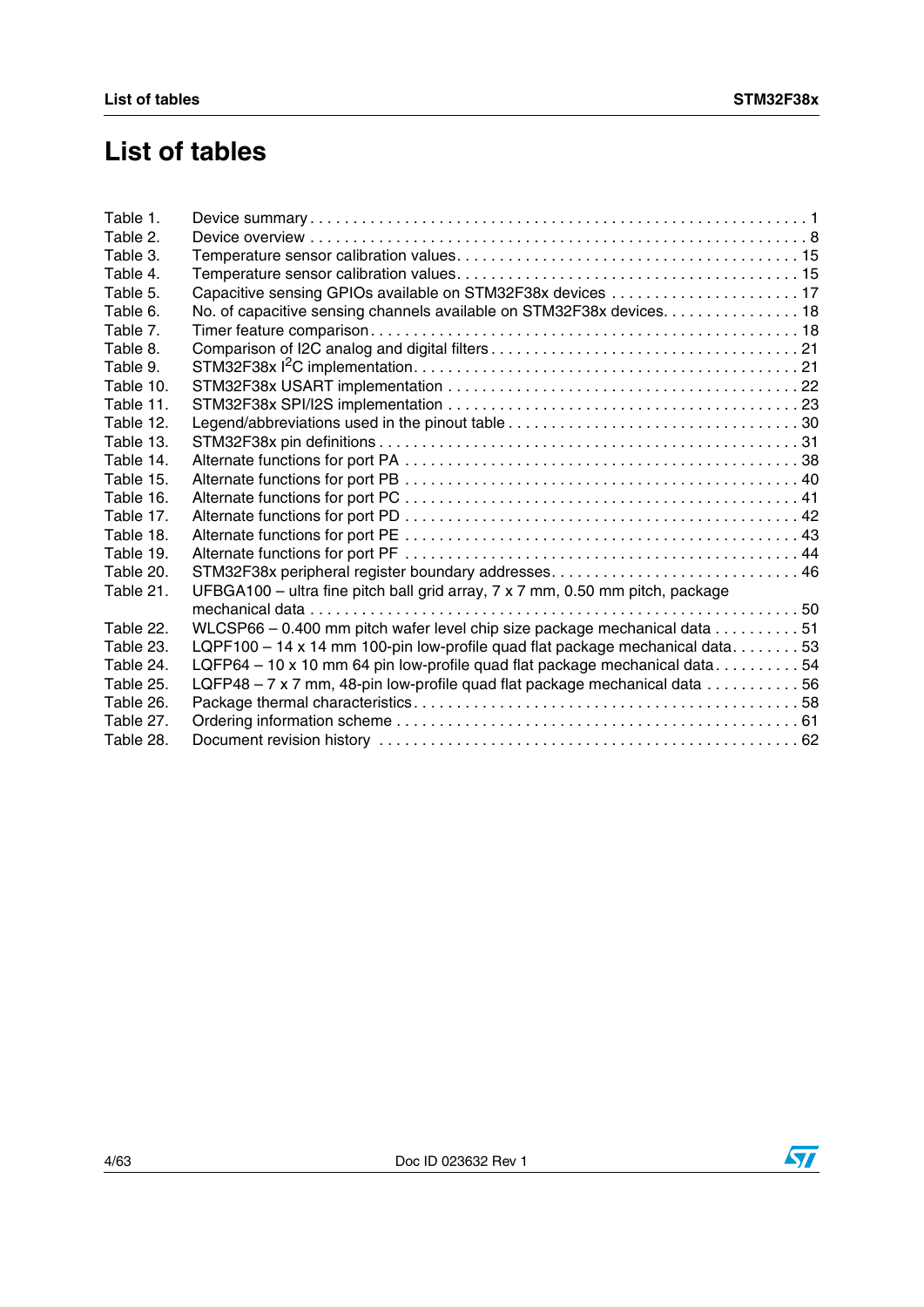# **List of figures**

| Figure 1.  |                                                                                                        |
|------------|--------------------------------------------------------------------------------------------------------|
| Figure 2.  |                                                                                                        |
| Figure 3.  |                                                                                                        |
| Figure 4.  |                                                                                                        |
| Figure 5.  |                                                                                                        |
| Figure 6.  |                                                                                                        |
| Figure 7.  |                                                                                                        |
| Figure 8.  | UFBGA100 - ultra fine pitch ball grid array, 7 x 7 mm, 0.50 mm pitch,                                  |
|            |                                                                                                        |
| Figure 9.  | WLCSP66 - 0.400 mm pitch wafer level chip size package outline $\ldots \ldots \ldots \ldots \ldots 51$ |
| Figure 10. | LQFP100-14 x 14 mm 100-pin low-profile quad flat package outline 52                                    |
| Figure 11. |                                                                                                        |
| Figure 12. | LQFP64 - 10 x 10 mm 64 pin low-profile quad flat package outline 54                                    |
| Figure 13. |                                                                                                        |
| Figure 14. | LQFP48 - 7 x 7 mm, 48-pin low-profile quad flat package outline 56                                     |
| Figure 15. |                                                                                                        |
| Figure 16. |                                                                                                        |
|            |                                                                                                        |

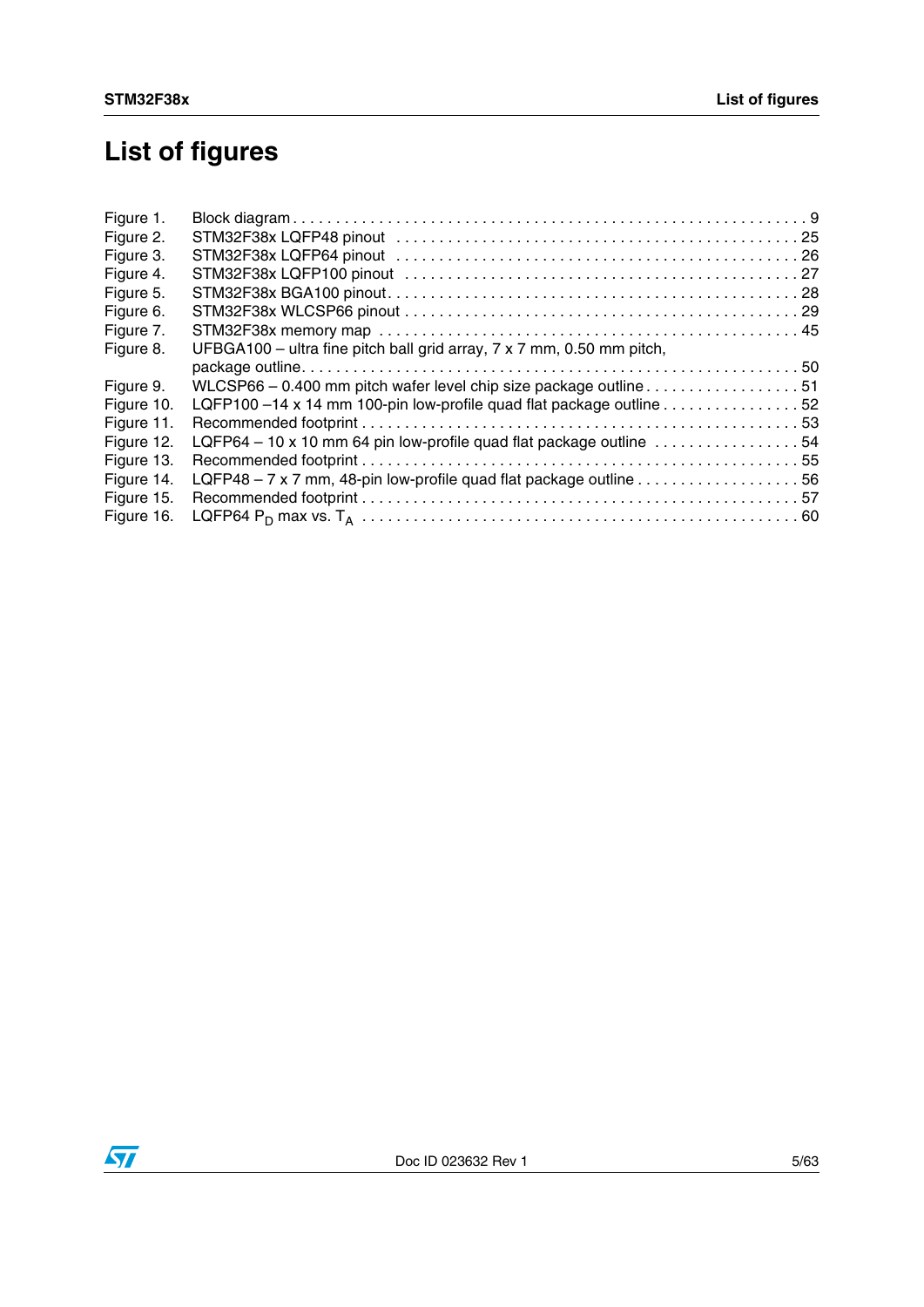## <span id="page-5-0"></span>**1 Introduction**

This databrief provides the ordering information and mechanical device characteristics of the STM32F38x microcontrollers.

This STM32F38x databrief should be read in conjunction with the STM32F38x reference manual. The reference manual is available from the STMicroelectronics website www.st.com.

For information on the Cortex™-M4F core please refer to the Cortex™-M4F Technical Reference Manual, available from the www.arm.com website at the following address: http://infocenter.arm.com/help/index.jsp?topic=/com.arm.doc.subset.cortexm.m4/index.html



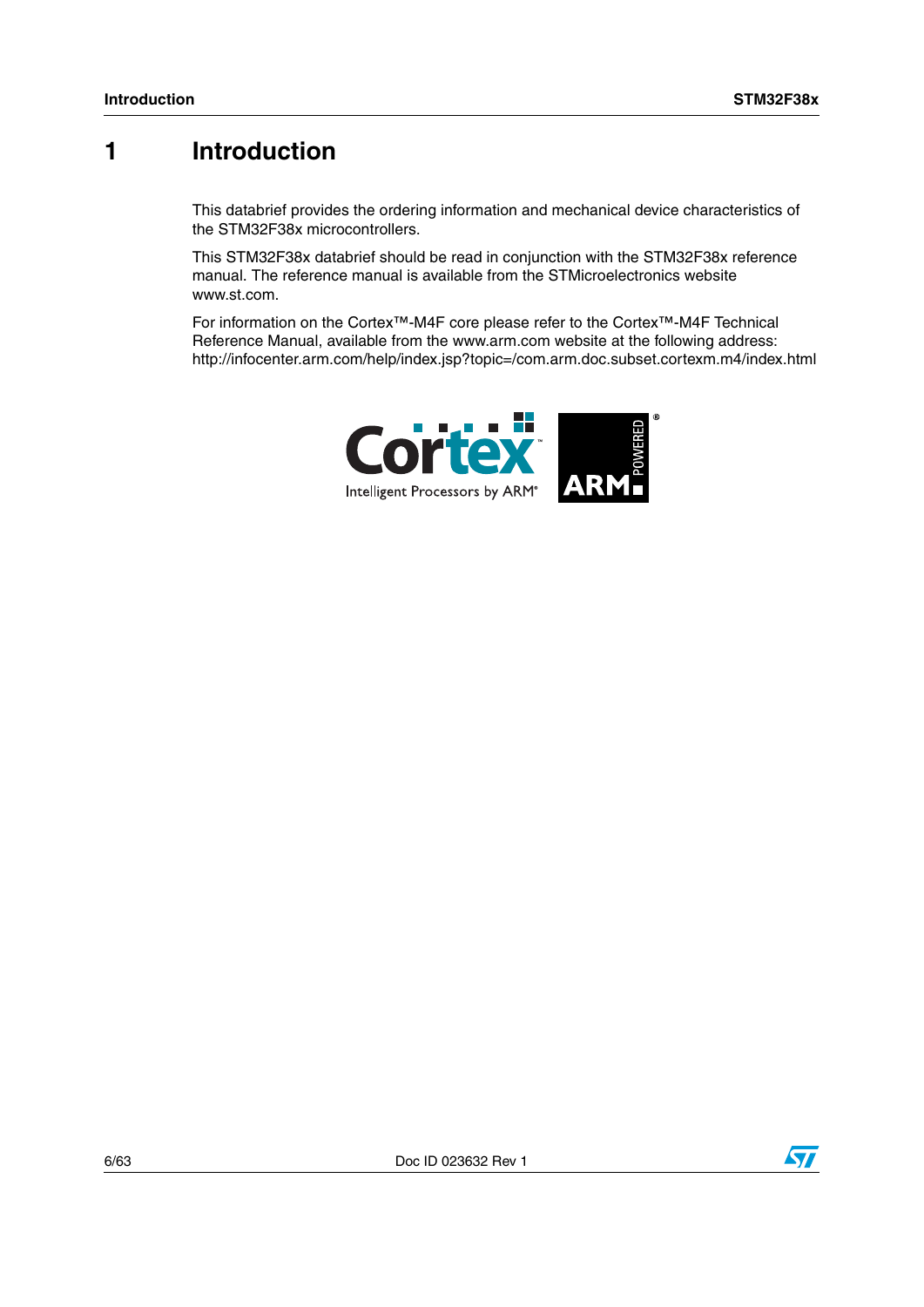## <span id="page-6-0"></span>**2 Description**

The STM32F38x family is based on the high-performance ARM® Cortex™-M4F 32-bit RISC core operating at a frequency of up to 72 MHz, and embedding a floating point unit (FPU), a memory protection unit (MPU) and an embedded trace macrocell (ETM). The family incorporates high-speed embedded memories (up to 256 Kbyte of Flash memory, up to 32 Kbytes of SRAM), and an extensive range of enhanced I/Os and peripherals connected to two APB buses.

The STM32F38x devices offer one fast 12-bit ADC (1 Msps), up to three 16-bit Sigma delta ADCs, up to two Comparators, up to two DACs (DAC1 with 2 channels and DAC2 with 1 channel), a low-power RTC, 9 general-purpose 16-bit timers, two general-purpose 32-bit timers, three basic timers.

They also feature standard and advanced communication interfaces: up to two I2Cs, three SPIs, all with muxed I2Ss, three USARTs, CAN.

The STM32F38x family operates in the -40 to +85 °C and -40 to +105 °C temperature ranges from a 1.8 V +/- 8% power supply. A comprehensive set of power-saving mode allows the design of low-power applications.

The STM32F38x family offers devices in five packages ranging from 48 pins to 100 pins. The set of included peripherals changes with the device chosen.

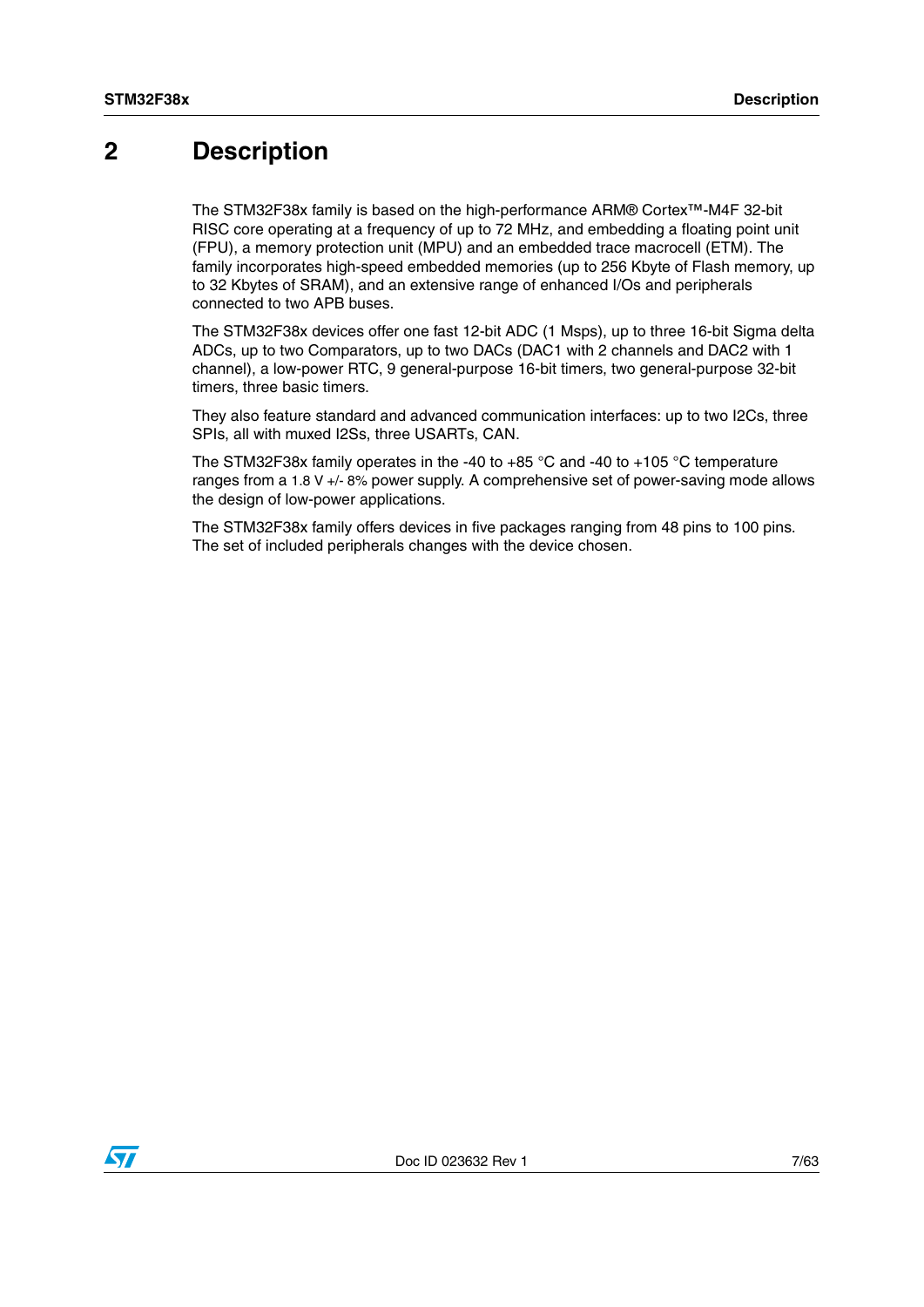<span id="page-7-0"></span>

| Peripheral                     |                                 | STM32F<br>383Cx                                                                                           |     | STM32F<br>383Rx                     |    | STM32F<br>383Vx |     |    |     |     |
|--------------------------------|---------------------------------|-----------------------------------------------------------------------------------------------------------|-----|-------------------------------------|----|-----------------|-----|----|-----|-----|
| Flash (Kbytes)                 |                                 |                                                                                                           | 128 | 256                                 | 64 | 128             | 256 | 64 | 128 | 256 |
| SRAM (Kbytes)                  |                                 |                                                                                                           | 24  | 32                                  | 16 | 24              | 32  | 16 | 24  | 32  |
| <b>Timers</b>                  | General<br>purpose              | 9 (16-bit)<br>2 (32 bit)                                                                                  |     |                                     |    |                 |     |    |     |     |
|                                | <b>Basic</b>                    | 3 (16-bit)                                                                                                |     |                                     |    |                 |     |    |     |     |
|                                | SPI/I2S                         |                                                                                                           |     |                                     |    | 3               |     |    |     |     |
| Comm. interfaces               | 1 <sup>2</sup> C                |                                                                                                           |     |                                     |    | $\overline{c}$  |     |    |     |     |
|                                | <b>USART</b>                    |                                                                                                           |     |                                     |    | 3               |     |    |     |     |
|                                | CAN                             |                                                                                                           |     |                                     |    | 1               |     |    |     |     |
| <b>GPIOs</b>                   | Normal I/Os (TC, TTa)           | 36                                                                                                        |     | 52                                  |    | 84              |     |    |     |     |
|                                | 5 volts Tolerant I/Os (FT, Ftf) | 20                                                                                                        |     | 28                                  |    |                 | 45  |    |     |     |
| 12-bit ADCs                    |                                 | 1                                                                                                         |     |                                     |    |                 |     |    |     |     |
| 16-bit ADCs Sigma- Delta       |                                 | 3                                                                                                         |     |                                     |    |                 |     |    |     |     |
| 12-bit DACs outputs            |                                 | 3                                                                                                         |     |                                     |    |                 |     |    |     |     |
| Analog comparator              |                                 | $\overline{c}$                                                                                            |     |                                     |    |                 |     |    |     |     |
| CPU frequency                  |                                 | 72 MHz                                                                                                    |     |                                     |    |                 |     |    |     |     |
| Main operating voltage         |                                 | $1.8 V + - 8%$                                                                                            |     |                                     |    |                 |     |    |     |     |
| 16-bit SDADC operating voltage |                                 | 2.2 to 3.6 V                                                                                              |     |                                     |    |                 |     |    |     |     |
| Operating temperature          |                                 | Ambient operating temperature:<br>$-40$ to 85 °C / $-40$ to 105 °C<br>Junction temperature: -40 to 125 °C |     |                                     |    |                 |     |    |     |     |
| Packages                       |                                 | LQFP64,<br>LQFP48<br>WLCSP66                                                                              |     | LQFP100,<br>UFBGA100 <sup>(1)</sup> |    |                 |     |    |     |     |

1. UFBGA100 package available on 256-KB versions only.

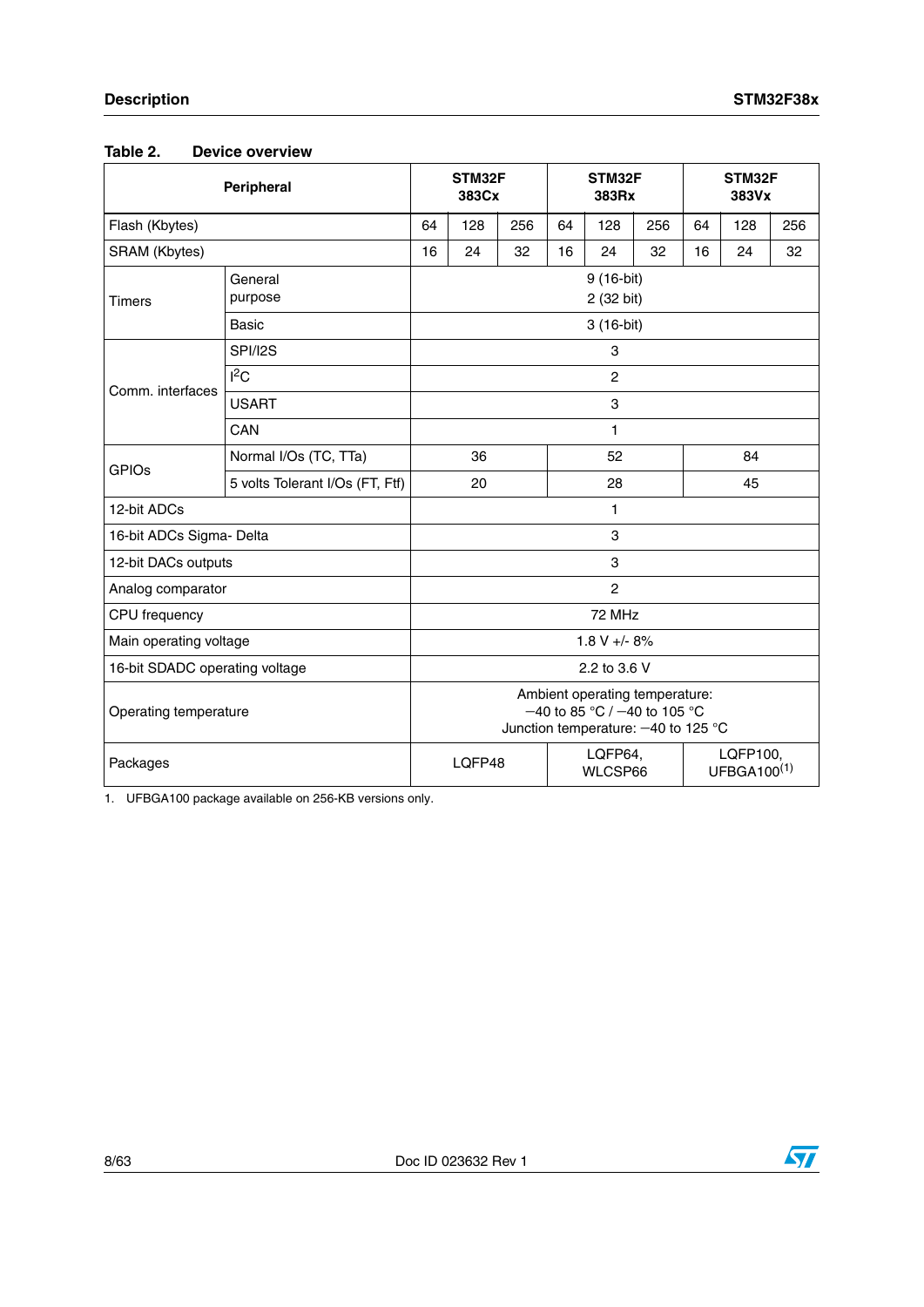

#### <span id="page-8-0"></span>**Figure 1. Block diagram**

1. AF: alternate function on I/O pins.

2. Example given for STM32F383xx device.



Doc ID 023632 Rev 1 9/63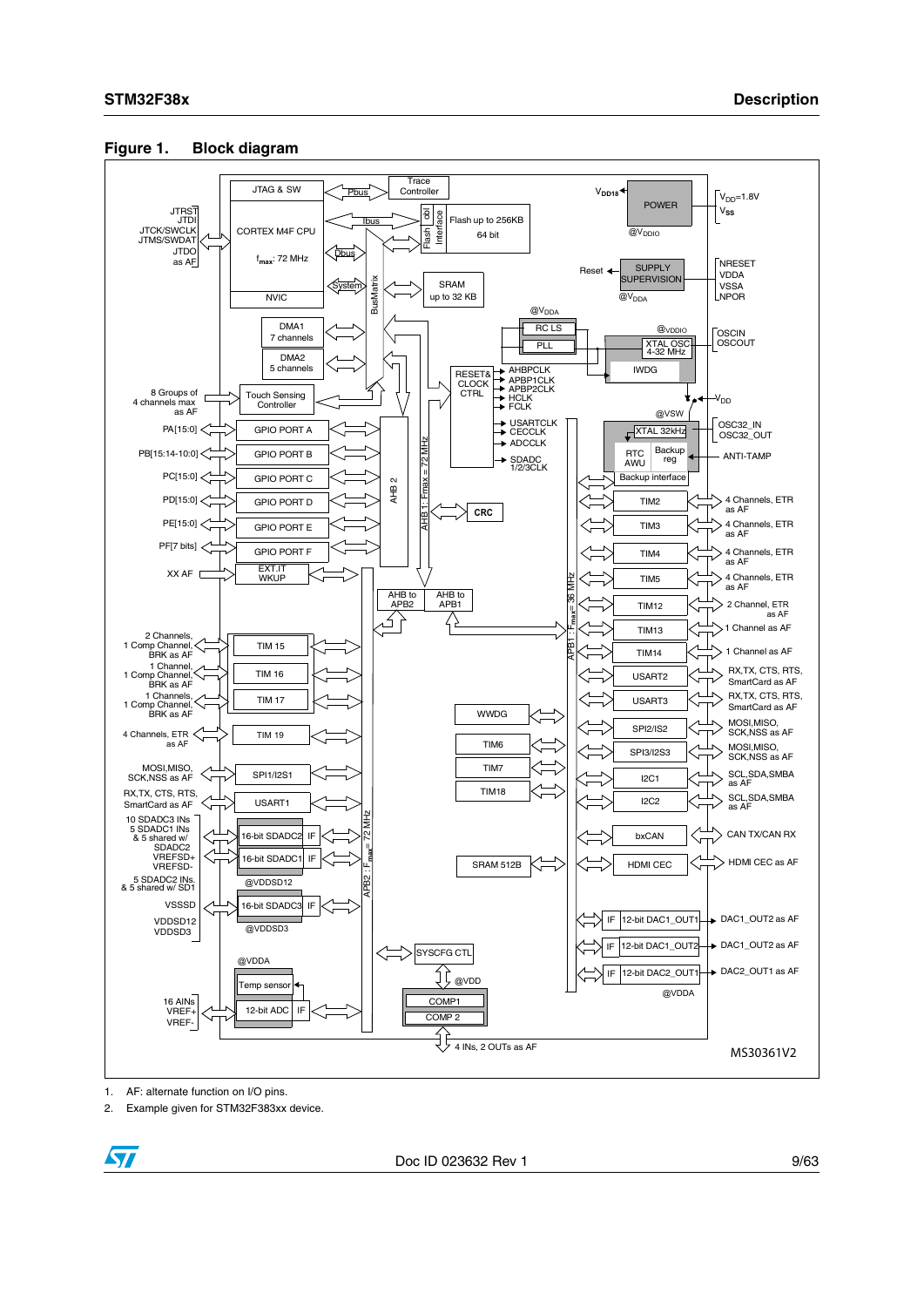## <span id="page-9-0"></span>**3 Functional overview**

## <span id="page-9-1"></span>**3.1 ARM® Cortex™-M4F core with embedded Flash and SRAM**

The ARM Cortex-M4F processor is the latest generation of ARM processors for embedded systems. It was developed to provide a low-cost platform that meets the needs of MCU implementation, with a reduced pin count and low-power consumption, while delivering outstanding computational performance and an advanced response to interrupts.

The ARM Cortex-M4F 32-bit RISC processor features exceptional code-efficiency, delivering the high-performance expected from an ARM core in the memory size usually associated with 8- and 16-bit devices.

The processor supports a set of DSP instructions which allow efficient signal processing and complex algorithm execution.

Its single precision FPU speeds up software development by using metalanguage development tools, while avoiding saturation.

With its embedded ARM core, the STM32F38x family is compatible with all ARM tools and software.

*[Figure 1](#page-8-0)* shows the general block diagram of the STM32F38x family.

## <span id="page-9-2"></span>**3.2 Memory protection unit**

The memory protection unit (MPU) is used to separate the processing of tasks from the data protection. The MPU can manage up to 8 protection areas that can all be further divided up into 8 subareas. The protection area sizes are between 32 bytes and the whole 4 gigabytes of addressable memory.

The memory protection unit is especially helpful for applications where some critical or certified code has to be protected against the misbehavior of other tasks. It is usually managed by an RTOS (real-time operating system). If a program accesses a memory location that is prohibited by the MPU, the RTOS can detect it and take action. In an RTOS environment, the kernel can dynamically update the MPU area setting, based on the process to be executed.

The MPU is optional and can be bypassed for applications that do not need it.

The Cortex-M4F processor is a high performance 32-bit processor designed for the microcontroller market. It offers significant benefits to developers, including:

- Outstanding processing performance combined with fast interrupt handling
- Enhanced system debug with extensive breakpoint and trace capabilities
- Efficient processor core, system and memories
- Ultralow power consumption with integrated sleep modes
- Platform security robustness with optional integrated memory protection unit (MPU).

With its embedded ARM core, the STM32F38x devices are compatible with all ARM development tools and software.

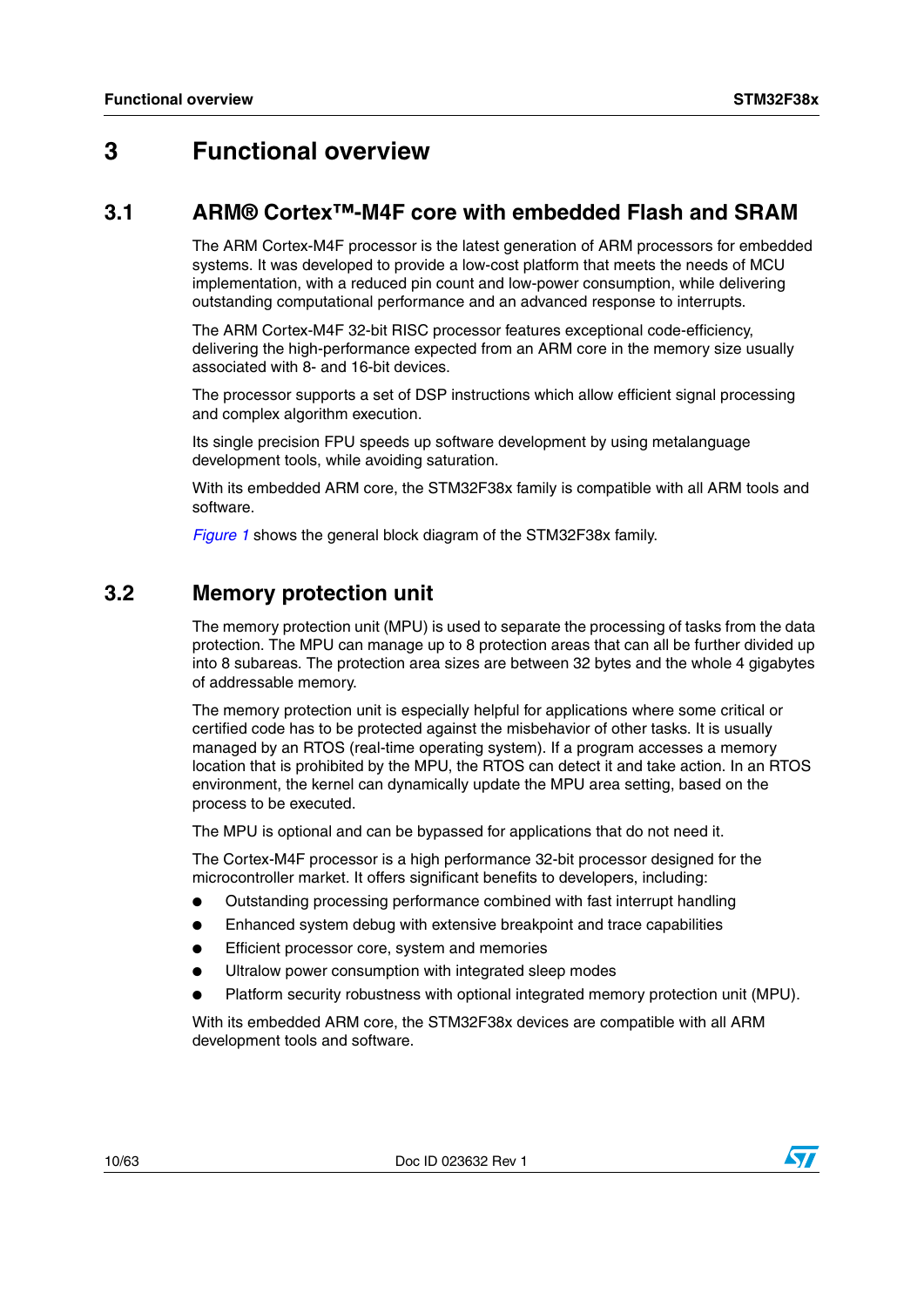## <span id="page-10-0"></span>**3.3 Embedded Flash memory**

All STM32F38x devices feature up to 256 Kbytes of embedded Flash memory available for storing programs and data. The Flash memory access time is adjusted to the CPU clock frequency (0 wait state from 0 to 24 MHz, 1 wait state from 24 to 48 MHz and 2 wait states above).

## <span id="page-10-1"></span>**3.4 CRC (cyclic redundancy check) calculation unit**

The CRC (cyclic redundancy check) calculation unit is used to get a CRC code using a configurable generator polynomial value and size.

Among other applications, CRC-based techniques are used to verify data transmission or storage integrity. In the scope of the EN/IEC 60335-1 standard, they offer a means of verifying the Flash memory integrity. The CRC calculation unit helps compute a signature of the software during runtime, to be compared with a reference signature generated at linktime and stored at a given memory location.

## <span id="page-10-2"></span>**3.5 Embedded SRAM**

All STM32F38x devices feature up to 32 Kbytes of embedded SRAM with hardware parity check. The memory can be accessed in read/write at CPU clock speed with 0 wait states.

## <span id="page-10-3"></span>**3.6 Boot modes**

At startup, Boot0 pin and Boot1 option bit are used to select one of three boot options:

- **Boot from user Flash**
- Boot from system memory
- Boot from embedded SRAM

The boot loader is located in system memory. It is used to reprogram the Flash memory by using USART1, USART2 or I2C.

## <span id="page-10-4"></span>**3.7 Power management**

#### <span id="page-10-5"></span>**3.7.1 Power supply schemes**

- $V_{DD}$ : external power supply for I/Os and core. It is provided externally through  $V_{DD}$  pins, and can be 1.8 V +/- 8%.
- $V_{\text{DDA}} = 1.65$  to 3.6 V:
	- external analog power supplies for Reset blocks, RCs and PLL
	- supply voltage for 12-bit ADC, DACs and comparators (minimum voltage to be applied to  $V_{DDA}$  is 2.4 V when the 12-bit ADC and DAC are used).
- VDDSD12 and VDDSD3= 2.2 V to 3.6: supply voltages for SDADC1/2 and SDADCD3 sigma delta ADCs. Independent from  $V_{DD}/V_{DDA}$ .

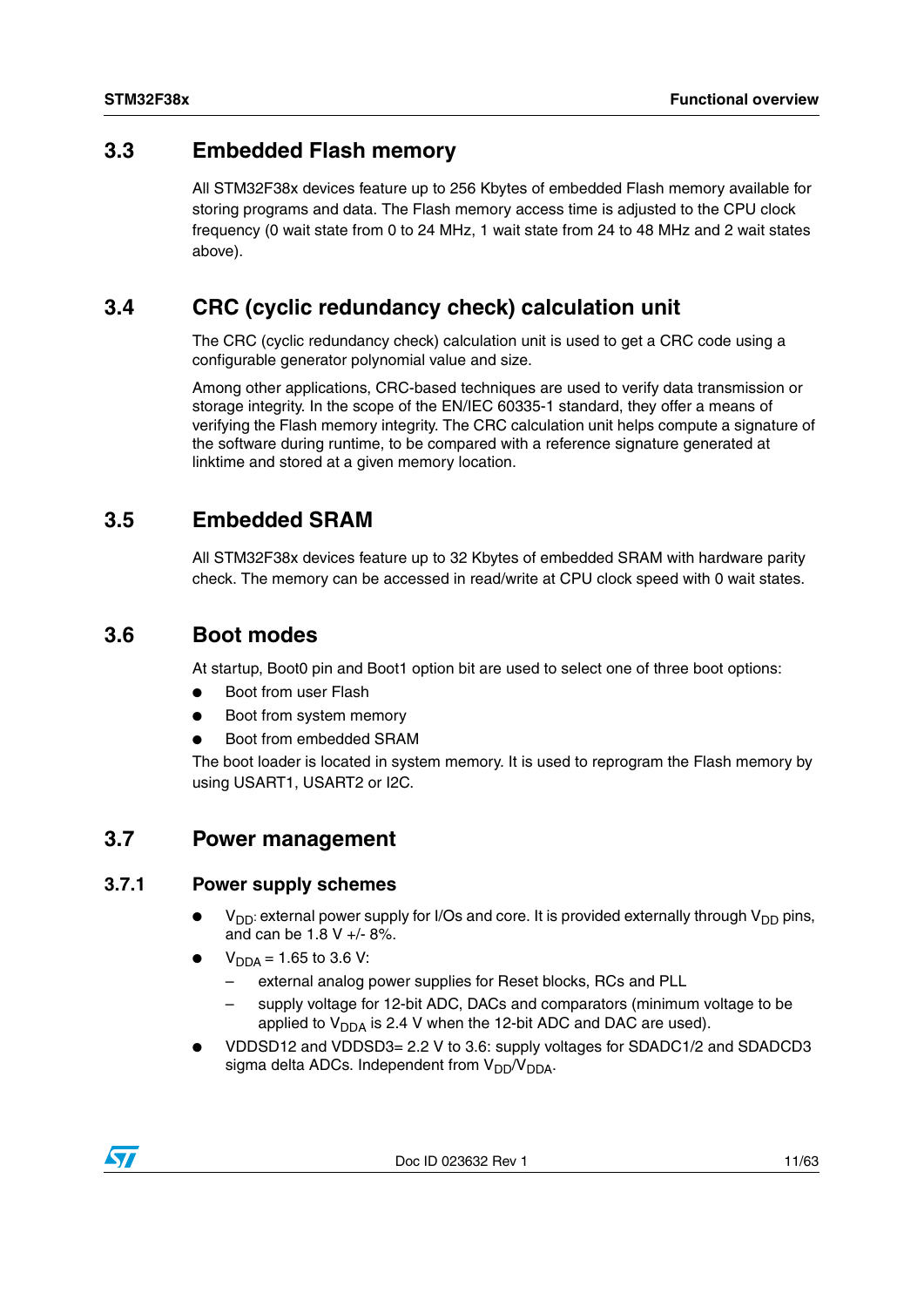#### <span id="page-11-0"></span>**3.7.2 Power supply supervisor**

Device power on reset is controlled through the external NPOR pin. The device remains in reset mode when NPOR is held low. NPOR pin has an internal pull-up resistor so the external driver can be open drain type.

To guarantee a proper power-on reset, the NPOR pin must be held low until  $V_{DD}$  is stable.

When  $V_{DD}$  is stable, the reset state can be exited by:

- either putting the NPOR pin in high impedance. NPOR pin has an internal pull up.
- or forcing the pin to high level by connecting it to  $V_{DDA}$ .

#### <span id="page-11-1"></span>**3.7.3 Low-power modes**

The STM32F38x supports two low-power modes to achieve the best compromise between low power consumption, short startup time and available wakeup sources:

**Sleep mode** 

In Sleep mode, only the CPU is stopped. All peripherals continue to operate and can wake up the CPU when an interrupt/event occurs.

**Stop mode** 

Stop mode achieves the lowest power consumption while retaining the content of SRAM and registers. All clocks in the 1.8 V domain are stopped, the PLL, the HSI RC and the HSE crystal oscillators are disabled.

The device can be woken up from Stop mode by any of the EXTI line. The EXTI line source can be one of the 16 external lines, the PVD output, the USARTs, the I2Cs, the CEC and the RTC alarm.

## <span id="page-11-2"></span>**3.8 Clocks and startup**

System clock selection is performed on startup, however the internal RC 8 MHz oscillator is selected as default CPU clock on reset. An external 4-32 MHz clock can be selected, in which case it is monitored for failure. If failure is detected, the system automatically switches back to the internal RC oscillator. A software interrupt is generated if enabled. Similarly, full interrupt management of the PLL clock entry is available when necessary (for example with failure of an indirectly used external oscillator).

Several prescalers allow to configure the AHB frequency, the high speed APB (APB2) and the low speed APB (APB1) domains. The maximum frequency of the AHB and the high speed APB domains is 72 MHz, while the maximum allowed frequency of the low speed APB domain is 36 MHz.

## <span id="page-11-3"></span>**3.9 GPIOs (general-purpose inputs/outputs)**

Each of the GPIO pins can be configured by software as output (push-pull or open-drain), as input (with or without pull-up or pull-down) or as peripheral alternate function. Most of the GPIO pins are shared with digital or analog alternate functions. All GPIOs are high current capable except for analog inputs.

The I/Os alternate function configuration can be locked if needed following a specific sequence in order to avoid spurious writing to the I/Os registers.

12/63 Doc ID 023632 Rev 1

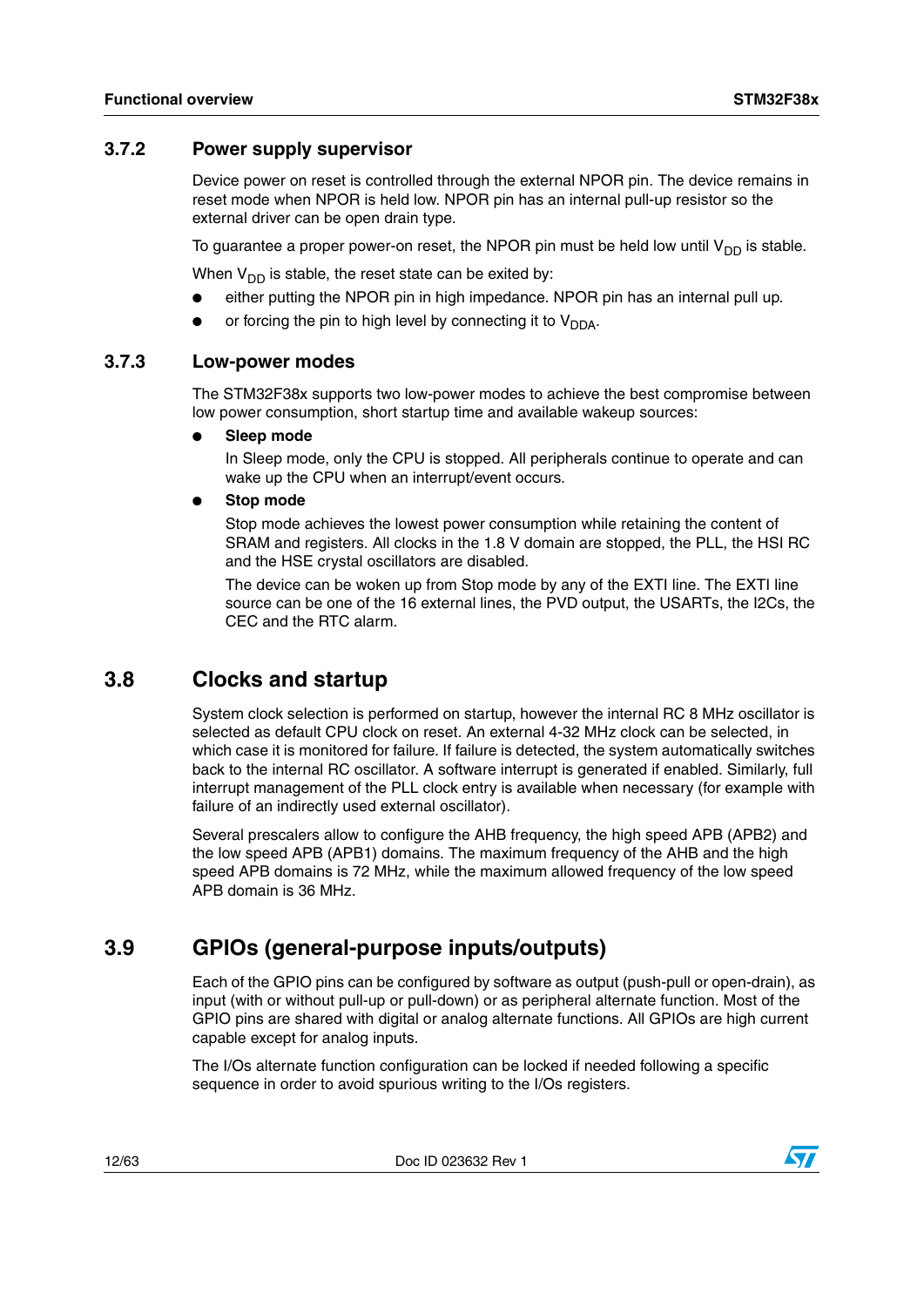Do not reconfigure GPIO pins which are not present on 48 and 64 pin packages to the analog mode. Additional current consumption in the range of tens of µA per pin can be observed if  $V_{DDA}$  is higher than  $V_{DDIO}$ .

## <span id="page-12-0"></span>**3.10 DMA (direct memory access)**

The flexible 12-channel, general-purpose DMA is able to manage memory-to-memory, peripheral-to-memory and memory-to-peripheral transfers. The DMA controller supports circular buffer management, avoiding the generation of interrupts when the controller reaches the end of the buffer.

Each channel is connected to dedicated hardware DMA requests, with software trigger support for each channel. Configuration is done by software and transfer sizes between source and destination are independent.

The two DMAs can be used with the main peripherals: SPIs, I2Cs, USARTs, DACs, ADC, SDADCs, general-purpose timers.

## <span id="page-12-1"></span>**3.11 Interrupts and events**

### <span id="page-12-2"></span>**3.11.1 Nested vectored interrupt controller (NVIC)**

The STM32F38x devices embed a nested vectored interrupt controller (NVIC) able to handle up to 60 maskable interrupt channels and 16 priority levels.

The NVIC benefits are the following:

- Closely coupled NVIC gives low latency interrupt processing
- Interrupt entry vector table address passed directly to the core
- Closely coupled NVIC core interface
- Allows early processing of interrupts
- Processing of late arriving higher priority interrupts
- Support for tail chaining
- Processor state automatically saved
- Interrupt entry restored on interrupt exit with no instruction overhead

The NVIC hardware block provides flexible interrupt management features with minimal interrupt latency.

### <span id="page-12-3"></span>**3.11.2 Extended interrupt/event controller (EXTI)**

The extended interrupt/event controller consists of 29 edge detector lines used to generate interrupt/event requests and wake-up the system. Each line can be independently configured to select the trigger event (rising edge, falling edge, both) and can be masked independently. A pending register maintains the status of the interrupt requests. The EXTI can detect an external line with a pulse width shorter than the internal clock period. Up to 84 GPIOs can be connected to the 16 external interrupt lines.

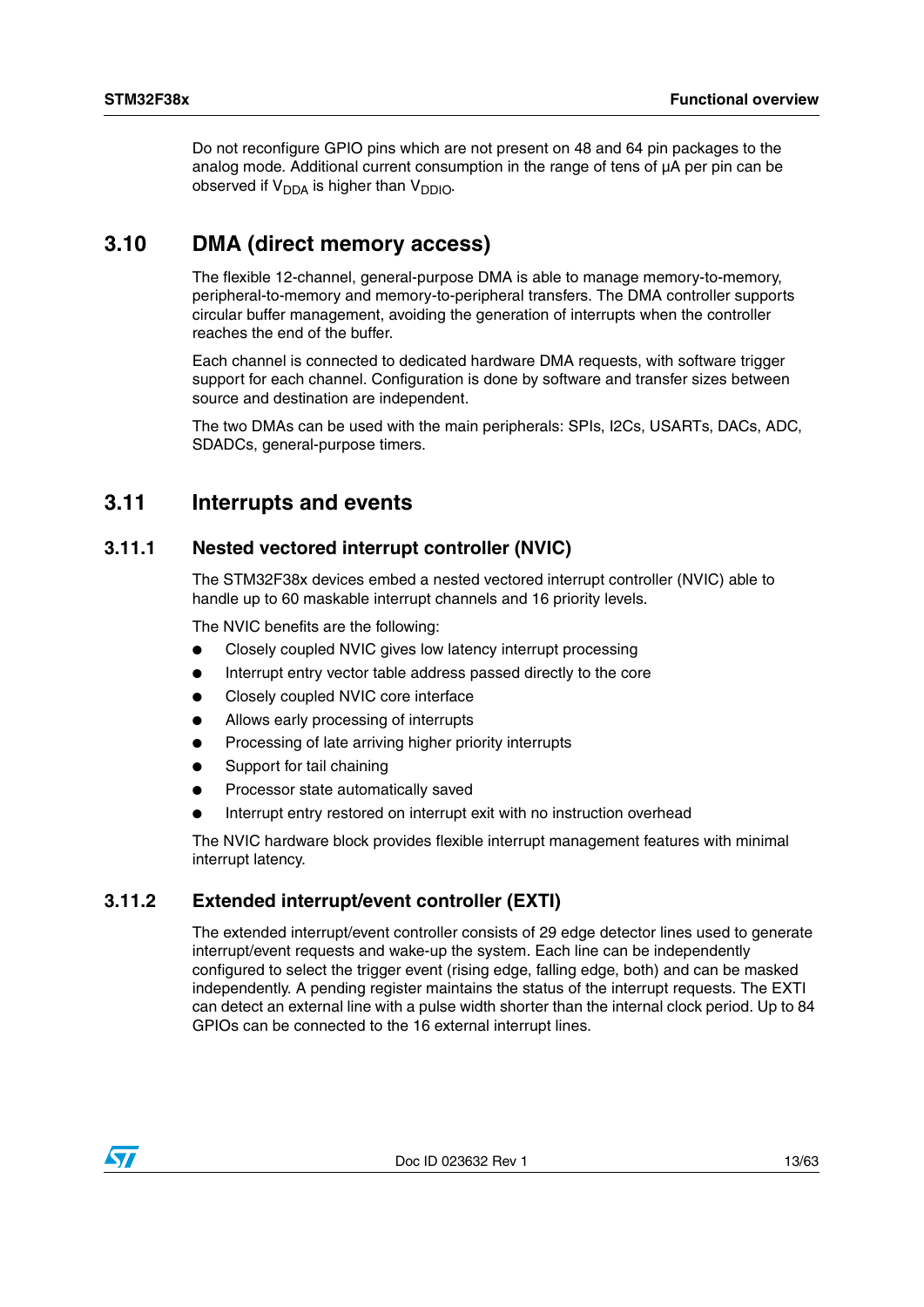## <span id="page-13-0"></span>**3.12 12-bit ADC (analog-to-digital converter)**

The 12-bit analog-to-digital converter is based on a successive approximation register (SAR) architecture. It has up to 16 external channels (AIN15:0) and 3 internal channels (temperature sensor, voltage reference,  $V_{BAT} = V_{DD}$  voltage measurement) performing conversions in single-shot or scan modes. In scan mode, automatic conversion is performed on a selected group of analog inputs.

The ADC can be served by the DMA controller.

An analog watchdog feature allows very precise monitoring of the converted voltage of one, some or all selected channels. An interrupt is generated when the converted voltage is outside the programmed thresholds.

The events generated by the timers (TIMx) can be internally connected to the ADC start and injection trigger, respectively, to allow the application to synchronize A/D conversion and timers.

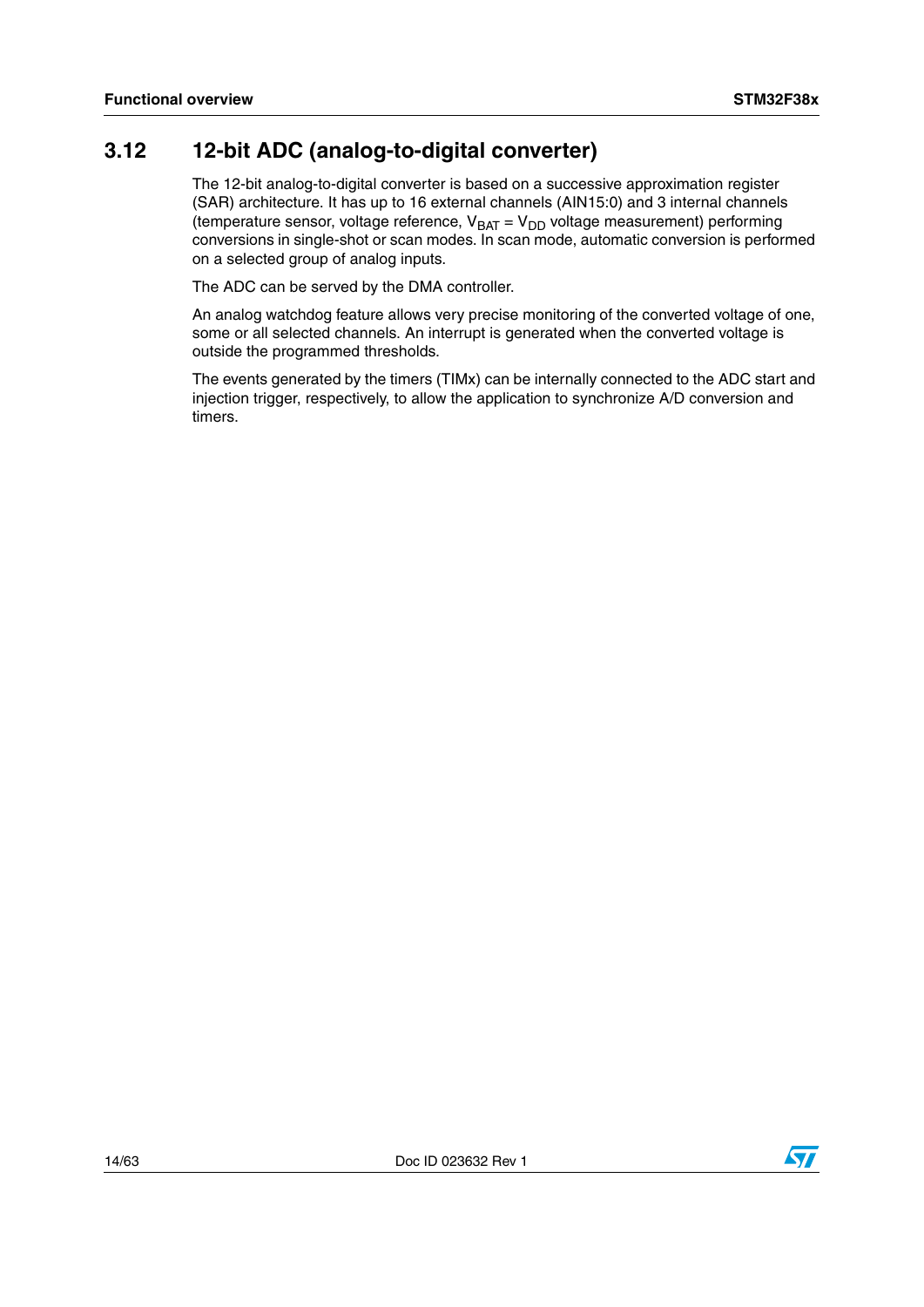#### <span id="page-14-0"></span>**3.12.1 Temperature sensor**

The temperature sensor (TS) generates a voltage  $V_{\text{SENSE}}$  that varies linearly with temperature.

The temperature sensor is internally connected to the ADC\_IN16 input channel which is used to convert the sensor output voltage into a digital value.

The sensor provides good linearity but it has to be calibrated to obtain good overall accuracy of the temperature measurement. As the offset of the temperature sensor varies from chip to chip due to process variation, the uncalibrated internal temperature sensor is suitable for applications that detect temperature changes only.

To improve the accuracy of the temperature sensor measurement, each device is individually factory-calibrated by ST. The temperature sensor factory calibration data are stored by ST in the system memory area, accessible in read-only mode.

| <b>Calibration value name</b> | <b>Description</b>                                                     | <b>Memory address</b>     |  |  |
|-------------------------------|------------------------------------------------------------------------|---------------------------|--|--|
| ITS CAL1                      | TS ADC raw data acquired at<br>temperature of 30 °C,<br>$VDDA = 3.3 V$ | 0x1FFF F7B8 - 0x1FFF F7B9 |  |  |
| <b>TS CAL2</b>                | TS ADC raw data acquired at<br>temperature of 110 °C<br>$VDDA = 3.3 V$ | 0x1FFF F7C2 - 0x1FFF F7C3 |  |  |

#### <span id="page-14-2"></span>Table 3. **Table 3. Temperature sensor calibration values**

#### <span id="page-14-1"></span>**3.12.2** Internal voltage reference (V<sub>REFINT</sub>)

The internal voltage reference ( $V_{REFINT}$ ) provides a stable (bandgap) voltage output for the ADC and Comparators.  $V_{REFINT}$  is internally connected to the ADC\_IN17 input channel. The precise voltage of  $V_{RFFINT}$  is individually measured for each part by ST during production test and stored in the system memory area. It is accessible in read-only mode.

#### <span id="page-14-3"></span>Table 4. **Table 4. Temperature sensor calibration values**

| <b>Calibration value name</b> | <b>Description</b>                                               | <b>Memory address</b>     |
|-------------------------------|------------------------------------------------------------------|---------------------------|
| <b>VREFINT CAL</b>            | Raw data acquired at<br>I temperature of 30 °C<br>$VDDA = 3.3 V$ | 0x1FFF F7BA - 0x1FFF F7BB |

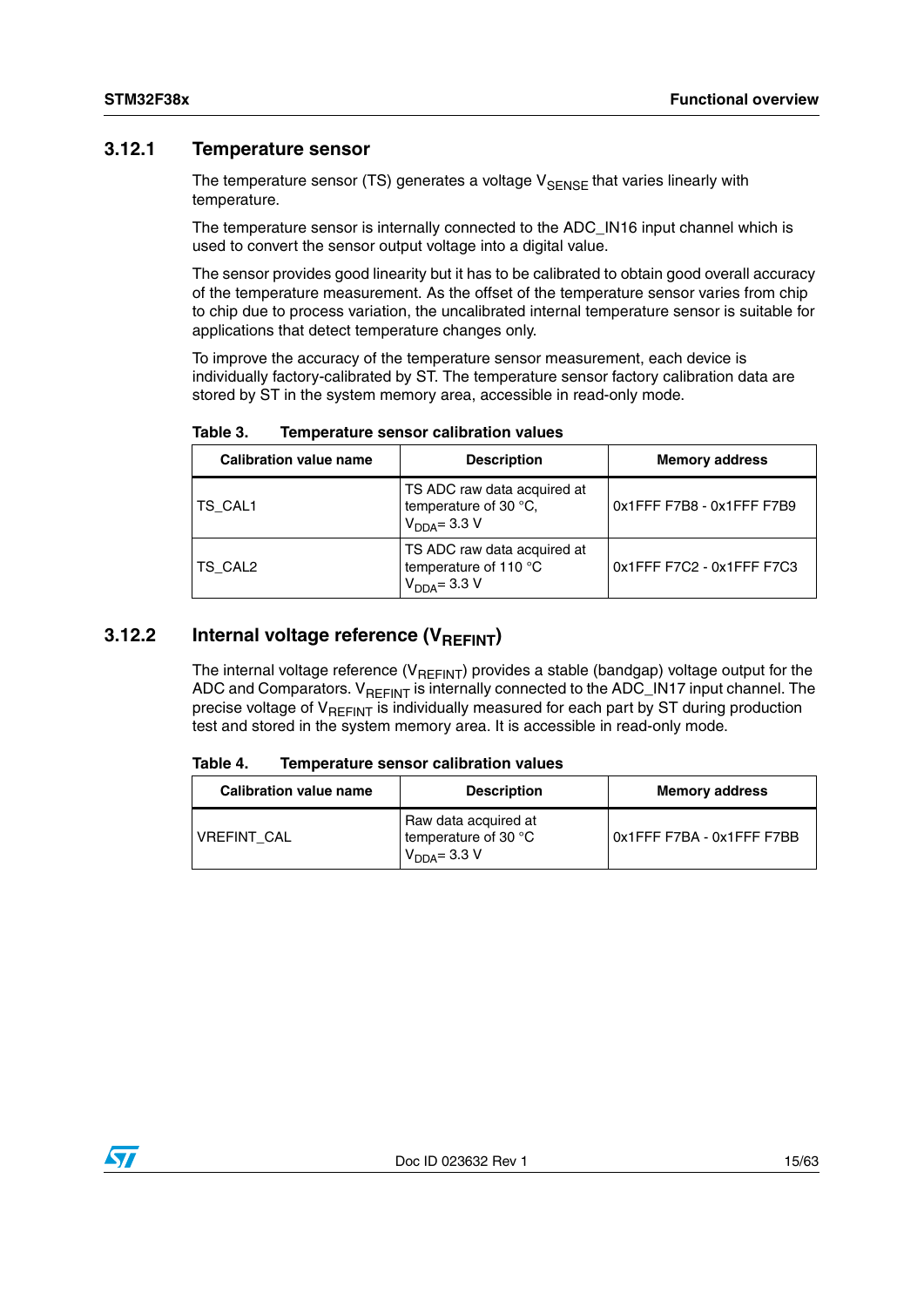## <span id="page-15-0"></span>**3.13 16-bit sigma delta analog-to-digital converters (SDADC)**

Up to three 16-bit sigma-delta analog-to-digital converters are embedded in the STM32F38x. They have up to two separate supply voltages allowing the analog function voltage range to be independent from the STM32F38x power supply. They share up to 21 input pins which may be configured in any combination of single-ended (up to 21) or differential inputs (up to 11).

The conversion speed is up to 16.6 ksps for each SDADC when converting multiple channels and up to 50 ksps per SDADC if single channel conversion is used. There are two conversion modes: single conversion mode or continuous mode, capable of automatically scanning any number of channels. The data can be automatically stored in a system RAM buffer, reducing the software overhead.

A timer triggering system can be used in order to control the start of conversion of the three SDADCs and/or the 12-bit fast ADC. This timing control is very flexible, capable of triggering simultaneous conversions or inserting a programmable delay between the ADCs.

Up to two external reference pins (VREFSD+, VREFSD-) and an internal 1.2/1.8V reference can be used in conjunction with a programmable gain (x0.5 to x32) in order to fine-tune the input voltage range of the SDADC.

## <span id="page-15-1"></span>**3.14 DAC (digital-to-analog converter)**

The devices feature up to two 12-bit buffered DACs with three output channels that can be used to convert three digital signals into three analog voltage signal outputs. The internal structure is composed of integrated resistor strings and an amplifier in inverting configuration.

This digital Interface supports the following features:

- Up to two DAC converters with three output channels:
	- DAC1 with two output channels
	- DAC2 with one output channel.
- 8-bit or 12-bit monotonic output
- Left or right data alignment in 12-bit mode
- Synchronized update capability
- Noise-wave generation
- triangular-wave generation
- Dual DAC channel independent or simultaneous conversions (DAC1 only)
- DMA capability for each channel
- **External triggers for conversion**

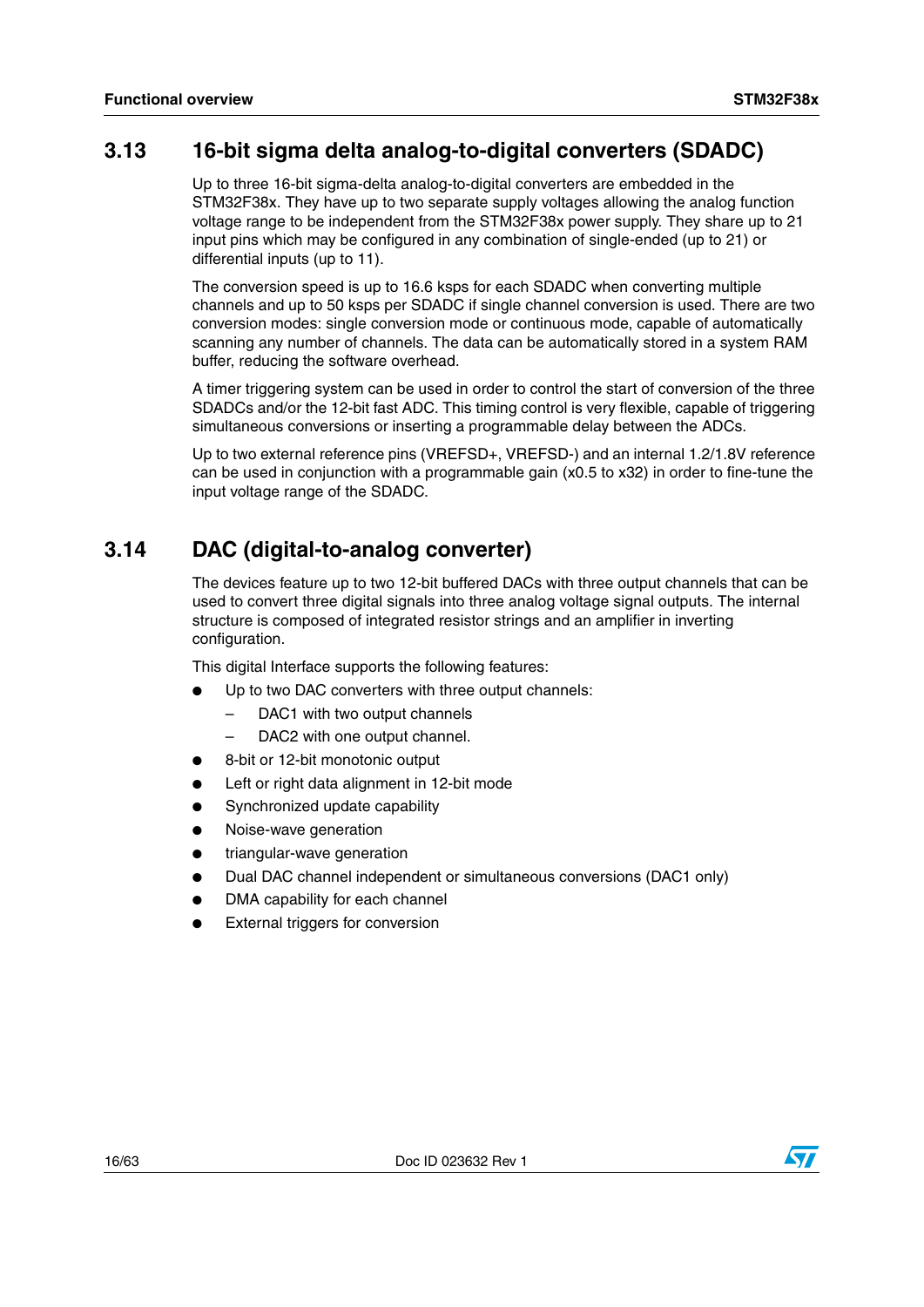## <span id="page-16-0"></span>**3.15 Fast comparators**

The STM32F38x embeds up to 2 comparators with rail-to-rail inputs and high-speed output. The reference voltage can be internal or external (delivered by an I/O).

The threshold can be one of the following:

- DACs channel outputs
- **External I/O**
- Internal reference voltage ( $V_{REFINT}$ ) or submultiple (1/4  $V_{REFINT}$ , 1/2  $V_{REFINT}$  and 3/4 VREFINT)

The comparators can be combined into a window comparator.

Both comparators can wake up the device from Stop mode and generate interrupts and breaks for the timers.

## <span id="page-16-1"></span>**3.16 Touch sensing controller (TSC)**

The device has an embedded independent hardware controller (TSC) for controlling touch sensing acquisitions on the I/Os.

Up to 24 touch sensing electrodes can be controlled by the TSC. The touch sensing I/Os are organized in 8 acquisition groups, with up to 4 I/Os in each group.

| Pin name        | <b>Capacitive sensing</b><br>signal name | Pin name                    | <b>Capacitive sensing</b><br>signal name |
|-----------------|------------------------------------------|-----------------------------|------------------------------------------|
| PA <sub>0</sub> | TSC_G1_IO1                               | PA <sub>9</sub>             | TSC_G4_IO1                               |
| PA <sub>1</sub> | <b>TSC G1 IO2</b>                        | <b>PA10</b>                 | TSC G4 IO2                               |
| PA <sub>2</sub> | TSC_G1_IO3                               | <b>PA13</b>                 | TSC_G4_IO3                               |
| PA <sub>3</sub> | TSC_G1_IO4                               | <b>PA14</b>                 | TSC_G4_IO4                               |
| PA4             | TSC_G2_IO1                               | PB <sub>3</sub>             | TSC_G5_IO1                               |
| PA <sub>5</sub> | TSC_G2_IO2                               | PB4                         | TSC_G5_IO2                               |
| PA <sub>6</sub> | TSC_G2_IO3                               | PB <sub>6</sub>             | TSC_G5_IO3                               |
| PA7             | TSC_G2_IO4                               | PB7                         | TSC_G5_IO4                               |
| PC <sub>4</sub> | TSC_G3_IO1                               | <b>PB14</b>                 | TSC_G6_IO1                               |
| PC <sub>5</sub> | TSC_G3_IO2                               | <b>PB15</b>                 | TSC_G6_IO2                               |
| PB <sub>0</sub> | TSC_G3_IO3                               | P <sub>D</sub> <sup>8</sup> | TSC_G6_IO3                               |
| PB <sub>1</sub> | TSC_G3_IO4                               | P <sub>D</sub> <sub>9</sub> | TSC_G6_IO4                               |
| PE <sub>2</sub> | TSC_G7_IO1                               | <b>PD12</b>                 | TSC_G8_IO1                               |
| PE3             | <b>TSC G7 102</b>                        | <b>PD13</b>                 | TSC_G8_IO2                               |
| PE4             | TSC_G7_IO3                               | <b>PD14</b>                 | TSC_G8_IO3                               |
| PE <sub>5</sub> | TSC_G7_IO4                               | <b>PD15</b>                 | TSC_G8_IO4                               |

<span id="page-16-2"></span>Table 5. **Table 5. Capacitive sensing GPIOs available on STM32F38x devices**

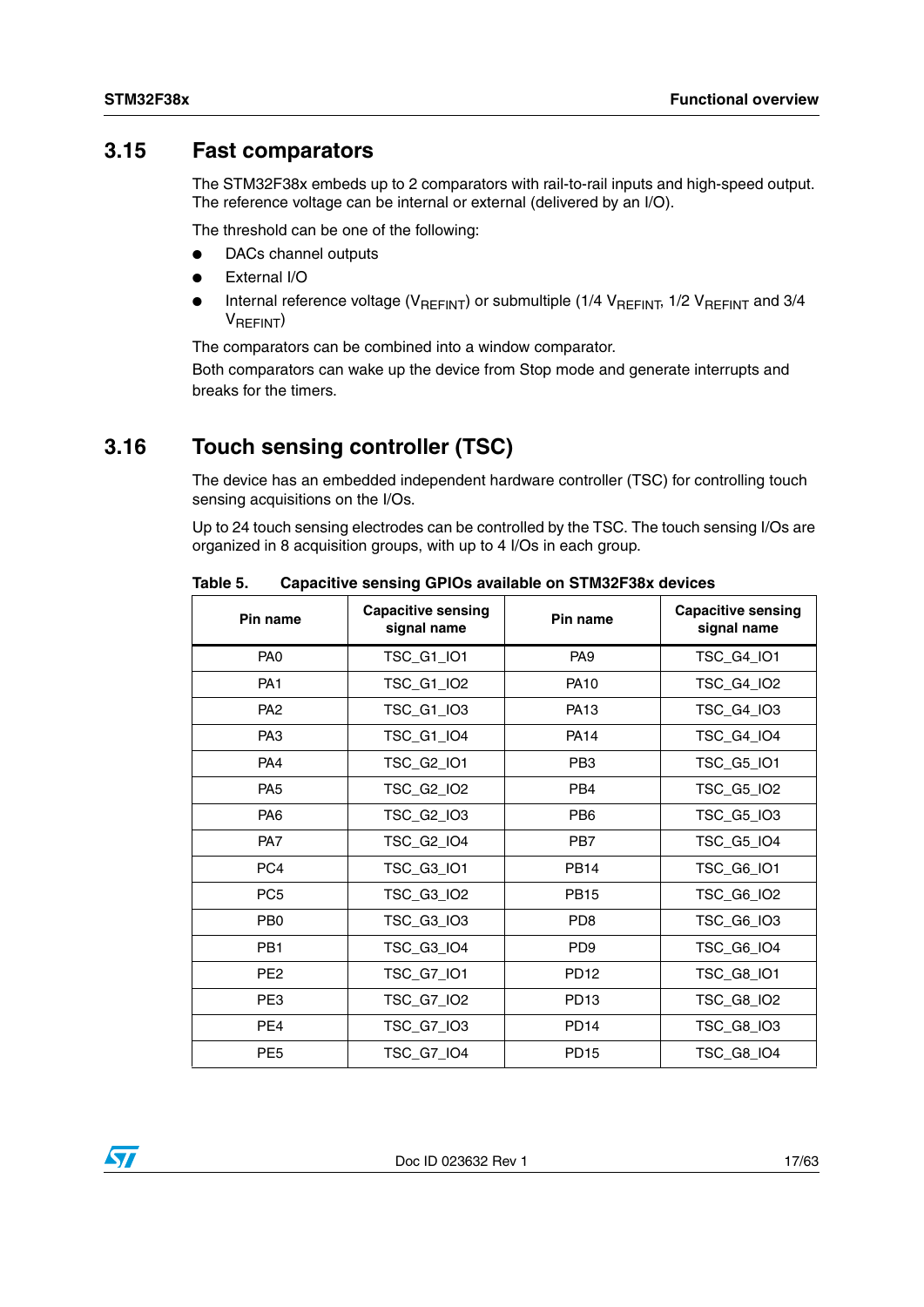|                                          | Number of capacitive sensing channels |                |    |  |  |  |  |
|------------------------------------------|---------------------------------------|----------------|----|--|--|--|--|
| Analog I/O group                         | STM32F38xCx                           | STM32F38xVx    |    |  |  |  |  |
| G1                                       | 3                                     | 3              | 3  |  |  |  |  |
| G <sub>2</sub>                           | $\overline{2}$                        | 3              | 3  |  |  |  |  |
| G <sub>3</sub>                           |                                       | 3              | 3  |  |  |  |  |
| G4                                       | 3                                     | 3              | 3  |  |  |  |  |
| G <sub>5</sub>                           | 3                                     | 3              | 3  |  |  |  |  |
| G6                                       | $\overline{2}$                        | $\overline{2}$ | 3  |  |  |  |  |
| G7                                       | $\Omega$                              | $\Omega$       | 3  |  |  |  |  |
| G8                                       | $\Omega$                              | $\Omega$       | 3  |  |  |  |  |
| Number of capacitive<br>sensing channels | 14                                    | 17             | 24 |  |  |  |  |

<span id="page-17-1"></span>**Table 6. No. of capacitive sensing channels available on STM32F38x devices**

## <span id="page-17-0"></span>**3.17 Timers and watchdogs**

The STM32F38x includes two 32-bit and nine 16-bit general-purpose timers, three basic timers, two watchdog timers and a SysTick timer. The table below compares the features of the advanced control, general purpose and basic timers.

| <b>Timer type</b>   | Timer                   | Counter<br>resolution | <b>Counter</b><br>type | <b>Prescaler</b><br>factor            | <b>DMA</b><br>request<br>generation | Capture/<br>compare<br><b>Channels</b> | Complementary<br>outputs |
|---------------------|-------------------------|-----------------------|------------------------|---------------------------------------|-------------------------------------|----------------------------------------|--------------------------|
| General-<br>purpose | TIM2<br>TIM5            | 32-bit                | Up, Down,<br>Up/Down   | Any integer<br>between 1<br>and 65536 | Yes                                 | 4                                      | 0                        |
| General-<br>purpose | TIM3,<br>TIM4.<br>TIM19 | 16-bit                | Up, Down,<br>Up/Down   | Any integer<br>between 1<br>and 65536 | Yes                                 | 4                                      | 0                        |
| General-<br>purpose | <b>TIM12</b>            | 16-bit                | Up                     | Any integer<br>between 1<br>and 65536 | No.                                 | $\overline{c}$                         | 0                        |
| General-<br>purpose | <b>TIM15</b>            | 16-bit                | Up                     | Any integer<br>between 1<br>and 65536 | Yes                                 | $\overline{c}$                         |                          |
| General-<br>purpose | TIM13.<br>TIM14         | 16-bit                | Up                     | Any integer<br>between 1<br>and 65536 | No.                                 |                                        | 0                        |

<span id="page-17-2"></span>**Table 7. Timer feature comparison**

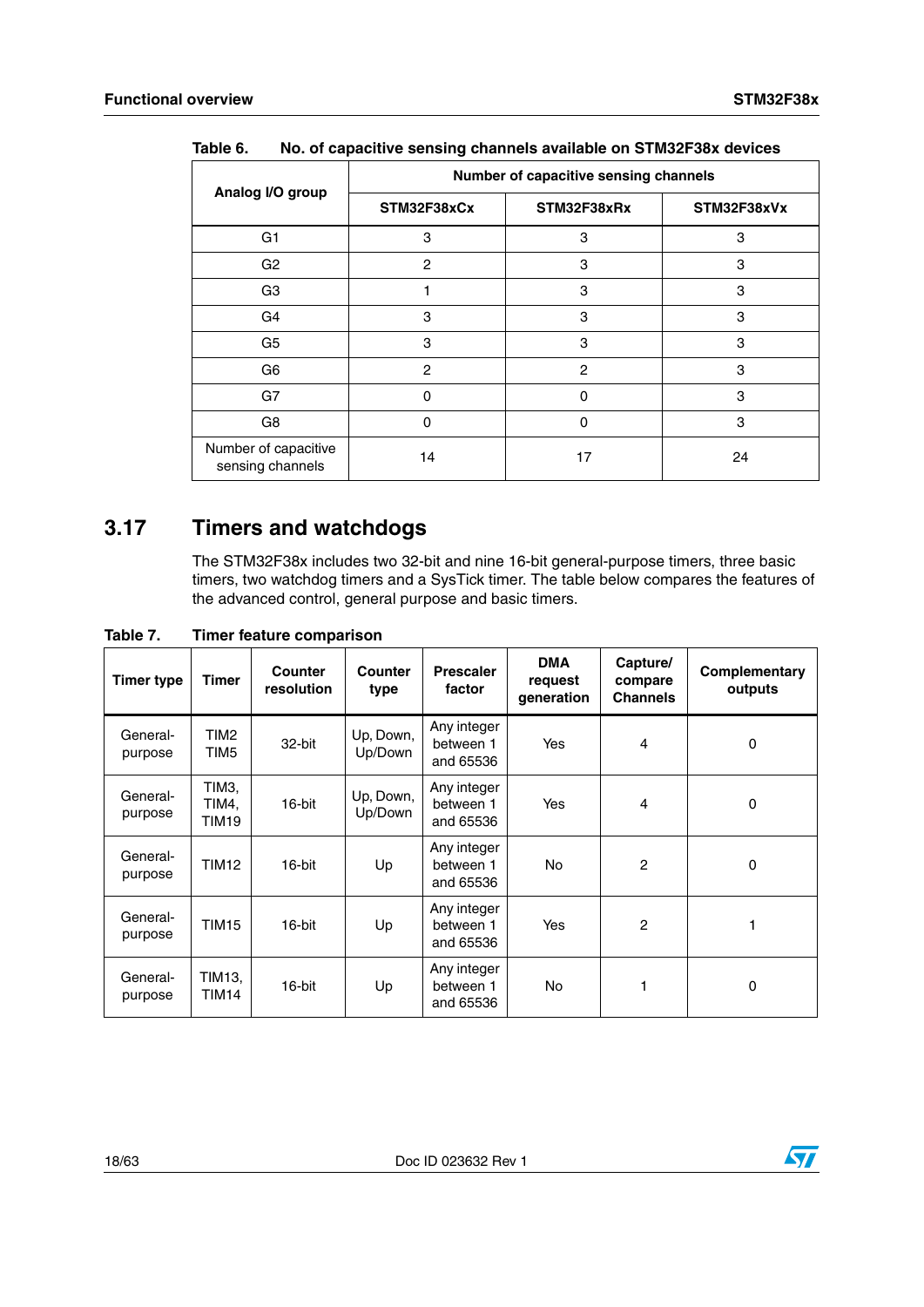| <b>Timer type</b>   | Timer                   | <b>Counter</b><br>resolution | Counter<br>type | <b>Prescaler</b><br>factor            | <b>DMA</b><br>request<br>qeneration | Capture/<br>compare<br><b>Channels</b> | Complementary<br>outputs |
|---------------------|-------------------------|------------------------------|-----------------|---------------------------------------|-------------------------------------|----------------------------------------|--------------------------|
| General-<br>purpose | TIM16.<br>TIM17         | 16-bit                       | Up              | Any integer<br>between 1<br>and 65536 | Yes                                 |                                        |                          |
| <b>Basic</b>        | TIM6.<br>TIM7.<br>TIM18 | 16-bit                       | Up              | Any integer<br>between 1<br>and 65536 | Yes                                 | 0                                      | 0                        |

**Table 7. Timer feature comparison (continued)**

### <span id="page-18-0"></span>**3.17.1 General-purpose timers (TIM2 to TIM5, TIM12 to TIM17, TIM19)**

There are eleven synchronizable general-purpose timers embedded in the STM32F38x (see *[Table 7](#page-17-2)* for differences). Each general-purpose timer can be used to generate PWM outputs, or act as a simple time base.

● TIM2, 3, 4, 5 and 19

These five timers are full-featured general-purpose timers:

- TIM2 and TIM5 have 32-bit auto-reload up/downcounters and 32-bit prescalers
- TIM3, 4, and 19 have 16-bit auto-reload up/downcounters and 16-bit prescalers.

These timers all feature 4 independent channels for input capture/output compare, PWM or one-pulse mode output. They can work together, or with the other generalpurpose timers via the Timer Link feature for synchronization or event chaining. The counters can be frozen in debug mode.

All have independent DMA request generation and support quadrature encoders.

● TIM12, 13, 14, 15, 16, 17

These six timers general-purpose timers with mid-range features:

They have 16-bit auto-reload upcounters and 16-bit prescalers.

- TIM12 has 2 channels
- TIM13 and TIM14 have 1 channel
- TIM15 has 2 channels and 1 complementary channel
- TIM16 and TIM17 have 1 channel and 1 complementary channel

All channels can be used for input capture/output compare, PWM or one-pulse mode output.

The timers can work together via the Timer Link feature for synchronization or event chaining. The timers have independent DMA request generation.

The counters can be frozen in debug mode.

### <span id="page-18-1"></span>**3.17.2 Basic timers (TIM6, TIM7, TIM18)**

These timers are mainly used for DAC trigger generation. They can also be used as a generic 16-bit time base.

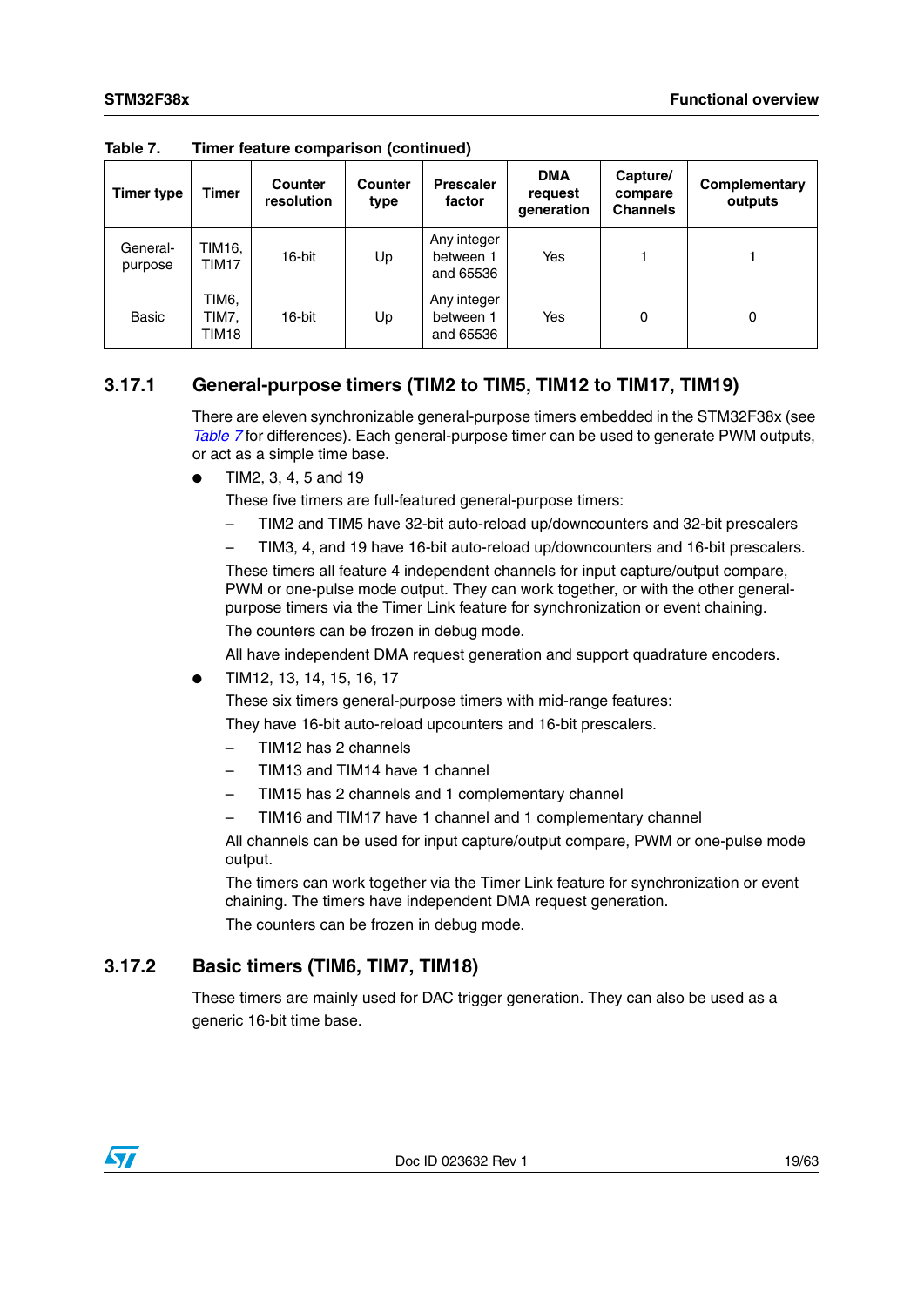## <span id="page-19-0"></span>**3.17.3 Independent watchdog (IWDG)**

The independent watchdog is based on a 12-bit downcounter and 8-bit prescaler. It is clocked from an independent 40 kHz internal RC and as it operates independently from the main clock, it can operate in Stopmode. It can be used either as a watchdog to reset the device when a problem occurs, or as a free running timer for application timeout management. It is hardware or software configurable through the option bytes. The counter can be frozen in debug mode.

### <span id="page-19-1"></span>**3.17.4 System window watchdog (WWDG)**

The system window watchdog is based on a 7-bit downcounter that can be set as free running. It can be used as a watchdog to reset the device when a problem occurs. It is clocked from the APB1 clock (PCLK1) derived from the main clock. It has an early warning interrupt capability and the counter can be frozen in debug mode.

### <span id="page-19-2"></span>**3.17.5 SysTick timer**

This timer is dedicated to real-time operating systems, but could also be used as a standard down counter. It features:

- A 24-bit down counter
- Autoreload capability
- Maskable system interrupt generation when the counter reaches 0.
- Programmable clock source

## <span id="page-19-3"></span>**3.18 Real-time clock (RTC) and backup registers**

The RTC and the backup registers are supplied through  $V_{DD}$  supply pin. The backup registers are thirty two 32-bit registers used to store 128 bytes of user application data when VDD power is not present.

They are not reset by a system or power reset.

The RTC is an independent BCD timer/counter. Its main features are the following:

- Calendar with subsecond, seconds, minutes, hours (12 or 24 format), week day, date, month, year, in BCD (binary-coded decimal) format.
- Automatically correction for 28, 29 (leap year), 30, and 31 day of the month.
- 2 programmable alarms with wake up from Stop mode capability.
- Periodic wakeup unit with programmable resolution and period.
- On-the-fly correction from 1 to 32767 RTC clock pulses. This can be used to synchronize it with a master clock.
- Digital calibration circuit with 1 ppm resolution, to compensate for quartz crystal inaccuracy.
- 3 anti-tamper detection pins with programmable filter. The MCU can be woken up from Stop mode on tamper event detection.
- Timestamp feature which can be used to save the calendar content. This function can triggered by an event on the timestamp pin, or by a tamper event. The MCU can be woken up from Stop mode on timestamp event detection.

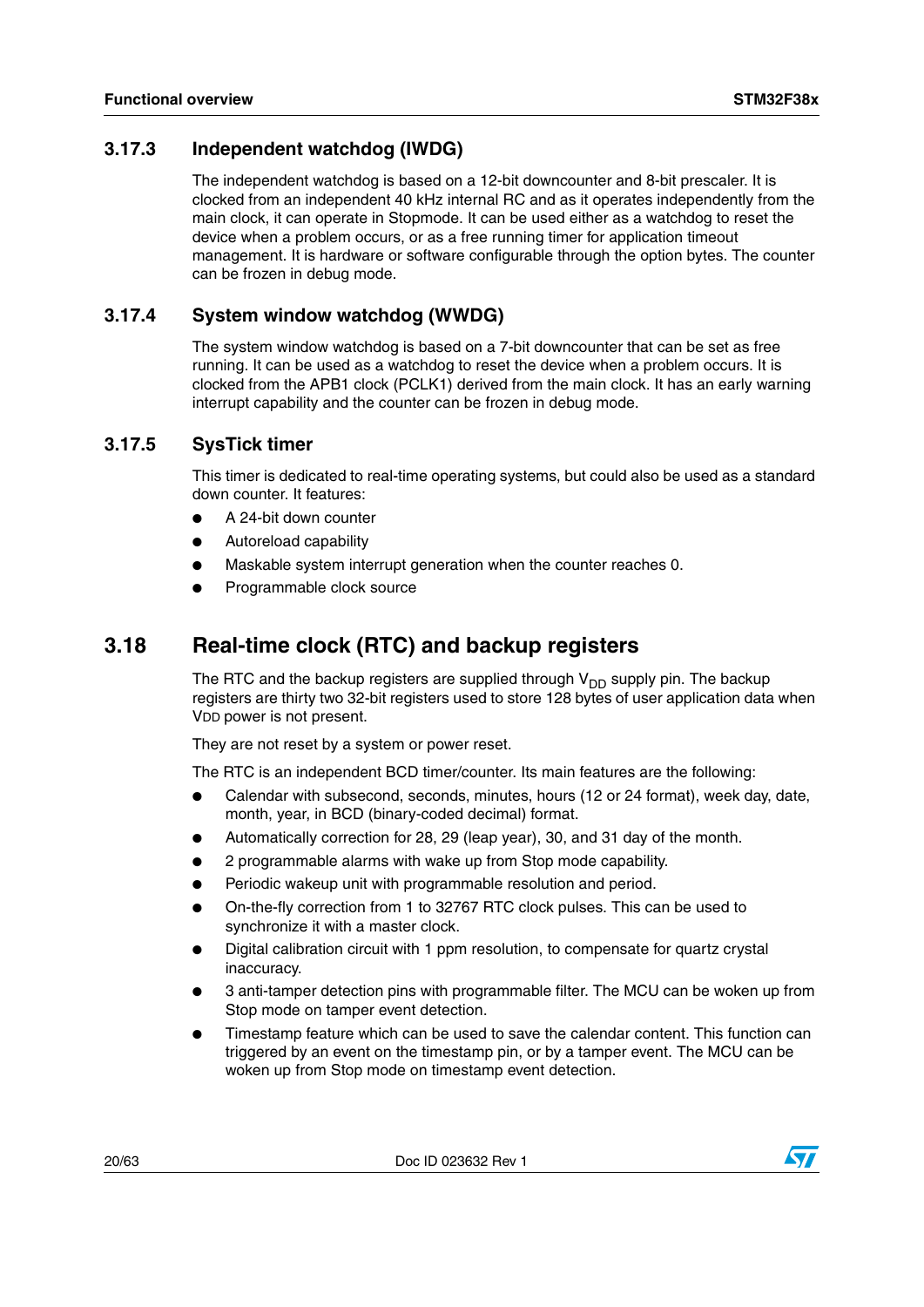The RTC clock sources can be:

- A 32.768 kHz external crystal
- A resonator or oscillator
- The internal low-power RC oscillator (typical frequency of 40 kHz)
- The high-speed external clock divided by 32

## <span id="page-20-0"></span>**3.19 I2C bus**

Up to two I2C bus interfaces can operate in multimaster and slave modes. They can support standard (up to 100 kHz), fast (up to 400 kHz) and fast mode  $+$  (up to 1 MHz) modes with 20 mA output drive. They support 7-bit and 10-bit addressing modes, multiple 7-bit slave addresses (2 addresses, 1 with configurable mask). They also include programmable analog and digital noise filters.

|                                     | <b>Analog filter</b>                                     | <b>Digital filter</b>                                                           |
|-------------------------------------|----------------------------------------------------------|---------------------------------------------------------------------------------|
| Pulse width of<br>suppressed spikes | $\geq$ 50 ns                                             | Programmable length from 1 to 15<br>I2C peripheral clocks                       |
| <b>Benefits</b>                     | Available in Stop mode                                   | 1. Extra filtering capability vs.<br>standard requirements.<br>2. Stable length |
| <b>Drawbacks</b>                    | Variations depending on<br>temperature, voltage, process | Disabled when Wakeup from Stop<br>mode is enabled                               |

<span id="page-20-1"></span>Table 8. **Comparison of I2C analog and digital filters** 

In addition, they provide hardware support for SMBUS 2.0 and PMBUS 1.1: ARP capability, Host notify protocol, hardware CRC (PEC) generation/verification, timeout verifications and ALERT protocol management. They also have a clock domain independent from the CPU clock, allowing the application to wake up the MCU from Stop mode on address match.

The I2C interfaces can be served by the DMA controller

Refer to *[Table 9](#page-20-2)* for the differences between I2C1 and I2C2.

#### <span id="page-20-2"></span>Table 9. **STM32F38x I<sup>2</sup>C implementation**

| $IC$ features <sup><math>(1)</math></sup>                   | 12C1 | 12C2 |
|-------------------------------------------------------------|------|------|
| 7-bit addressing mode                                       | x    | x    |
| 10-bit addressing mode                                      | x    | x    |
| Standard mode (up to 100 kbit/s)                            | x    | x    |
| Fast mode (up to 400 kbit/s)                                | x    | x    |
| Fast Mode Plus with 20mA output drive I/Os (up to 1 Mbit/s) | x    |      |
| Independent clock                                           | x    |      |
| <b>SMBus</b>                                                | x    |      |
| Wakeup from STOP                                            | x    |      |

1.  $X =$  supported.

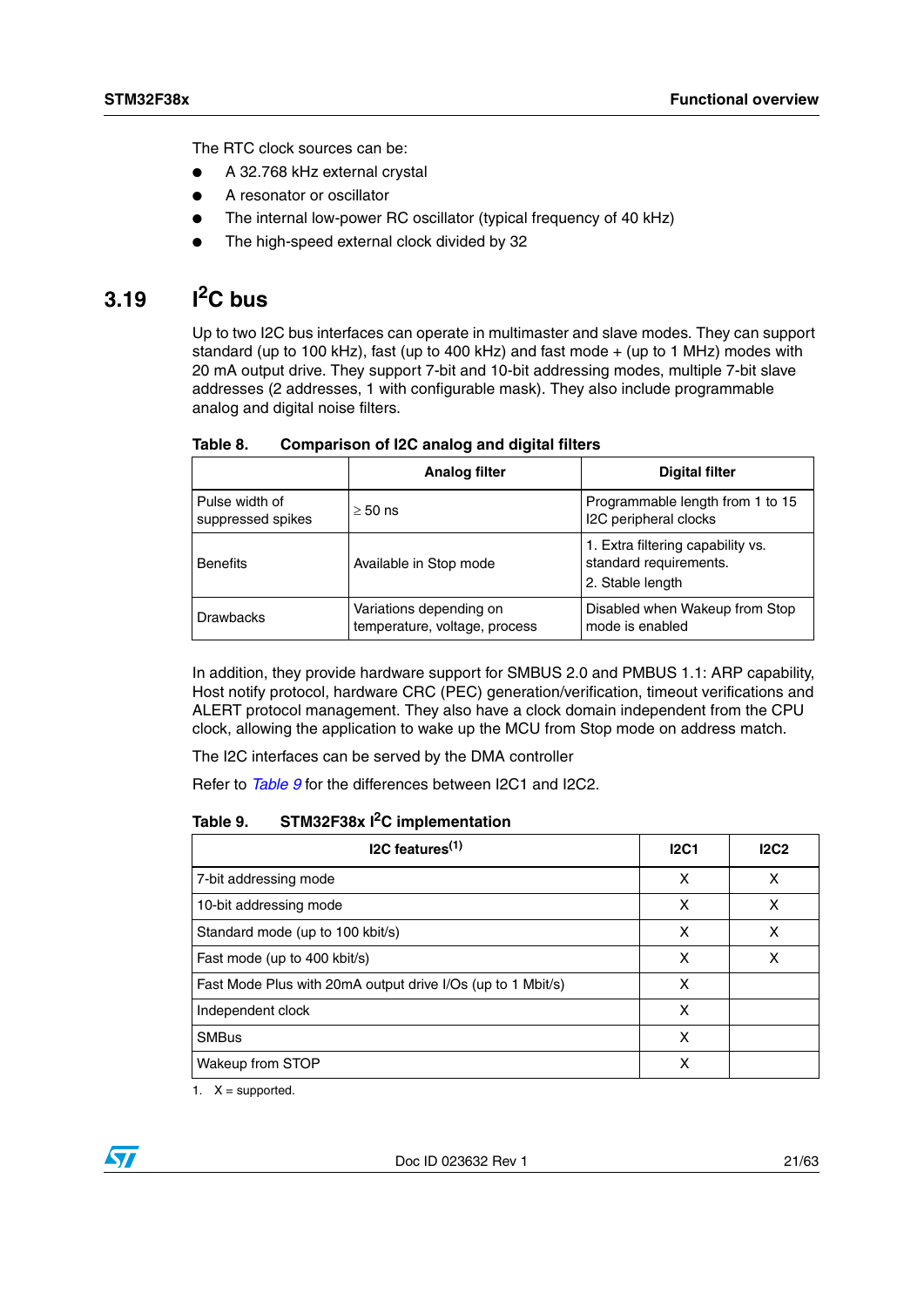## <span id="page-21-0"></span>**3.20 Universal synchronous/asynchronous receiver transmitter (USART)**

The STM32F38x embeds three universal synchronous/asynchronous receiver transmitters (USART1, USART2 and USART3).

All USARTs interfaces are able to communicate at speeds of up to 9 Mbit/s.

They provide hardware management of the CTS and RTS signals, they support IrDA SIR ENDEC, the multiprocessor communication mode, the single-wire half-duplex communication mode, Smart Card mode (ISO 7816 compliant), autobaudrate feature and have LIN Master/Slave capability. The USART interfaces can be served by the DMA controller.

Refer to *[Table 10](#page-21-2)* for the features of USART1, USART2 and USART3.

| USART modes/features <sup>(1)</sup>         | <b>USART1</b> | <b>USART2</b> | <b>USART3</b> |
|---------------------------------------------|---------------|---------------|---------------|
| Hardware flow control for modem             | X             | X             | X             |
| Continuous communication using DMA          | x             | X             | X.            |
| Multiprocessor communication                | X             | X             | X             |
| Synchronous mode                            | X             | X             | X             |
| Smartcard mode                              | x             | X             | X.            |
| Single-wire half-duplex communication       | x             | X             | X             |
| IrDA SIR ENDEC block                        | x             | X             | X             |
| LIN mode                                    | x             | X             | X             |
| Dual clock domain and wakeup from Stop mode | X             | X             | X             |
| Receiver timeout interrupt                  | x             | X             | x             |
| Modbus communication                        | x             | X             | x             |
| Auto baud rate detection                    | X             | X             | X             |
| <b>Driver Enable</b>                        | X             | x             | x             |

<span id="page-21-2"></span>Table 10. **STM32F38x USART implementation** 

1.  $X =$  supported.

## <span id="page-21-1"></span>**3.21 Serial peripheral interface (SPI)/Inter-integrated sound interfaces (I2S)**

Up to three SPIs are able to communicate at up to 18 Mbits/s in slave and master modes in full-duplex and simplex communication modes. The 3-bit prescaler gives 8 master mode frequencies and the frame is configurable to 8 bits or 16 bits. The hardware CRC generation/verification supports basic SD Card/MMC modes.

The SPIs can be served by the DMA controller.

Three standard I<sup>2</sup>S interfaces (multiplexed with SPI1, SPI2 and SPI3) are available, that can be operated in master or slave mode. These interfaces can be configured to operate with 16/32 bit resolution, as input or output channels. Audio sampling frequencies from 8 kHz up to 192 kHz are supported. When either or both of the  $I^2S$  interfaces is/are configured in

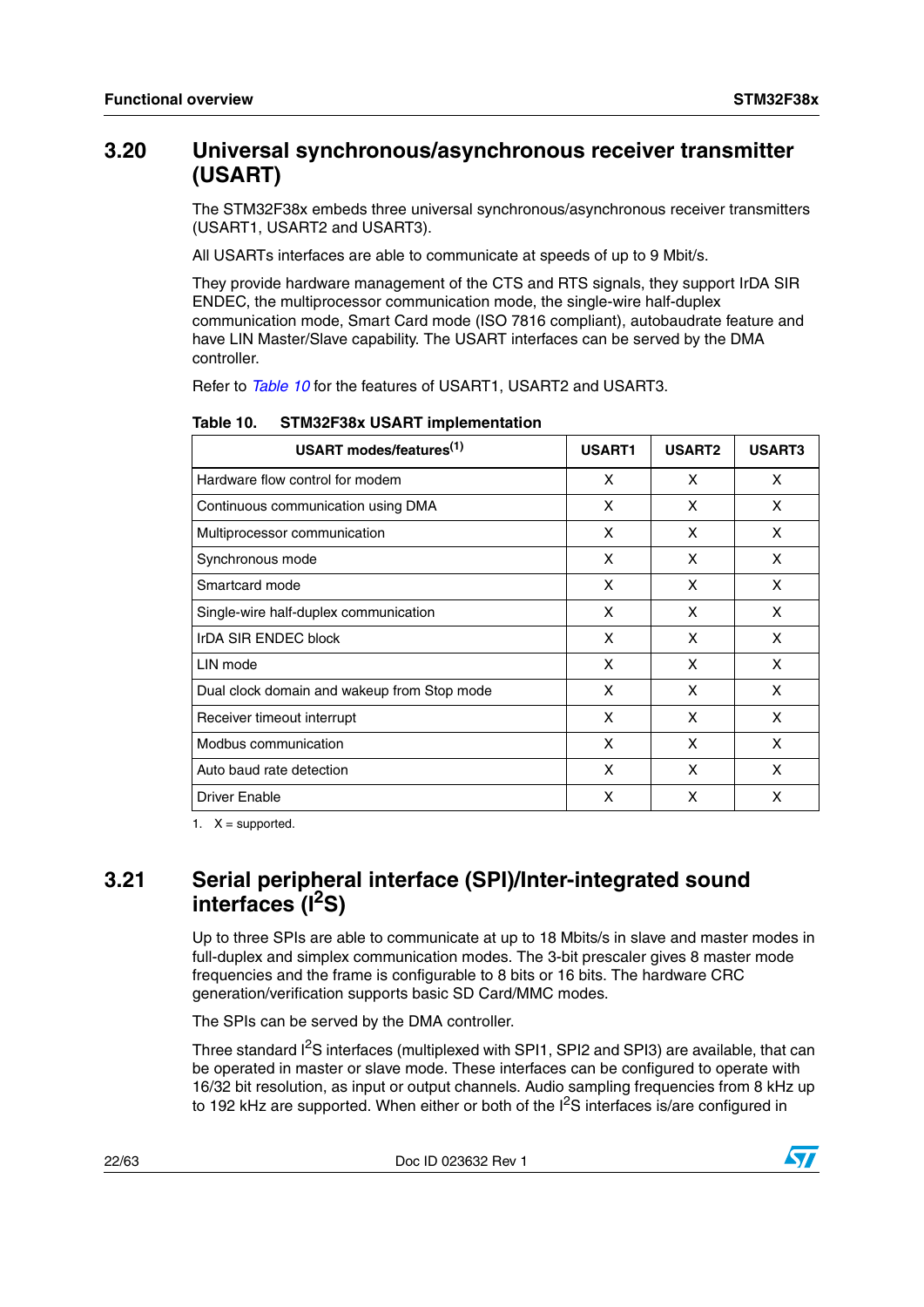master mode, the master clock can be output to the external DAC/CODEC at 256 times the sampling frequency.

Refer to *[Table 11](#page-22-4)* for the features between SPI1 and SPI2.

<span id="page-22-4"></span>

|  | Table 11. | STM32F38x SPI/I2S implementation |
|--|-----------|----------------------------------|
|--|-----------|----------------------------------|

| SPI features <sup>(1)</sup> | SPI <sub>1</sub> | SPI <sub>2</sub> | SP <sub>13</sub> |
|-----------------------------|------------------|------------------|------------------|
| Hardware CRC calculation    | х                |                  |                  |
| <b>Rx/Tx FIFO</b>           | х                |                  |                  |
| NSS pulse mode              | х                |                  |                  |
| 12S mode                    |                  |                  |                  |
| TI mode                     |                  |                  |                  |

1.  $X =$  supported.

## <span id="page-22-0"></span>**3.22 High-definition multimedia interface (HDMI) - consumer electronics control (CEC)**

The device embeds a HDMI-CEC controller that provides hardware support for the Consumer Electronics Control (CEC) protocol (Supplement 1 to the HDMI standard).

This protocol provides high-level control functions between all audiovisual products in an environment. It is specified to operate at low speeds with minimum processing and memory overhead. It has a clock domain independent from the CPU clock, allowing the HDMI\_CEC controller to wakeup the MCU from Stop mode on data reception.

## <span id="page-22-1"></span>**3.23 Controller area network (CAN)**

The CAN is compliant with specifications 2.0A and B (active) with a bit rate up to 1 Mbit/s. It can receive and transmit standard frames with 11-bit identifiers as well as extended frames with 29-bit identifiers. It has three transmit mailboxes, two receive FIFOs with 3 stages and 14 scalable filter banks.

## <span id="page-22-2"></span>**3.24 Serial wire JTAG debug port (SWJ-DP)**

The ARM SWJ-DP Interface is embedded, and is a combined JTAG and serial wire debug port that enables either a serial wire debug or a JTAG probe to be connected to the target.

The JTAG TMS and TCK pins are shared respectively with SWDIO and SWCLK and a specific sequence on the TMS pin is used to switch between JTAG-DP and SW-DP.

## <span id="page-22-3"></span>**3.25 Embedded trace macrocell™**

The ARM embedded trace macrocell provides a greater visibility of the instruction and data flow inside the CPU core by streaming compressed data at a very high rate from the STM32F38x through a small number of ETM pins to an external hardware trace port analyzer (TPA) device. The TPA is connected to a host computer using USB, Ethernet, or any other high-speed channel. Real-time instruction and data flow activity can be recorded



Doc ID 023632 Rev 1 23/63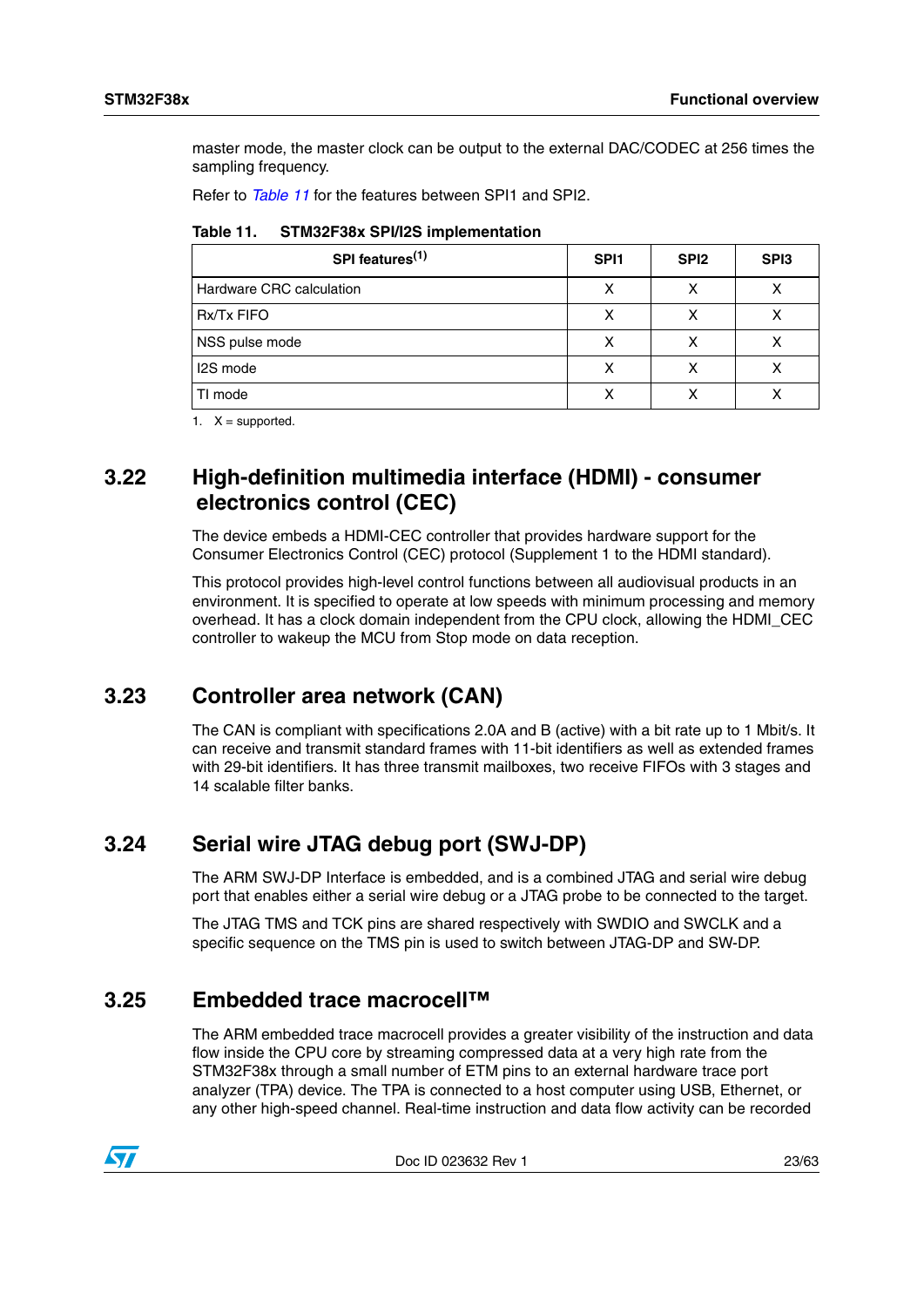and then formatted for display on the host computer running debugger software. TPA hardware is commercially available from common development tool vendors. It operates with third party debugger software tools.

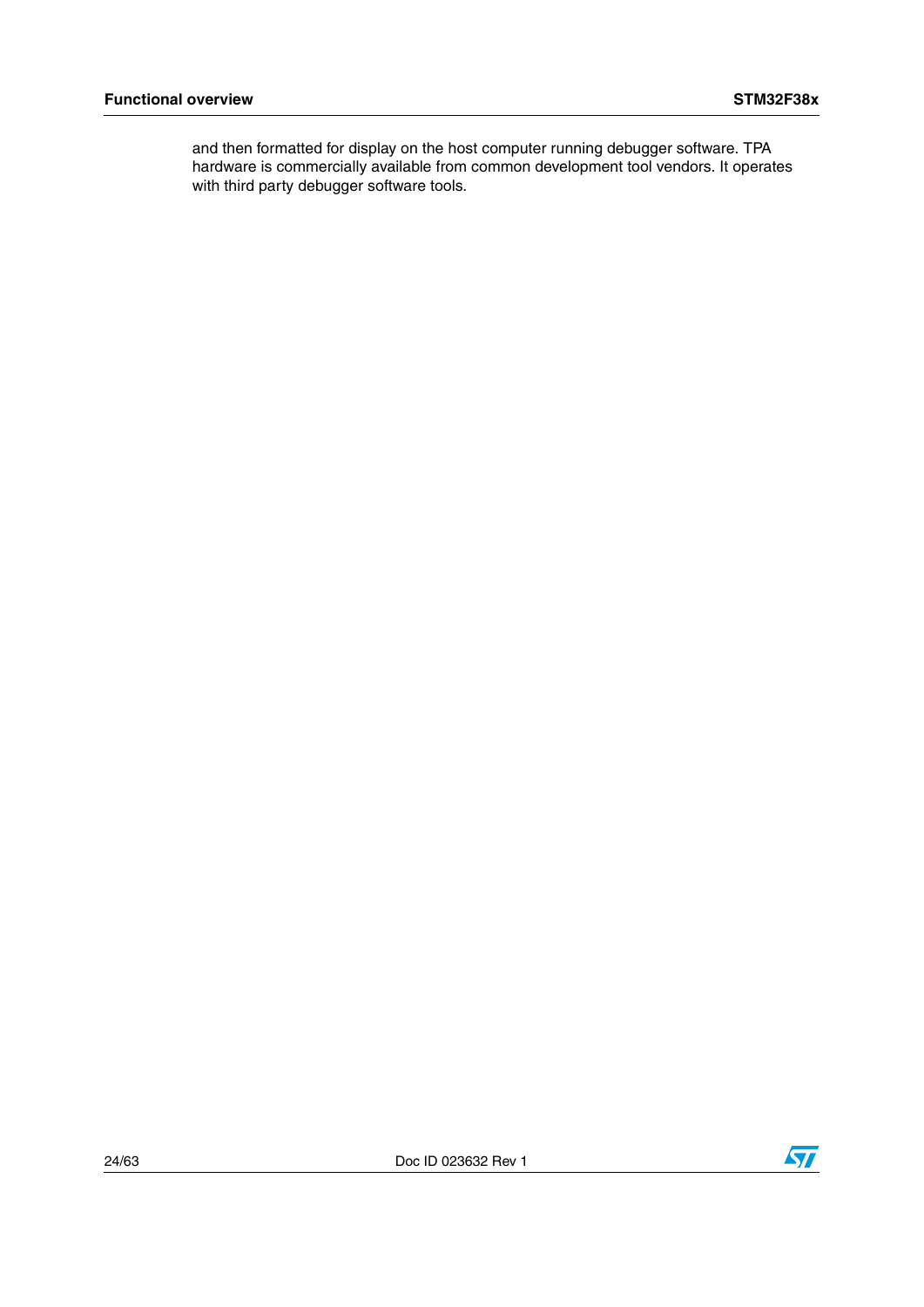# <span id="page-24-0"></span>**4 Pinouts and pin description**

<span id="page-24-1"></span>



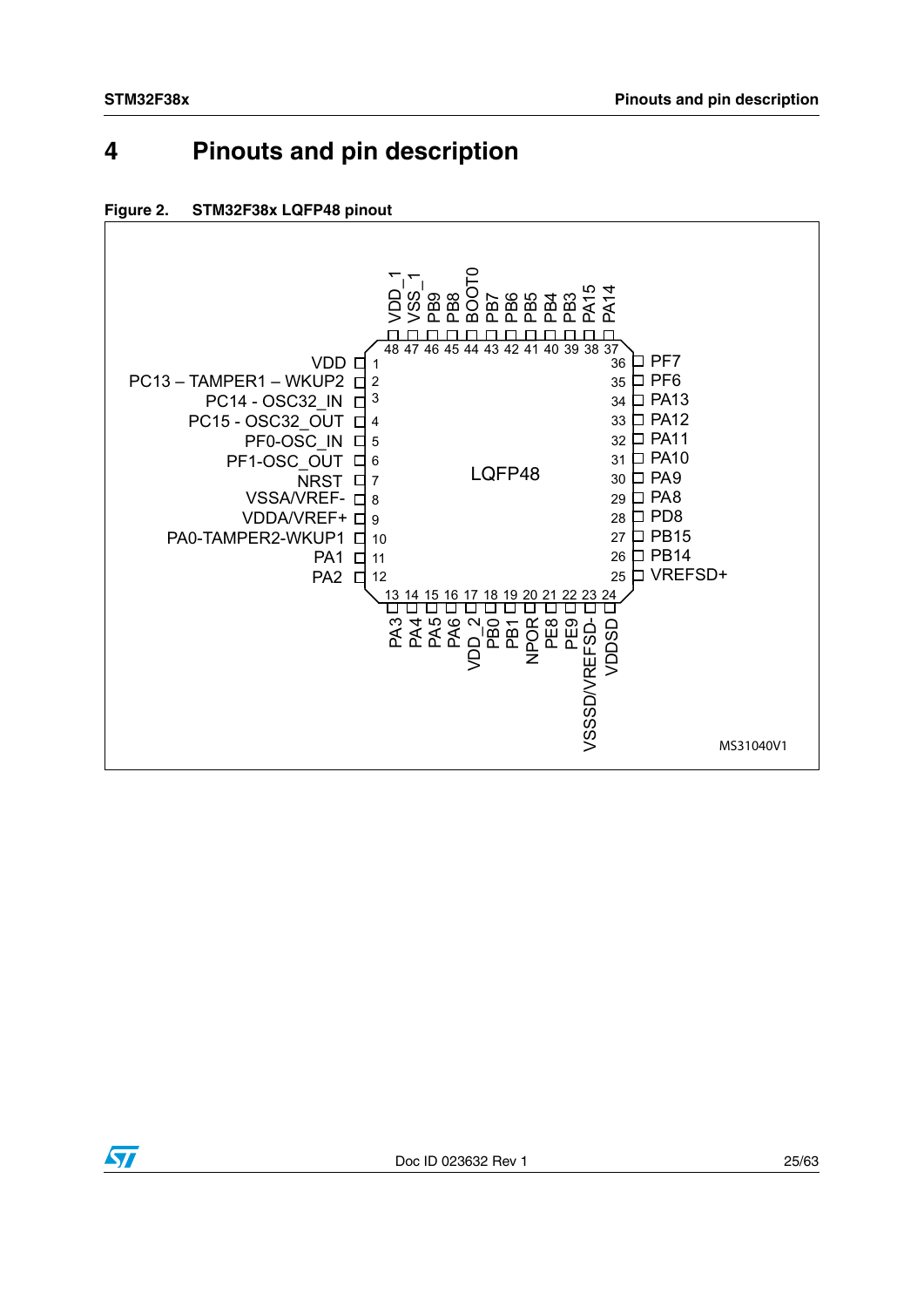#### <span id="page-25-0"></span>**Figure 3. STM32F38x LQFP64 pinout**



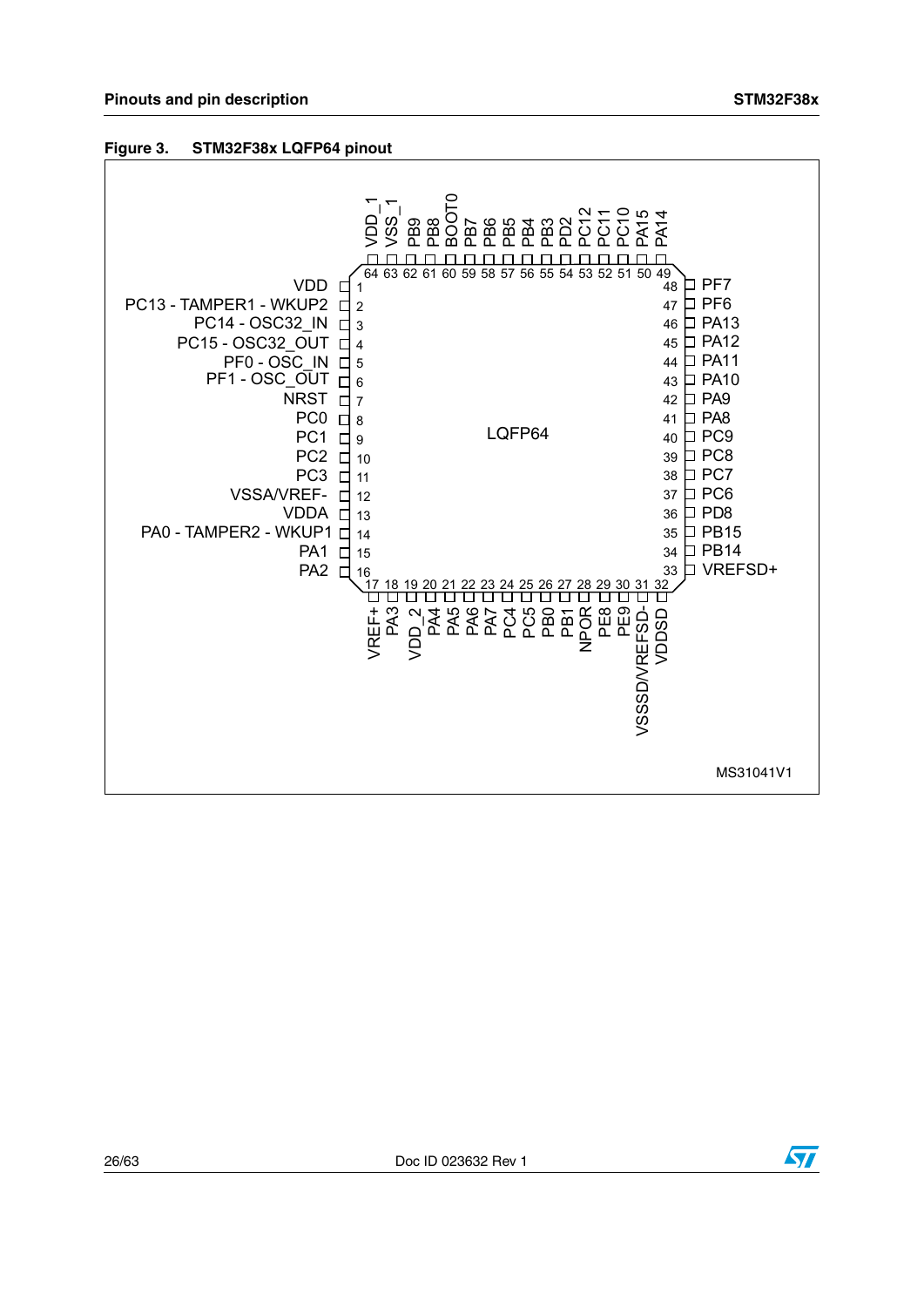

#### <span id="page-26-0"></span>**Figure 4. STM32F38x LQFP100 pinout**

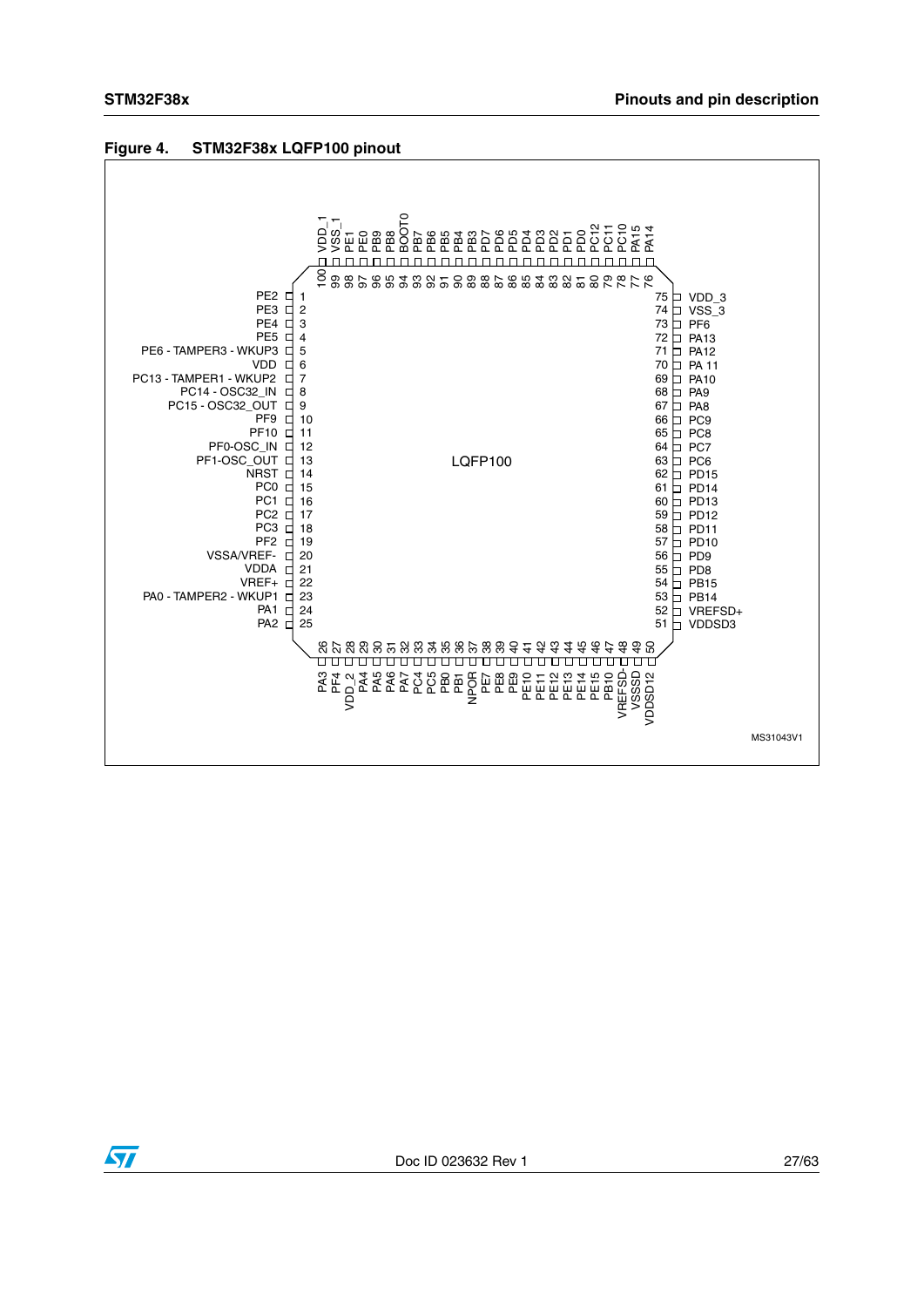

<span id="page-27-0"></span>**Figure 5. STM32F38x BGA100 pinout**

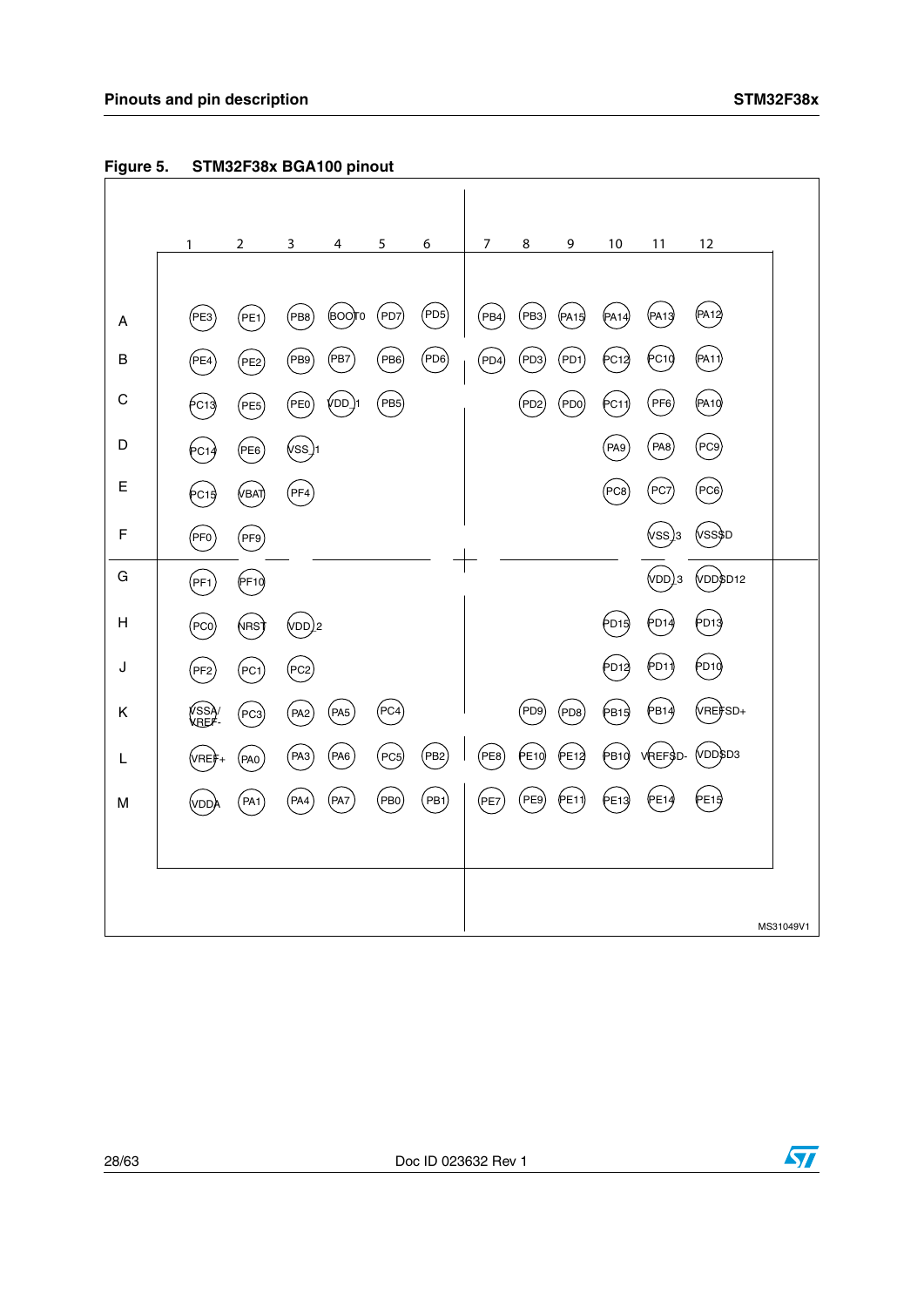|                         | 8               | $\overline{7}$         | $\boldsymbol{6}$ | 5               | $\overline{4}$  | $\mathbf{3}$    | $\overline{2}$  | $\mathbf{1}$      |
|-------------------------|-----------------|------------------------|------------------|-----------------|-----------------|-----------------|-----------------|-------------------|
| A                       | VDD             | PE9                    | PB7              | (PB5            | PD <sub>2</sub> | (PC11)          | (PA15)          | (PA14             |
| B                       | PC13            | PB <sub>8</sub>        | P <sub>B6</sub>  | PB4)            | PC12)           | (PC10)          | PFG             | PF7               |
| $\mathsf C$             | С1              | ₿OO<br>πo              | SS               | (PB3)           | (PA13)          | (PA12)          | (PA10)          | (PA11)            |
| D                       | PC1             | FF0                    | ÝDD_             |                 |                 | PA <sub>9</sub> | PC9)            | PA <sub>8</sub>   |
| E                       | PF <sub>1</sub> | NRS <sup>.</sup>       | PC0              |                 |                 | PC8             | PC <sub>6</sub> | PC7               |
| $\mathsf{F}$            | PC1             | PC <sub>2</sub>        | PC3              |                 |                 | PD8)            | PB14            | (PB15             |
| G                       | íssi<br>'RFF    | /DD/                   | /REF)+           | ívss            | 'SS             | PA7             | ŃPOŖ            | REFSD+            |
| $\overline{\mathsf{H}}$ | PA <sub>0</sub> | PA <sub>1</sub>        | PA <sub>3</sub>  | PA <sub>5</sub> | PC4             | $P$ BO          | PE8             | <b>DDS</b>        |
| J                       | PA <sub>2</sub> | (VDD<br>$\overline{2}$ | PA4              | PA6             | PCS             | PB <sub>1</sub> | PE9             | YSSST.<br>VREFSD- |
|                         |                 |                        |                  |                 |                 |                 |                 | MS31055V1         |

### <span id="page-28-0"></span>**Figure 6. STM32F38x WLCSP66 pinout**



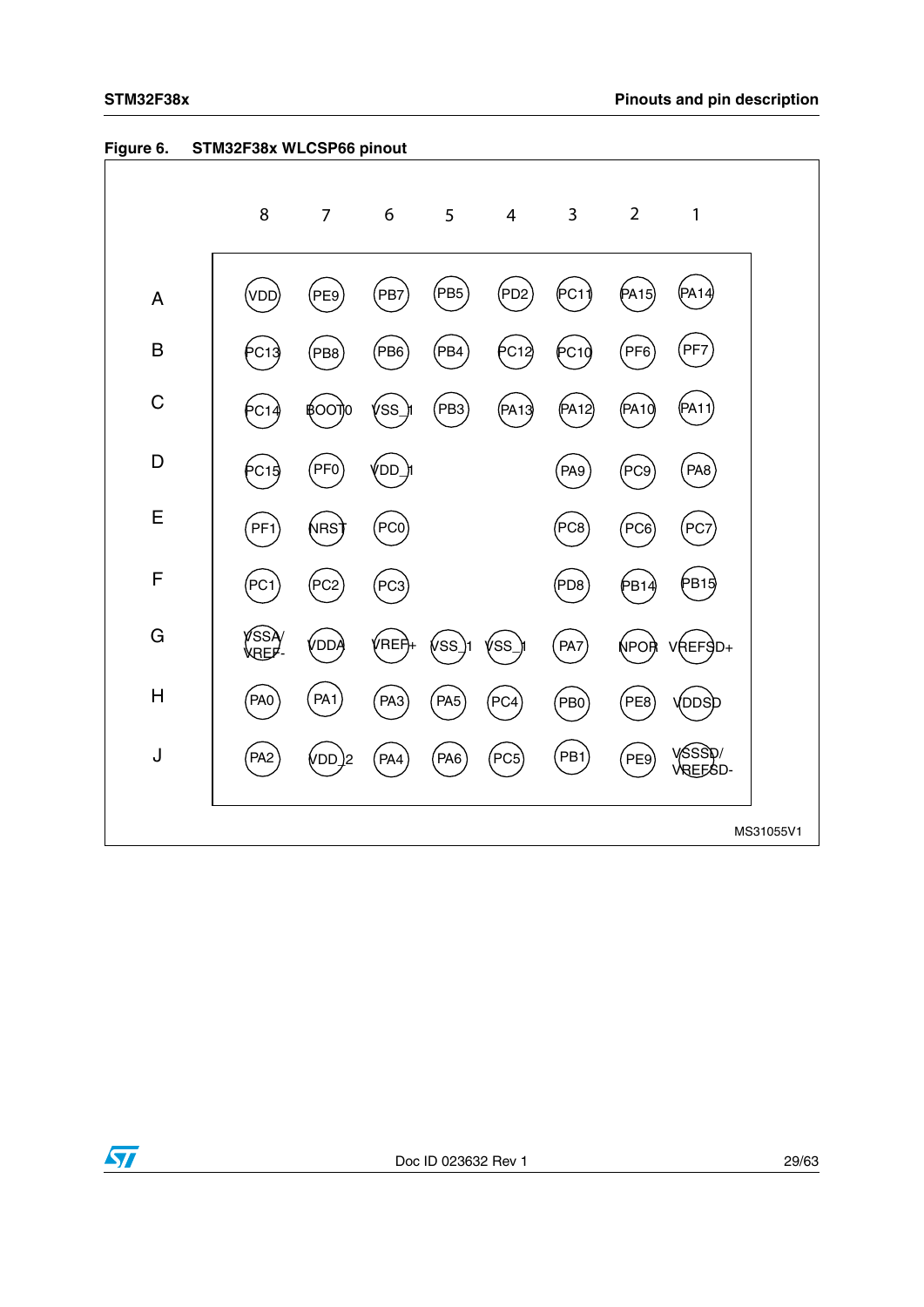|                  | <b>Name</b>             | <b>Abbreviation</b>                                                                                                                      | <b>Definition</b>                                     |  |  |  |  |  |
|------------------|-------------------------|------------------------------------------------------------------------------------------------------------------------------------------|-------------------------------------------------------|--|--|--|--|--|
|                  | Pin name                | Unless otherwise specified in brackets below the pin name, the pin function<br>during and after reset is the same as the actual pin name |                                                       |  |  |  |  |  |
|                  |                         | S                                                                                                                                        | Supply pin                                            |  |  |  |  |  |
|                  | Pin type                |                                                                                                                                          | Input only pin                                        |  |  |  |  |  |
|                  |                         | 1/O                                                                                                                                      | Input / output pin                                    |  |  |  |  |  |
|                  |                         | FT.                                                                                                                                      | 5 V tolerant I/O                                      |  |  |  |  |  |
|                  |                         | <b>FTf</b>                                                                                                                               | 5 V tolerant I/O, FM+ capable                         |  |  |  |  |  |
|                  | I/O structure           | TTa                                                                                                                                      | 3.3 V tolerant I/O directly connected to ADC or SDADC |  |  |  |  |  |
|                  |                         | ТC<br>Standard 3.3V I/O                                                                                                                  |                                                       |  |  |  |  |  |
|                  |                         | B<br>Dedicated BOOT0 pin                                                                                                                 |                                                       |  |  |  |  |  |
|                  |                         | <b>RST</b><br>Bidirectional reset pin with embedded weak pull-up resistor                                                                |                                                       |  |  |  |  |  |
|                  | <b>Notes</b>            | Unless otherwise specified by a note, all I/Os are set as floating inputs during<br>and after reset                                      |                                                       |  |  |  |  |  |
|                  | Alternate<br>functions  | Functions selected through GPIOx_AFR registers<br>Functions directly selected/enabled through peripheral registers                       |                                                       |  |  |  |  |  |
| Pin<br>functions | Additional<br>functions |                                                                                                                                          |                                                       |  |  |  |  |  |

<span id="page-29-0"></span>Table 12. Legend/abbreviations used in the pinout table

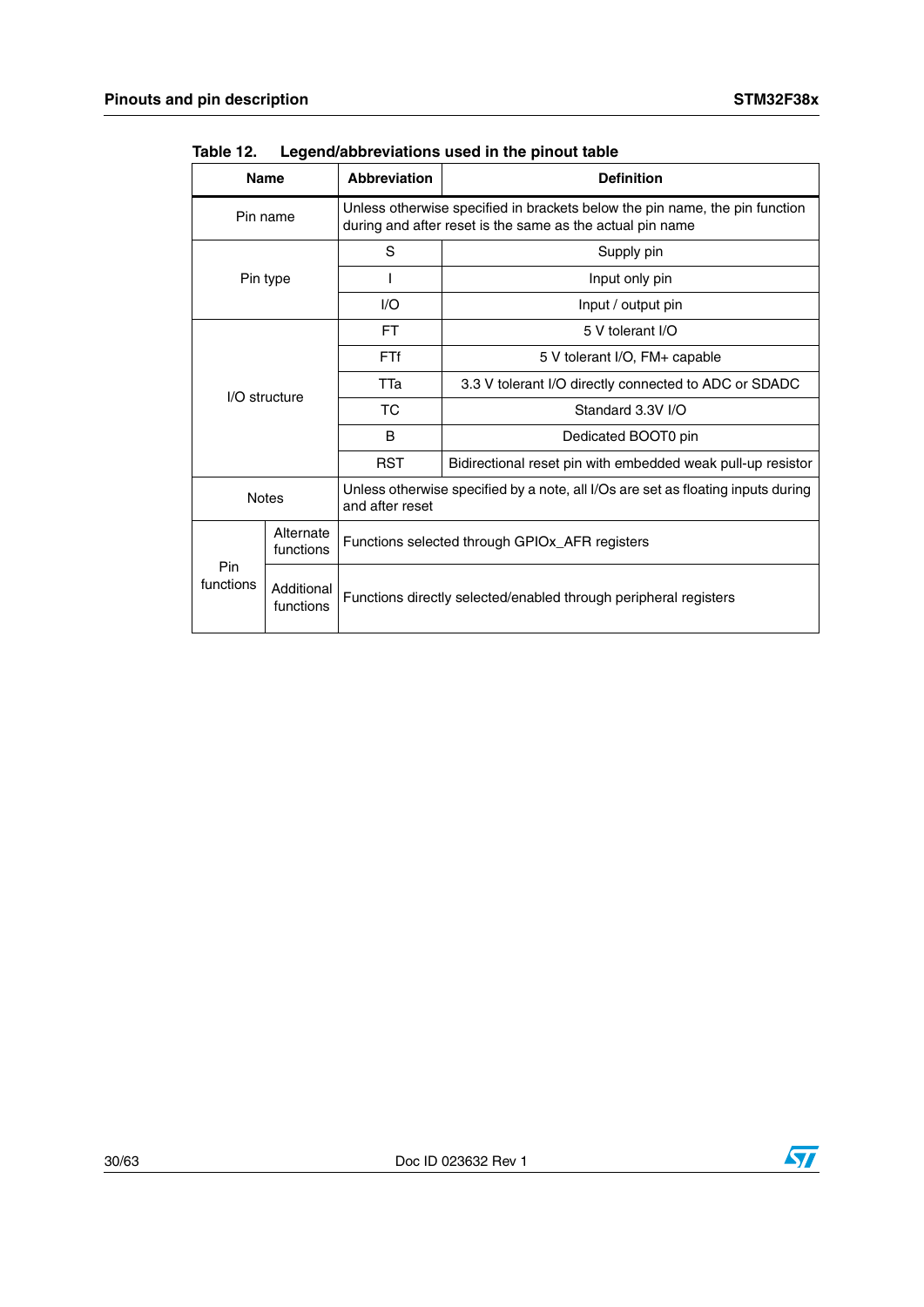|                | <b>Pin numbers</b> |                |                |                |                                       | <b>Pin functions</b> |              |                |                                 |                                                          |
|----------------|--------------------|----------------|----------------|----------------|---------------------------------------|----------------------|--------------|----------------|---------------------------------|----------------------------------------------------------|
| LQFP100        | <b>BGA100</b>      | LQFP64         | LQFP48         | WLCSP66        | Pin name<br>(function<br>after reset) | Pin<br>type          | <b>Notes</b> | structure<br>S | <b>Alternate function</b>       | <b>Additional functions</b>                              |
| $\mathbf{1}$   | B <sub>2</sub>     |                |                |                | PE <sub>2</sub>                       | I/O                  | (1)          | <b>FT</b>      | TSC_G7_IO1, TRACECLK            |                                                          |
| $\overline{c}$ | A1                 |                |                |                | PE3                                   | I/O                  | (1)          | <b>FT</b>      | TSC-G7_IO2, TRACED0             |                                                          |
| 3              | <b>B1</b>          |                |                |                | PE4                                   | I/O                  | (1)          | <b>FT</b>      | TSC_G7_IO3, TRACED1             |                                                          |
| $\overline{4}$ | C <sub>2</sub>     |                |                |                | PE <sub>5</sub>                       | I/O                  | (1)          | <b>FT</b>      | TSC_G7_IO4, TRACED2             |                                                          |
| 5              | D <sub>2</sub>     |                |                |                | <b>PE6-</b><br>TAMPER3-<br>WKUP3      | I/O                  | (1)          | TTa            | TRACED3                         | WKUP3,<br>RTC_TAMPER3                                    |
| 6              | E <sub>2</sub>     | $\mathbf{1}$   | 1              | A <sub>8</sub> | <b>VDD</b>                            | $\mathbf S$          |              |                |                                 |                                                          |
| $\overline{7}$ | C1                 | $\mathbf{2}$   | $\overline{c}$ | B8             | PC13 -<br>TAMPER1-<br>WKUP2           | 1/O                  |              | <b>TC</b>      |                                 | WKUP2_ALARM_OUT_<br>CALIB_OUT_TIMESTA<br>MP, RTC_TAMPER1 |
| 8              | D <sub>1</sub>     | 3              | 3              | C <sub>8</sub> | PC14 -<br>OSC32_IN                    | I/O                  |              | TC             |                                 | OSC32_IN                                                 |
| 9              | E1                 | 4              | $\overline{4}$ | D <sub>8</sub> | PC15 -<br>OSC32_O<br>UT               | 1/O                  |              | <b>TC</b>      |                                 | OSC32_OUT                                                |
| 10             | F <sub>2</sub>     |                |                |                | PF <sub>9</sub>                       | I/O                  | (1)          | <b>FT</b>      | <b>TIM14_CH1</b>                |                                                          |
| 11             | G <sub>2</sub>     |                |                |                | <b>PF10</b>                           | I/O                  | (1)          | <b>FT</b>      |                                 |                                                          |
| 12             | F1                 | 5              | 5              | D7             | PF <sub>0</sub> -<br>OSC_IN           | I/O                  |              | FTf            | I2C2_SDA                        | OSC_IN                                                   |
| 13             | G <sub>1</sub>     | 6              | 6              | E <sub>8</sub> | <b>PF1 -</b><br>OSC_OUT               | I/O                  |              | FTf            | I2C2_SCL                        | OSC_OUT                                                  |
| 14             | H <sub>2</sub>     | $\overline{7}$ | $\overline{7}$ | E7             | <b>NRST</b>                           | I/O                  |              | <b>RST</b>     |                                 |                                                          |
| 15             | H1                 | 8              |                | E <sub>6</sub> | PC <sub>0</sub>                       | I/O                  | (1)          | TTa            | TIM5_CH1_ETR                    | ADC_IN10                                                 |
| 16             | J2                 | 9              |                | F <sub>8</sub> | PC <sub>1</sub>                       | I/O                  | (1)          | TTa            | TIM5_CH2                        | ADCIN11                                                  |
| 17             | J3                 | 10             |                | F7             | PC <sub>2</sub>                       | I/O                  | (1)          | TTa            | SPI2_MISO/I2S2_MCK,<br>TIM5_CH3 | ADC_IN12                                                 |
| 18             | K <sub>2</sub>     | 11             |                | F <sub>6</sub> | PC <sub>3</sub>                       | I/O                  | (1)          | TTa            | SPI2_MOSI/I2S2_SD,<br>TIM5_CH4  | ADC_IN13                                                 |
| 19             | J1                 |                |                |                | PF <sub>2</sub>                       | I/O                  | (1)          | FT.            | I2C2_SMBAI                      |                                                          |
| 20             | K1                 | 12             | 8              | G8             | VSSA/<br>VREF-                        | S                    |              |                |                                 |                                                          |
|                |                    |                | 9              |                | VDDA/<br>VREF+                        | S                    | (1)          |                |                                 |                                                          |
| 21             | M <sub>1</sub>     | 13             |                | G7             | <b>VDDA</b>                           | S                    | (1)          |                |                                 |                                                          |
| 22             | L1                 | 17             |                | G <sub>6</sub> | VREF+                                 | S                    | (1)          |                |                                 |                                                          |

#### <span id="page-30-0"></span>**Table 13. STM32F38x pin definitions**

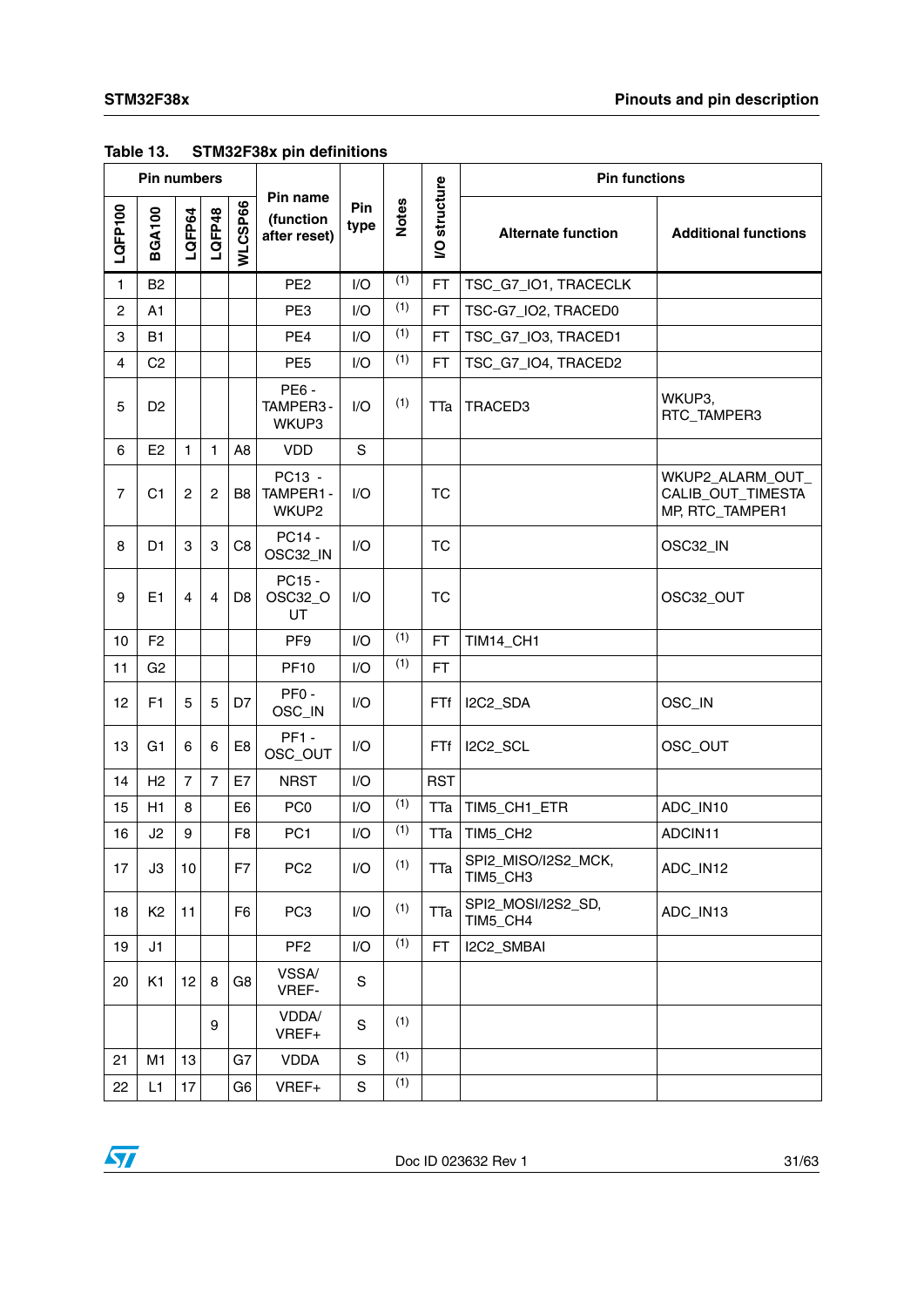|         | Pin numbers    |                 |        |                     |                                       |                        |              |                | <b>Pin functions</b>                                                                                       |                                              |  |
|---------|----------------|-----------------|--------|---------------------|---------------------------------------|------------------------|--------------|----------------|------------------------------------------------------------------------------------------------------------|----------------------------------------------|--|
| LQFP100 | <b>BGA100</b>  | LQFP64          | LQFP48 | WLCSP66             | Pin name<br>(function<br>after reset) | Pin<br>type            | <b>Notes</b> | structure<br>S | <b>Alternate function</b>                                                                                  | <b>Additional functions</b>                  |  |
| 23      | L2             | 14              | 10     | H <sub>8</sub>      | <b>PA0 -</b><br>TAMPER2 -<br>WKUP1    | 1/O                    |              | TTa            | USART2_CTS,<br>TIM2_CH1_ETR,<br>TIM5_CH1_ETR,<br>TIM19_CH1, TSC_G1_IO1,<br>COMP1_OUT                       | RTC_TAMPER2,<br>WKUP1,<br>ADC_IN0, COMP1_INn |  |
| 24      | M2             | 15              |        | $11$ H <sub>7</sub> | PA <sub>1</sub>                       | $\mathsf{U}\mathsf{O}$ |              | TTa            | SPI3_SCK/I2S3_CK,<br>USART2_RTS, TIM2_CH2,<br>TIM15_CH1N, TIM5_CH2,<br>TIM19_CH2, TSC_G1_IO2,              | ADC_IN1, COMP1_INp,<br>RTC_REF_CLK_IN        |  |
| 25      | K <sub>3</sub> | 16 <sub>1</sub> | 12     | J8                  | PA <sub>2</sub>                       | $\mathsf{U}\mathsf{O}$ |              | TTa            | COMP2_OUT, TSC_G1_IO3,<br>SPI3_MISO/I2S3_MCK,<br>USART2_TX, TIM2_CH3,<br>TIM15_CH1, TIM5_CH3,<br>TIM19_CH3 | ADC_IN2,<br>COMP2_INn                        |  |
| 26      | L <sub>3</sub> | 18              | 13     | H <sub>6</sub>      | PA <sub>3</sub>                       | $\mathsf{U}\mathsf{O}$ |              | TTa            | SPI3_MOSI, I2S3_SD,<br>USART2_RX, TIM2_CH4,<br>TIM15_CH2, TIM5_CH4,<br>TIM19_CH4, TSC_G1_IO4               | ADC_IN3, COMP2_Inp                           |  |
| 27      | E <sub>3</sub> |                 |        |                     | PF <sub>4</sub>                       | 1/O                    | (1)          | FT.            |                                                                                                            |                                              |  |
| 28      | H <sub>3</sub> | 19              | 17     | J7                  | VDD_2                                 | S                      |              |                |                                                                                                            |                                              |  |
| 29      | M <sub>3</sub> |                 | 20 14  | J <sub>6</sub>      | PA4                                   | $U$                    |              | TTa            | SPI1_NSS/I2S1_WS,<br>SPI3_NSS/I2S3_WS,<br>USART2_CK, TIM3_CH2,<br>TIM12_CH1, TSC_G2_IO1,<br>COMP1_OUT      | ADC_IN4, DAC1_OUT1                           |  |
| 30      | K <sub>4</sub> | 21              | 15     | H <sub>5</sub>      | PA <sub>5</sub>                       | $\mathsf{U}\mathsf{O}$ |              | TTa            | SPI1_SCK/I2S1_CK, CEC,<br>TIM2_CH1_ETR,<br>TIM14_CH1, TIM12_CH2,<br>TSC_G2_IO2                             | ADC_IN5, DAC1_OUT2                           |  |
| 31      | L4             | 22              | 16     | J5                  | PA <sub>6</sub>                       | I/O                    |              | TTa            | SPI1_MISO/I2S1_MCK,<br>TIM3_CH1, TIM13_CH1,<br>TIM16_CH1, COMP1_OUT,<br>TSC_G2_IO3                         | ADC_IN6, DAC2_OUT1                           |  |
| 32      | M4             | 23              |        | G <sub>3</sub>      | PA7                                   | I/O                    | (1)          | TTa            | SPI1_MOSI/I2S1_SD,<br>TIM14_CH1, TIM17_CH1,<br>TIM3_CH2, COMP2_OUT,<br><b>TSC G2 IO4</b>                   | ADC IN7                                      |  |
| 33      | K <sub>5</sub> | 24              |        | H4                  | PC4                                   | 1/O                    | (1)          | ТТа            | TIM1_TX, TIM13_CH1,<br>TSC_G3_IO1                                                                          | ADC_IN14                                     |  |
| 34      | L <sub>5</sub> | 25              |        | J4                  | PC <sub>5</sub>                       | I/O                    | (1)          | TTa            | TIM1_RX, TSC_G3_IO2                                                                                        | ADC_IN15                                     |  |
| 35      | M <sub>5</sub> | 26              | 18     | H <sub>3</sub>      | PB <sub>0</sub>                       | I/O                    |              | TTa            | SPI1_MOSI/I2S1_SD,<br>TIM3_CH3, TSC_G3_IO3                                                                 | ADC_IN8,<br>SDADC1_ADC_IN6P                  |  |

**Table 13. STM32F38x pin definitions (continued)**

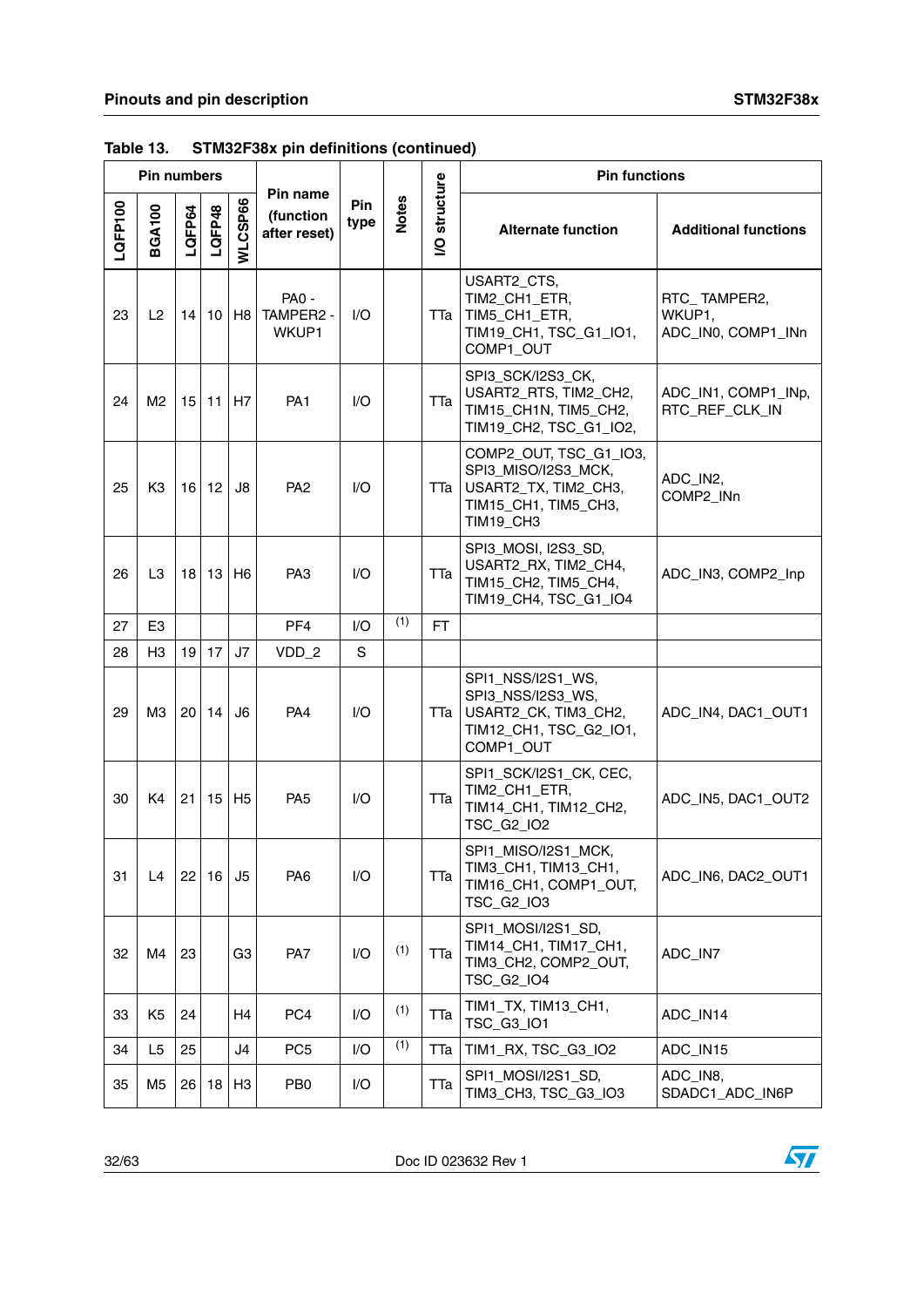|         | <b>Pin numbers</b> |        |        |                |                                       | <b>Pin functions</b> |              |                             |                                                                        |                                                                 |
|---------|--------------------|--------|--------|----------------|---------------------------------------|----------------------|--------------|-----------------------------|------------------------------------------------------------------------|-----------------------------------------------------------------|
| LQFP100 | <b>BGA100</b>      | LQFP64 | LQFP48 | WLCSP66        | Pin name<br>(function<br>after reset) | Pin<br>type          | <b>Notes</b> | structure<br>$\overline{S}$ | <b>Alternate function</b>                                              | <b>Additional functions</b>                                     |
| 36      | M <sub>6</sub>     | 27     | 19     | JЗ             | PB <sub>1</sub>                       | I/O                  |              | TTa                         | TIM3_CH4, TSC_G3_IO4                                                   | ADC_IN9, SDADC1_5P,<br>SDADC1_AIN6M                             |
| 37      | L <sub>6</sub>     | 28     | 20     | G <sub>2</sub> | <b>NPOR</b>                           |                      |              | <b>TC</b>                   | power-on reset                                                         |                                                                 |
| 38      | M7                 |        |        |                | PE7                                   | 1/O                  | (1)(2)       | <b>TC</b>                   |                                                                        | SDADC1_AIN3P,<br>SDADC1_AIN4M,<br>SDADC2_AIN5P,<br>SDADC2_AIN6M |
| 39      | L7                 | 29     | 21     | H <sub>2</sub> | PE8                                   | I/O                  | (2)          | <b>TC</b>                   |                                                                        | SDADC1_AIN8P,<br>SDADC2_AIN8P                                   |
| 40      | M <sub>8</sub>     | 30     | 22     | J <sub>2</sub> | PE9                                   | 1/O                  | (2)          | <b>TC</b>                   |                                                                        | SDADC1_AIN7P,<br>SDADC1_AIN8M,<br>SDADC2_AIN7P,<br>SDADC2_AIN8M |
| 41      | L <sub>8</sub>     |        |        |                | <b>PE10</b>                           | 1/O                  | (2)<br>(1)   | <b>TC</b>                   |                                                                        | SDADC1_AIN2P                                                    |
| 42      | M9                 |        |        |                | <b>PE11</b>                           | I/O                  | (1)(2)       | <b>TC</b>                   |                                                                        | SDADC1_AIN1P,<br>SDADC1_AIN2M,<br>SDADC2_AIN4P                  |
| 43      | L <sub>9</sub>     |        |        |                | <b>PE12</b>                           | I/O                  | (1)(2)       | <b>TC</b>                   |                                                                        | SDADC1_AIN0P,<br>SDADC2_AIN3P,<br>SDADC2_AIN4M                  |
| 44      | M <sub>10</sub>    |        |        |                | <b>PE13</b>                           | I/O                  | (1)(2)       | <b>TC</b>                   |                                                                        | SDADC1_AIN0M,<br>SDADC2_AIN2P                                   |
| 45      | M11                |        |        |                | <b>PE14</b>                           | I/O                  | (1)(2)       | <b>TC</b>                   |                                                                        | SDADC2_AIN1P,<br>SDADC2_AIN2M                                   |
| 46      | M12                |        |        |                | <b>PE15</b>                           | I/O                  | (1)(2)       | <b>TC</b>                   | USART3_RX                                                              | SDADC2_AIN0P                                                    |
| 47      | L10                |        |        |                | <b>PB10</b>                           | I/O                  | (1)(2)       | <b>TC</b>                   | SPI2_SCK/I2S2_CK, CEC,<br>USART3_TX, TSC_SYNC                          | TIM2_CH3,<br>SDADC2_AIN0M                                       |
| 48      | L11                |        |        |                | VREFSD-                               | S                    | (1)          |                             |                                                                        |                                                                 |
| 49      | F12                |        |        |                | <b>VSSSD</b>                          | S                    | (1)          |                             |                                                                        |                                                                 |
|         |                    | 31     | 23     | J1             | VSSSD/<br>VREFSD-                     | S                    |              |                             |                                                                        |                                                                 |
| 50      | G12                |        |        |                | VDDSD12                               | S                    | (1)          |                             |                                                                        |                                                                 |
|         |                    | 32     | 24     | H1             | <b>VDDSD</b>                          | S                    |              |                             |                                                                        |                                                                 |
| 51      | L12                |        |        |                | VDDSD3                                | S                    | (1)          |                             |                                                                        |                                                                 |
| 52      | K <sub>12</sub>    | 33     | 25     | G <sub>1</sub> | VREFSD+                               | $\mathbf S$          |              |                             |                                                                        |                                                                 |
| 53      | K11                | 34     | 26     | F <sub>2</sub> | <b>PB14</b>                           | I/O                  | (3)          | <b>TC</b>                   | SPI2_MISO/I2S2_MCK,<br>USART3_RTS, TIM15_CH1,<br>TIM12_CH1, TSC_G6_IO1 | SDADC3_AIN8P                                                    |

**Table 13. STM32F38x pin definitions (continued)**

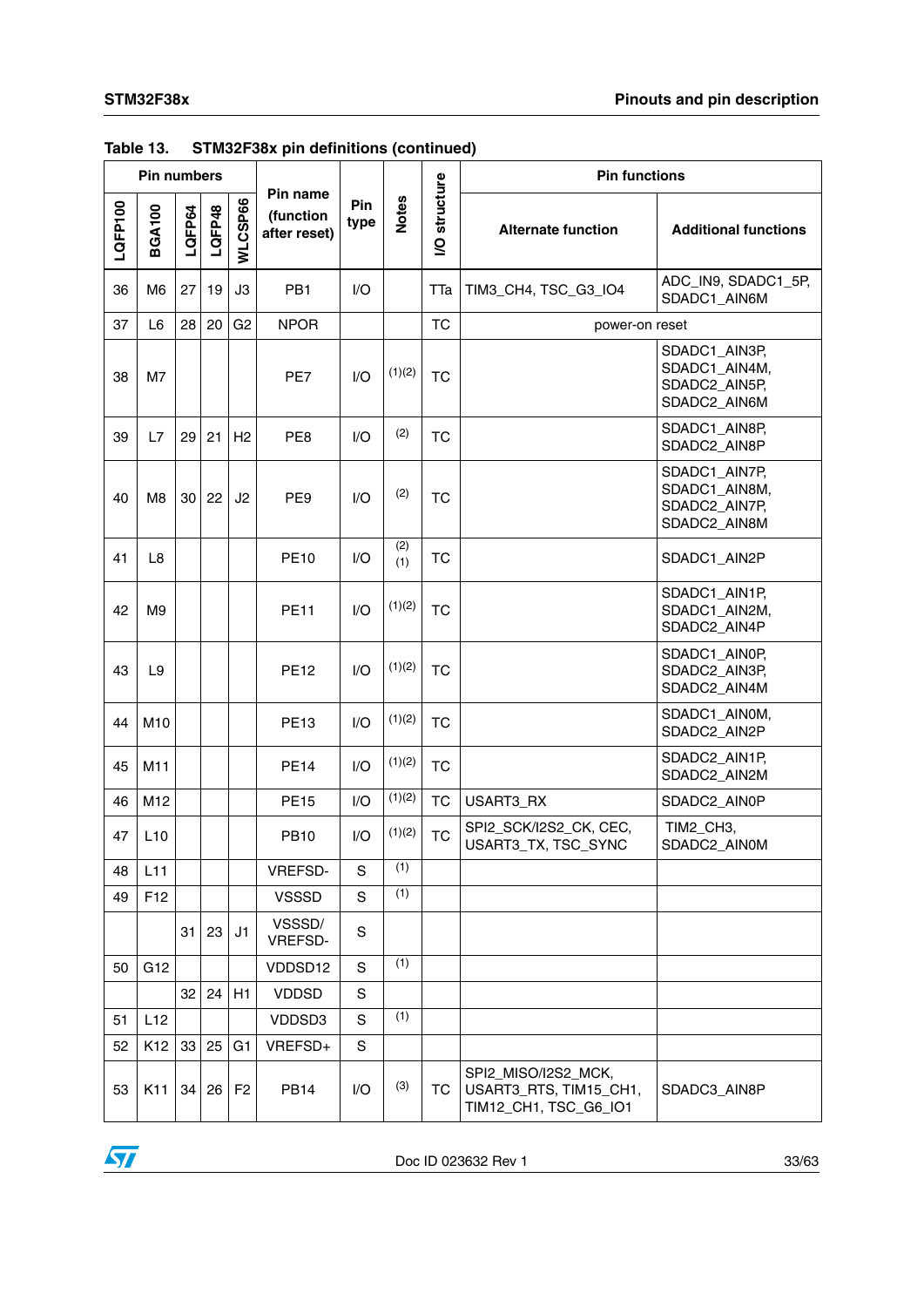|         | Pin numbers     |        |        |                     |                                       |                        |              |                | <b>Pin functions</b>                                                                          |                                             |  |
|---------|-----------------|--------|--------|---------------------|---------------------------------------|------------------------|--------------|----------------|-----------------------------------------------------------------------------------------------|---------------------------------------------|--|
| LQFP100 | <b>BGA100</b>   | LQFP64 | LQFP48 | WLCSP66             | Pin name<br>(function<br>after reset) | Pin<br>type            | <b>Notes</b> | structure<br>S | <b>Alternate function</b>                                                                     | <b>Additional functions</b>                 |  |
| 54      | K <sub>10</sub> | 35     | 27     | F <sub>1</sub>      | <b>PB15</b>                           | 1/O                    | (3)          | <b>TC</b>      | SPI2_MOSI/I2S2_SD,<br>TIM15_CH1N, TIM15_CH2,<br>TIM12_CH2, TSC_G6_IO2                         | SDADC3_7P,<br>SDADC3_AIN8M,<br>RTC_REFCLKIN |  |
| 55      | K <sub>9</sub>  | 36     | 28     | F <sub>3</sub>      | PD <sub>8</sub>                       | 1/O                    | (3)          | <b>TC</b>      | SPI2_SCK/I2S2_CK,<br>USART3_TX, TSC_G6_IO3                                                    | SDADC3_AIN6P                                |  |
| 56      | K <sub>8</sub>  |        |        |                     | PD <sub>9</sub>                       | 1/O                    | (3)<br>(1)   | <b>TC</b>      | USART3_RX, TSC_G6_IO4                                                                         | SDADC3_AIN5P,<br>SDADC3_AIN6M               |  |
| 57      | J12             |        |        |                     | <b>PD10</b>                           | I/O                    | (1)(3)       | <b>TC</b>      | USART3_CK                                                                                     | SDADC3_AIN4P                                |  |
| 58      | J11             |        |        |                     | <b>PD11</b>                           | 1/O                    | (1)(3)       | <b>TC</b>      | USART3_CTS                                                                                    | SDADC3_AIN3P,<br>SDADC3_AIN4M               |  |
| 59      | J10             |        |        |                     | <b>PD12</b>                           | I/O                    | (1)(3)       | <b>TC</b>      | USART3_RTS                                                                                    | TIM4_CH1,G8_IO1,<br>SDADC3_AIN2P            |  |
| 60      | H <sub>12</sub> |        |        |                     | PD <sub>13</sub>                      | $\mathsf{U}\mathsf{O}$ | (1)(3)       | ТC             | TIM4_CH2, TSC_G8_IO2                                                                          | SDADC3_AIN1P,<br>SDADC3_AIN2M               |  |
| 61      | H <sub>11</sub> |        |        |                     | <b>PD14</b>                           | 1/O                    | (1)(3)       | <b>TC</b>      | TIM4_CH3, TSC_G8_IO3                                                                          | SDADC3_AIN0P                                |  |
| 62      | H <sub>10</sub> |        |        |                     | <b>PD15</b>                           | I/O                    | (1)(3)       | <b>TC</b>      | TIM4_CH4, TSC_G8_IO4                                                                          | SDADC3_AIN0M                                |  |
| 63      | E12             | 37     |        | E <sub>2</sub>      | PC <sub>6</sub>                       | 1/O                    | (1)          | <b>FT</b>      | SPI1_NSS/I2S1_WS,<br>TIM3_CH1                                                                 |                                             |  |
| 64      | E11             | 38     |        | E1                  | PC7                                   | 1/O                    | (1)          | <b>FT</b>      | SPI1_SCK/I2S1_CK,<br>TIM3_CH2                                                                 |                                             |  |
| 65      | E <sub>10</sub> | 39     |        | E <sub>3</sub>      | PC <sub>8</sub>                       | 1/O                    | (1)          | <b>FT</b>      | SPI1_MISO/I2S1_MCK,<br>TIM3_CH3                                                               |                                             |  |
| 66      | D <sub>12</sub> | 40     |        | D <sub>2</sub>      | PC <sub>9</sub>                       | 1/O                    | (1)          | FT.            | SPI1_MOSI/I2S1_SD,<br>TIM3_CH4                                                                |                                             |  |
| 67      | D <sub>11</sub> | 41     | 29     | D1                  | PA <sub>8</sub>                       | 1/O                    |              | <b>FT</b>      | SPI2_SCK/I2S2_CK,<br>I2C2_SMBAI, USART1_CK,<br>TIM4_ETR, TIM5_CH1_ETR,<br>CLK_CLKOUT          |                                             |  |
| 68      | $D10$ 42        |        |        | $30$ D <sub>3</sub> | PA <sub>9</sub>                       | 1/O                    |              | FTf            | SPI2 MISO/I2S2 MCK,<br>I2C2_SCL, USART1_TX,<br>TIM2_CH3, TIM15_BKIN,<br>TIM13_CH1, TSC_G4_IO1 |                                             |  |
| 69      | C12             |        | 43 31  | C <sub>2</sub>      | <b>PA10</b>                           | I/O                    |              | FTf            | SPI2_MOSI/I2S2_SD,<br>I2C2_SDA, USART1_RX,<br>TIM2_CH4, TIM17_BKIN,<br>TIM14_CH1, TSC_G4_IO2  |                                             |  |

**Table 13. STM32F38x pin definitions (continued)**

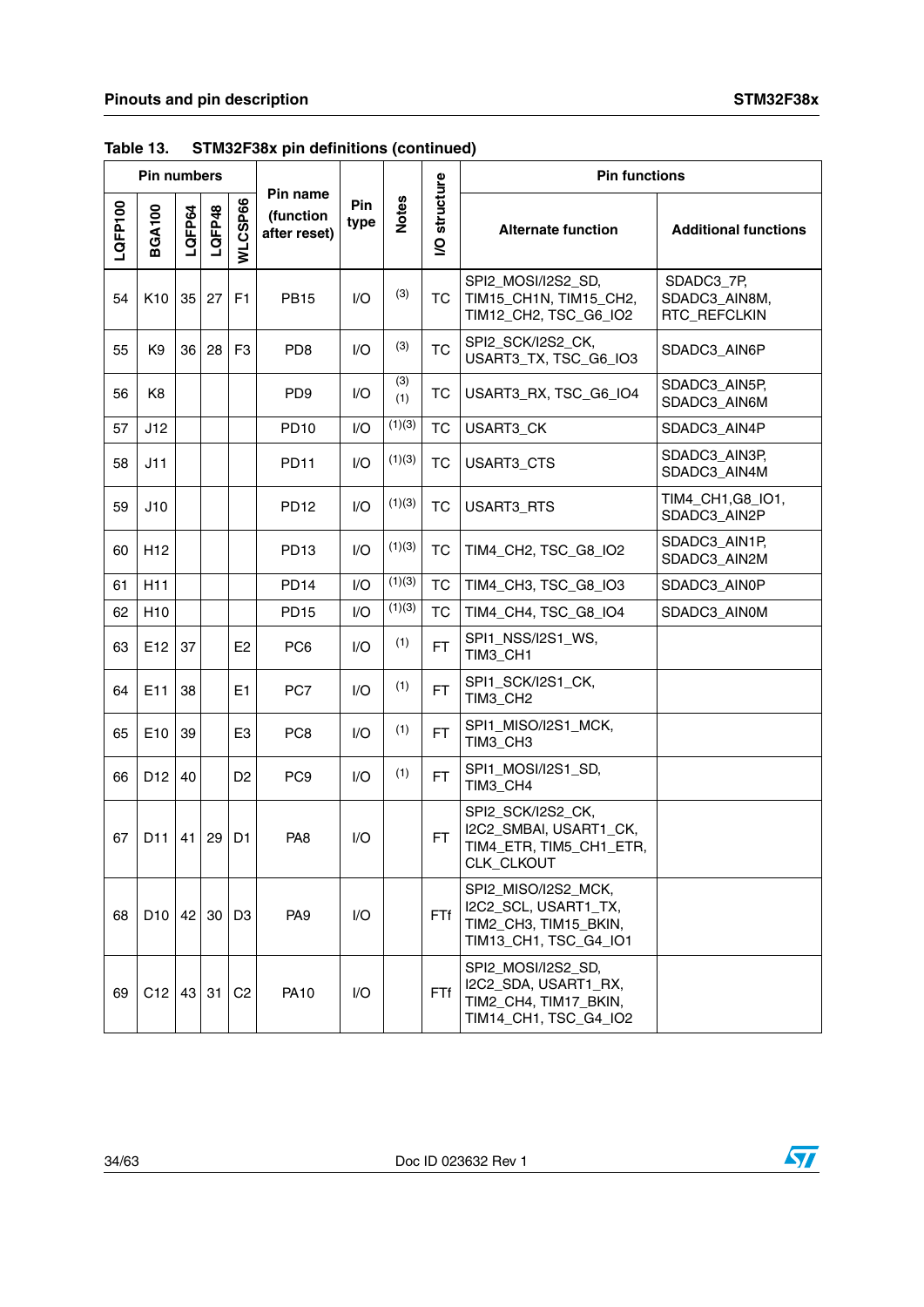|         | <b>Pin numbers</b> |                 |        |                |                                       |             |              |                | <b>Pin functions</b>                                                                                     |                             |
|---------|--------------------|-----------------|--------|----------------|---------------------------------------|-------------|--------------|----------------|----------------------------------------------------------------------------------------------------------|-----------------------------|
| LQFP100 | <b>BGA100</b>      | LQFP64          | LQFP48 | WLCSP66        | Pin name<br>(function<br>after reset) | Pin<br>type | <b>Notes</b> | structure<br>ğ | <b>Alternate function</b>                                                                                | <b>Additional functions</b> |
| 70      | <b>B12</b>         | 44              | 32     | C <sub>1</sub> | <b>PA11</b>                           | 1/O         |              | FT.            | SPI2_NSS/I2S2_WS,<br>SPI1_NSS/I2S1_WS,<br>USART1_CTS, CAN_RX,<br>TIM4_CH1, TIM5_CH2,<br>COMP1_OUT        |                             |
| 71      | A12                |                 | 45 33  | C <sub>3</sub> | <b>PA12</b>                           | 1/O         |              | FT.            | SPI1_SCK/I2S1_CK,<br>USART1_RTS, CAN_TX,<br>TIM16_CH1, TIM4_CH2,<br>TIM5_CH3, COMP2_OUT                  |                             |
| 72      | A11                | 46              | 34     | C <sub>4</sub> | <b>PA13</b>                           | 1/O         |              | FT.            | SPI1_MISO/I2S1_MCK,<br>USART3_CTS, IR_OUT,<br>TIM16_CH1N, TIM4_CH3,<br>TIM5_CH4, G4_IO3,<br>SWDAT-JTMS   |                             |
| 73      | C11                | 47              | 35     | <b>B2</b>      | PF <sub>6</sub>                       | $U$         |              | FTf            | SPI1_MOSI, I2S1_SD,<br>USART3_RTS, TIM4_CH4,<br>I2C2_SCL                                                 |                             |
| 74      | F11                |                 |        |                | VSS_3                                 | S           | (1)          |                |                                                                                                          |                             |
| 75      | G11                |                 |        |                | VDD_3                                 | S           | (1)          |                |                                                                                                          |                             |
|         |                    | 48              | 36     | <b>B1</b>      | PF7                                   | 1/O         |              | FTf            | I2C2_SDA, USART2_CK                                                                                      |                             |
| 76      | A10                | 49              | 37     | A1             | <b>PA14</b>                           | $U$         |              | FTf            | I2C1_SDA, TIM12_CH1,<br>TSC_G4_IO4, SWCLK-JTCK                                                           |                             |
| 77      | A <sub>9</sub>     | 50 <sub>1</sub> | 38     | A2             | <b>PA15</b>                           | $U$         |              | FTf            | SPI1_NSS/I2S1_WS,<br>SPI3_NSS/I2S3_WS,<br>I2C1_SCL, TIM2_CH1_ETR,<br>TIM12_CH2, TSC_SYNC,<br><b>JTDI</b> |                             |
| 78      | <b>B11</b>         | 51              |        | B3             | <b>PC10</b>                           | $U$         | (1)          | FT.            | SPI3_SCK/I2S3_CK,<br>USART3_TX, TIM19_CH1                                                                |                             |
| 79      | C <sub>10</sub>    | 52              |        | A <sub>3</sub> | <b>PC11</b>                           | I/O         | (1)          | <b>FT</b>      | SPI3_MISO/I2S3_MCK,<br>USART3_RX, TIM19_CH2                                                              |                             |
| 80      | <b>B10</b>         | 53              |        | B4             | <b>PC12</b>                           | I/O         | (1)          | FT.            | SPI3 MOSI/I2S3 SD,<br>USART3_CK, TIM19_CH3                                                               |                             |
| 81      | C <sub>9</sub>     |                 |        |                | P <sub>D</sub>                        | I/O         | (1)          | <b>FT</b>      | CAN_RX, TIM19_CH4                                                                                        |                             |
| 82      | B <sub>9</sub>     |                 |        |                | PD <sub>1</sub>                       | 1/O         | (1)          | <b>FT</b>      | CAN_TX, TIM19_ETR                                                                                        |                             |
| 83      | C8                 | 54              |        | A4             | PD <sub>2</sub>                       | I/O         | (1)          | FT.            | TIM3_ETR                                                                                                 |                             |
| 84      | B8                 |                 |        |                | PD <sub>3</sub>                       | I/O         | (1)          | <b>FT</b>      | SPI2 MISO/I2S2 MCK,<br>USART2_CTS                                                                        |                             |
| 85      | B7                 |                 |        |                | PD <sub>4</sub>                       | 1/O         | (1)          | FT.            | SPI2_MOSI/I2S2_SD,<br>USART2_RTS                                                                         |                             |

**Table 13. STM32F38x pin definitions (continued)**

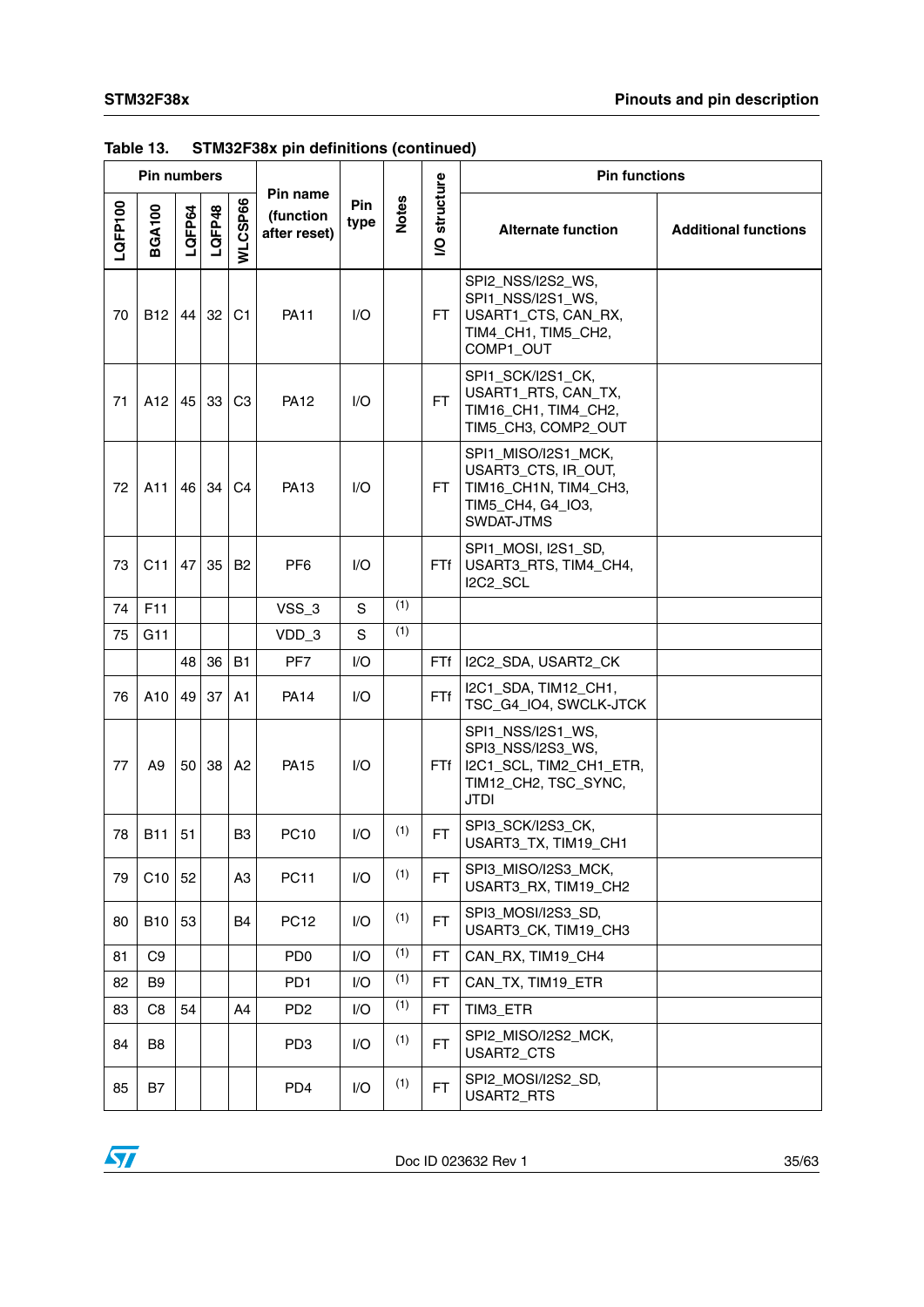|         | <b>Pin numbers</b> |        |        |                |                                       |                    |              |                | <b>Pin functions</b>                                                                                                                     |                             |
|---------|--------------------|--------|--------|----------------|---------------------------------------|--------------------|--------------|----------------|------------------------------------------------------------------------------------------------------------------------------------------|-----------------------------|
| LQFP100 | <b>BGA100</b>      | LQFP64 | LQFP48 | WLCSP66        | Pin name<br>(function<br>after reset) | <b>Pin</b><br>type | <b>Notes</b> | structure<br>š | <b>Alternate function</b>                                                                                                                | <b>Additional functions</b> |
| 86      | A <sub>6</sub>     |        |        |                | PD <sub>5</sub>                       | I/O                | (1)          | FT.            | USART2_TX                                                                                                                                |                             |
| 87      | B6                 |        |        |                | PD <sub>6</sub>                       | 1/O                | (1)          | <b>FT</b>      | SPI2_NSS/I2S2_WS,<br>USART2_RX                                                                                                           |                             |
| 88      | A5                 |        |        |                | PD7                                   | I/O                | (1)          | <b>FT</b>      | SPI2_SCK/I2S2_CK,<br>USART2_CK                                                                                                           |                             |
| 89      | A8                 | 55     | 39     | C <sub>5</sub> | PB <sub>3</sub>                       | $U$                |              | <b>FT</b>      | SPI1_SCK/I2S1_CK,<br>SPI3_SCK/I2S3_CK,<br>USART2_TX, TIM2_CH2,<br>TIM3_ETR, TIM4_ETR,<br>TIM13_CH1, TSC_G5_IO1,<br>JTDO-TRACESWO         |                             |
| 90      | A7                 | 56     | 40     | B <sub>5</sub> | PB <sub>4</sub>                       | 1/O                |              | <b>FT</b>      | SPI1_MISO/I2S1_MCK,<br>SPI3_MISO/I2S3_MCK,<br>USART2_RX, TIM16_CH1,<br>TIM3_CH1, TIM17_BKIN,<br>TIM15_CH1N, TSC_G5_IO2,<br><b>JNTRST</b> |                             |
| 91      | C <sub>5</sub>     | 57     | 41     | A <sub>5</sub> | PB <sub>5</sub>                       | 1/O                |              | FT.            | SPI1_MOSI/I2S1_SD,<br>SPI3_MOSI/I2S3_SD,<br>I2C1_SMBAI, USART2_CK,<br>TIM16_BKIN, TIM3_CH2,<br>TIM17_CH1, TIM19_ETR                      |                             |
| 92      | B <sub>5</sub>     | 58     | 42     | B <sub>6</sub> | PB <sub>6</sub>                       | $U$                |              | <b>FTf</b>     | I2C1_SCL, USART1_TX,<br>TIM16_CH1N, TIM3_CH3,<br>TIM4_CH1, TIM19_CH1,<br>TIM15_CH1, TSC_G5_IO3                                           |                             |
| 93      | B4                 | 59     | 43     | A <sub>6</sub> | PB7                                   | $U$                |              | <b>FTf</b>     | I2C1_SDA, USART1_RX,<br>TIM17_CH1N, TIM3_CH4,<br>TIM4_CH2, TIM19_CH2,<br>TIM15_CH2, TSC_G5_IO4                                           |                             |
| 94      | A4                 | 60     | 44     | C7             | BOOT0                                 | L                  |              | B              | Boot memory selection                                                                                                                    |                             |
| 95      | A3                 | 61     | 45     | B7             | PB <sub>8</sub>                       | I/O                |              | FTf            | SPI2_SCK/I2S2_CK,<br>I2C1_SCL, USART3_TX,<br>CAN_RX, CEC, TIM16_CH1,<br>TIM4_CH3, TIM19_CH3,<br>COMP1_OUT, TSC_SYNC                      |                             |
| 96      | B <sub>3</sub>     | 62     | 46     | A7             | PB <sub>9</sub>                       | I/O                |              | <b>FTf</b>     | SPI2_NSS/I2S2_WS,<br>I2C1_SDA, USART3_RX,<br>CAN_TX, IR_OUT,<br>TIM17_CH1, TIM4_CH4,<br>TIM19 CH4, COMP2 OUT                             |                             |
| 97      | C <sub>3</sub>     |        |        |                | PE <sub>0</sub>                       | I/O                | (1)          | FT.            | USART1_TX, TIM4_ETR                                                                                                                      |                             |

**Table 13. STM32F38x pin definitions (continued)**

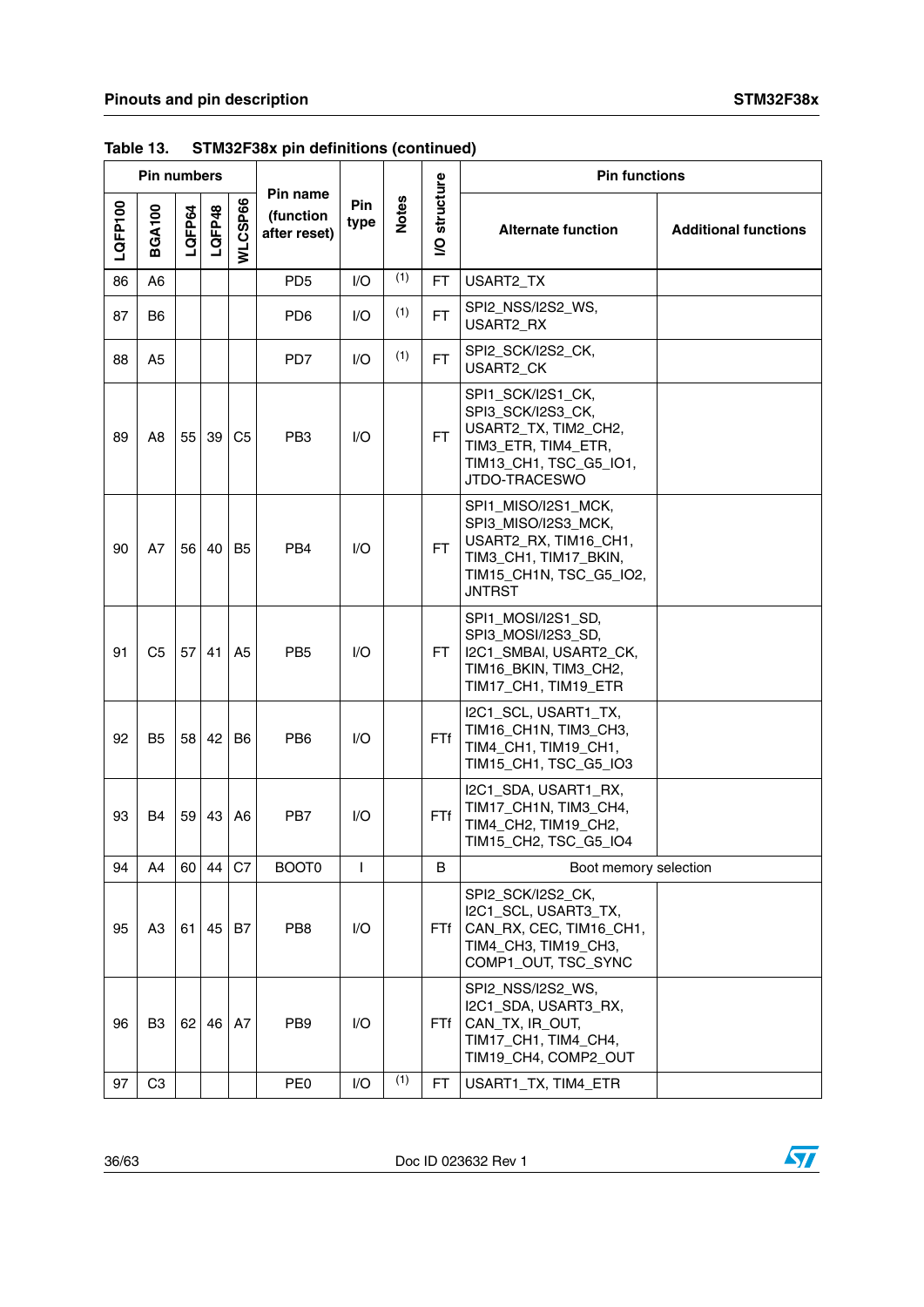|         | <b>Pin numbers</b> |        |        |                |                                       |                    |              |                       | <b>Pin functions</b>      |                             |
|---------|--------------------|--------|--------|----------------|---------------------------------------|--------------------|--------------|-----------------------|---------------------------|-----------------------------|
| LQFP100 | <b>BGA100</b>      | LQFP64 | LQFP48 | WLCSP66        | Pin name<br>(function<br>after reset) | <b>Pin</b><br>type | <b>Notes</b> | structure<br><u>୧</u> | <b>Alternate function</b> | <b>Additional functions</b> |
| 98      | A2                 |        |        |                | PE <sub>1</sub>                       | 1/O                | (1)          | <b>FT</b>             | USART1_RX                 |                             |
| 99      | D <sub>3</sub>     | 63     | 47     | C6             | $VSS_1$                               | S                  |              |                       | Ground                    |                             |
|         |                    |        |        | G5             | $VSS_1$                               | S                  | (1)          |                       | Ground                    |                             |
|         |                    |        |        | G4             | $VSS_1$                               | S                  | (1)          |                       | Ground                    |                             |
| 100     | C4                 | 64     | 48     | D <sub>6</sub> | VDD_1                                 | S                  |              |                       | Digital power supply      |                             |

**Table 13. STM32F38x pin definitions (continued)**

<span id="page-36-0"></span>1. When using the small packages (48 and 64 pin packages), the GPIO pins which are not present on these packages, must not be configured in analog mode.

<span id="page-36-1"></span>2. these pins are powered by VDDSD12

<span id="page-36-2"></span>3. these pins are powered by VDDSD3

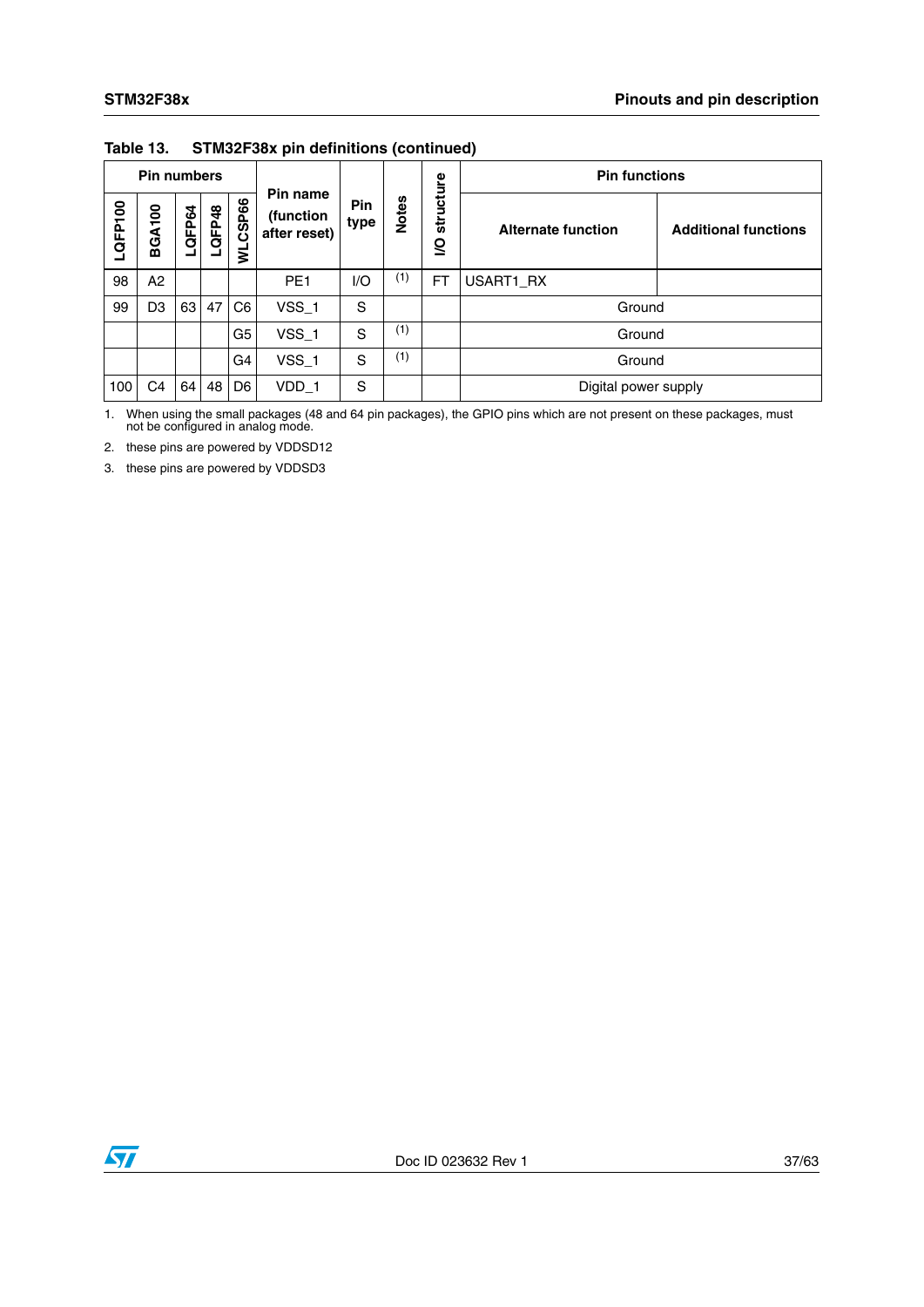| l<br>$\frac{1}{2}$ |
|--------------------|
|                    |
|                    |
|                    |
|                    |
|                    |
|                    |
| りくに<br>l           |
| i                  |
| :<br>;<br>ļ<br>i   |

Doc ID 023632 Rev 1

<span id="page-37-0"></span>N

| Pin<br><b>Name</b> | AF <sub>0</sub> | AF <sub>1</sub>                       | AF <sub>2</sub>                       | AF <sub>3</sub>                        | AF4                  | AF <sub>5</sub>             | AF <sub>6</sub>              | AF7        | AF <sub>8</sub>                 | AF9                              | <b>AF10</b>             | <b>AF11</b>         | <b>AF14</b> | <b>AF15</b>                |
|--------------------|-----------------|---------------------------------------|---------------------------------------|----------------------------------------|----------------------|-----------------------------|------------------------------|------------|---------------------------------|----------------------------------|-------------------------|---------------------|-------------|----------------------------|
| PA <sub>0</sub>    |                 | TIM <sub>2</sub><br>CH1<br><b>ETR</b> | TIM5<br>CH1<br><b>ETR</b>             | TSC_<br>G1_IO1                         |                      |                             |                              | USART2_CTS | COMP1<br>OUT                    |                                  |                         | <b>TIM19</b><br>CH1 |             | <b>EVENT</b><br>OUT        |
| PA <sub>1</sub>    |                 | TIM2<br>CH <sub>2</sub>               | TIM5<br>CH <sub>2</sub>               | TSC_<br>G1_IO2                         |                      |                             | SPI3_SCK<br><b>I2S3_CK</b>   | USART2_RTS |                                 | TIM15_<br>CH <sub>1</sub> N      |                         | <b>TIM19</b><br>CH2 |             | <b>EVENT</b><br>OUT        |
| PA <sub>2</sub>    |                 | TIM2<br>CH <sub>3</sub>               | TIM5<br>CH <sub>3</sub>               | TSC<br>$G1$ $IO3$                      |                      |                             | SPI3_MISO/<br>I2S3_MCK       | USART2_TX  | COMP <sub>2</sub><br>OUT        | <b>TIM15</b><br>CH <sub>1</sub>  |                         | <b>TIM19</b><br>CH3 |             | <b>EVENT</b><br>OUT        |
| PA <sub>3</sub>    |                 | TIM2<br>CH <sub>4</sub>               | TIM <sub>5</sub><br>CH <sub>4</sub>   | TSC<br>G1_IO4                          |                      |                             | SPI3_MOSI<br>/ I2S3_SD       | USART2_RX  |                                 | <b>TIM15_</b><br>CH <sub>2</sub> |                         | <b>TIM19</b><br>CH4 |             | <b>EVENT</b><br>OUT        |
| PA4                |                 |                                       | TIM <sub>3</sub><br>CH <sub>2</sub>   | TSC<br>G2_IO1                          |                      | SPI1_NSS/<br><b>I2S1_WS</b> | SPI3_NSS /<br><b>I2S3_WS</b> | USART2_CK  |                                 |                                  | <b>TIM12</b><br>$_CHH$  |                     |             | <b>EVENT</b><br>OUT        |
| PA <sub>5</sub>    |                 | TIM2<br>CH1<br><b>ETR</b>             |                                       | TSC<br>G <sub>2</sub> _IO <sub>2</sub> |                      | SPI1_SCK/<br><b>I2S1_CK</b> |                              | CEC        |                                 | TIM14<br>CH <sub>1</sub>         | <b>TIM12</b><br>CH2     |                     |             | <b>EVENT</b><br>OUT        |
| PA <sub>6</sub>    |                 | <b>TIM16</b><br>CH <sub>1</sub>       | TIM <sub>3</sub><br>CH <sub>1</sub>   | TSC<br>G <sub>2</sub> _IO <sub>3</sub> |                      | SPI1 MISO<br>/ I2S1_MCK     |                              |            | COMP1<br>OUT                    | TIM13_<br>CH <sub>1</sub>        |                         |                     |             | <b>EVENT</b><br>OUT        |
| PA7                |                 | <b>TIM17_</b><br>CH <sub>1</sub>      | TIM <sub>3</sub><br>CH <sub>2</sub>   | TSC<br>G <sub>2_IO4</sub>              |                      | SPI1_MOSI<br>/ I2S1_SD      |                              |            | COMP <sub>2</sub><br>OUT        | TIM14_<br>CH <sub>1</sub>        |                         |                     |             | <b>EVENT</b><br><b>OUT</b> |
| PA <sub>8</sub>    | <b>MCO</b>      |                                       | TIM <sub>5</sub><br>CH1<br><b>ETR</b> |                                        | ICC2<br><b>SMBAI</b> | SPI2_SCK/<br>I2S2_CK        |                              | USART1_CK  |                                 |                                  | TIM4_<br><b>ETR</b>     |                     |             | <b>EVENT</b><br>OUT        |
| PA <sub>9</sub>    |                 |                                       | <b>TIM13</b><br>CH <sub>1</sub>       | TSC<br>G4_IO1                          | 12C2<br><b>SCL</b>   | SPI2_MISO<br>/I2S2_MCK      |                              | USART1_TX  |                                 | TIM15_<br><b>BKIN</b>            | TIM2<br>CH <sub>3</sub> |                     |             | <b>EVENT</b><br>OUT        |
| <b>PA10</b>        |                 | TIM17<br><b>BKIN</b>                  |                                       | TSC<br>G4_IO2                          | 12C2<br><b>SDA</b>   | SPI2_MOSI<br>/ I2S2_SD      |                              | USART1_RX  |                                 | TIM14_<br>CH <sub>1</sub>        | TIM2<br>CH <sub>4</sub> |                     |             | <b>EVENT</b><br>OUT        |
| <b>PA11</b>        |                 |                                       | TIM <sub>5</sub><br>CH <sub>2</sub>   |                                        |                      | SPI2_NSS/<br><b>I2S2_WS</b> | SPI1_NSS<br><b>I2S1_WS</b>   | USART1_CTS | COMP1<br>OUT                    | CAN<br><b>RX</b>                 | TIM4<br>CH <sub>1</sub> |                     |             | <b>EVENT</b><br>OUT        |
| <b>PA12</b>        |                 | TIM16_<br>CH <sub>1</sub>             | TIM5<br>CH <sub>3</sub>               |                                        |                      |                             | SPI1_SCK<br>I2S1_CK          | USART1_RTS | COMP <sub>2</sub><br><b>OUT</b> | CAN_TX                           | TIM4<br>CH <sub>2</sub> |                     |             | <b>EVENT</b><br>OUT        |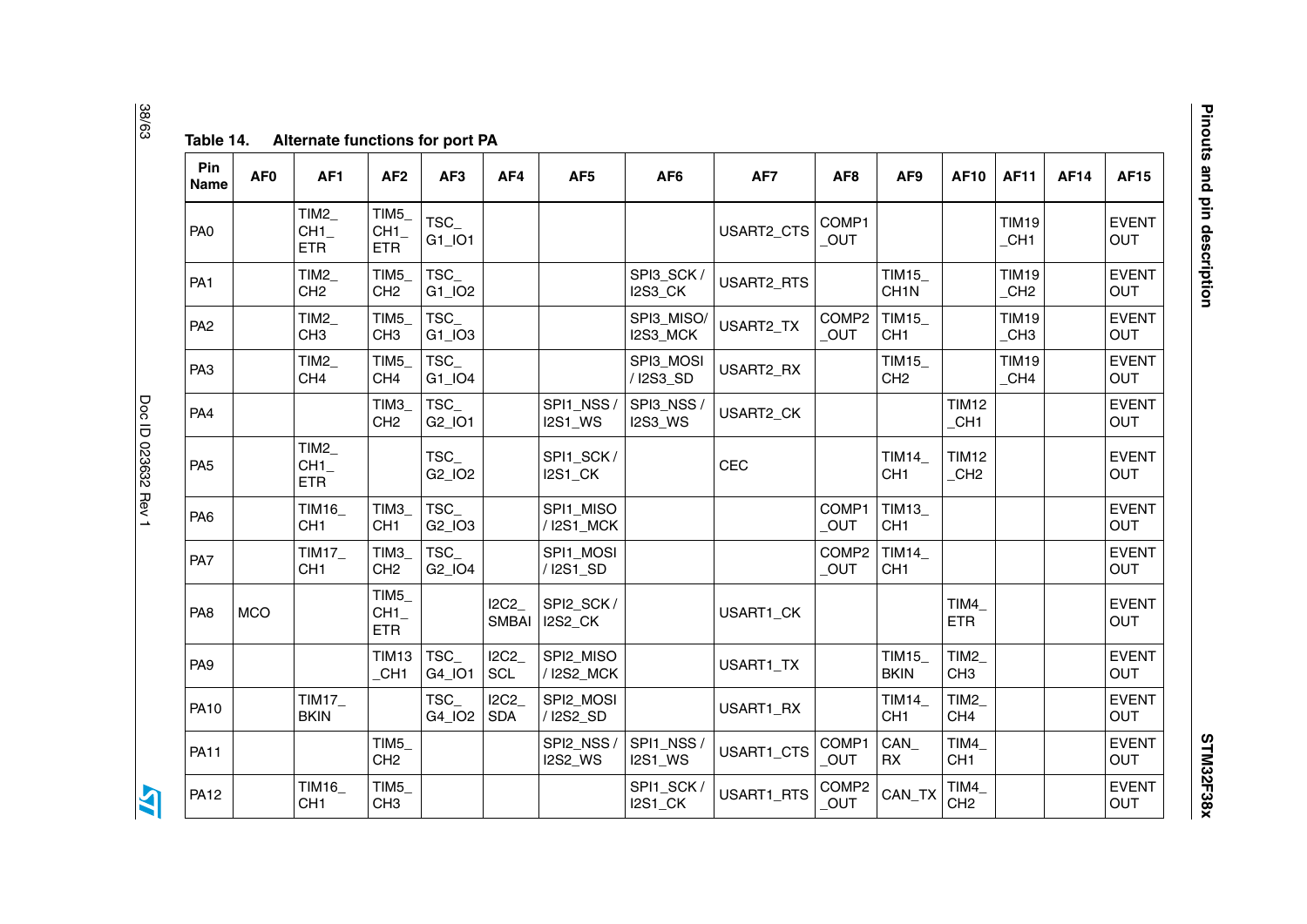**STM32F38x** 

| Pin<br><b>Name</b> | AF0                   | AF <sub>1</sub>            | AF <sub>2</sub>         | AF <sub>3</sub>       | AF4               | AF <sub>5</sub>      | AF <sub>6</sub>             | AF7        | AF <sub>8</sub> | AF <sub>9</sub> | <b>AF10</b>              | <b>AF11</b> | <b>AF14</b> | <b>AF15</b>                |
|--------------------|-----------------------|----------------------------|-------------------------|-----------------------|-------------------|----------------------|-----------------------------|------------|-----------------|-----------------|--------------------------|-------------|-------------|----------------------------|
| <b>PA13</b>        | JTMS-<br><b>SWDAT</b> | TIM16<br>CH <sub>1</sub> N | TIM5<br>CH <sub>4</sub> | TSC_<br>G4 103        |                   | IR-Out               | SPI1_MISO<br>/ I2S1_MCK     | USART3_CTS |                 |                 | TIM4<br>CH <sub>3</sub>  |             |             | <b>EVENT</b><br><b>OUT</b> |
| <b>PA14</b>        | JTCK-<br><b>SWCLK</b> |                            |                         | TSC_<br>G4 IO4        | 2C1<br><b>SDA</b> |                      |                             |            |                 |                 | TIM12<br>CH <sub>1</sub> |             |             | <b>EVENT</b><br><b>OUT</b> |
| <b>PA15</b>        | JTDI                  | TIM2<br>CH1_ETR            |                         | $TSC_$<br><b>SYNC</b> | 12C1<br>SCL       | SPI1_NSS/<br>I2S1 WS | SPI3_NSS/<br><b>I2S3 WS</b> |            |                 |                 | TIM12<br>CH2             |             |             | <b>EVENT</b><br><b>OUT</b> |

**Table 14. Alternate functions for port PA (continued)**

Doc ID 023632 Rev 1 Doc ID 023632 Rev 1 39/63

**AT** 

39/63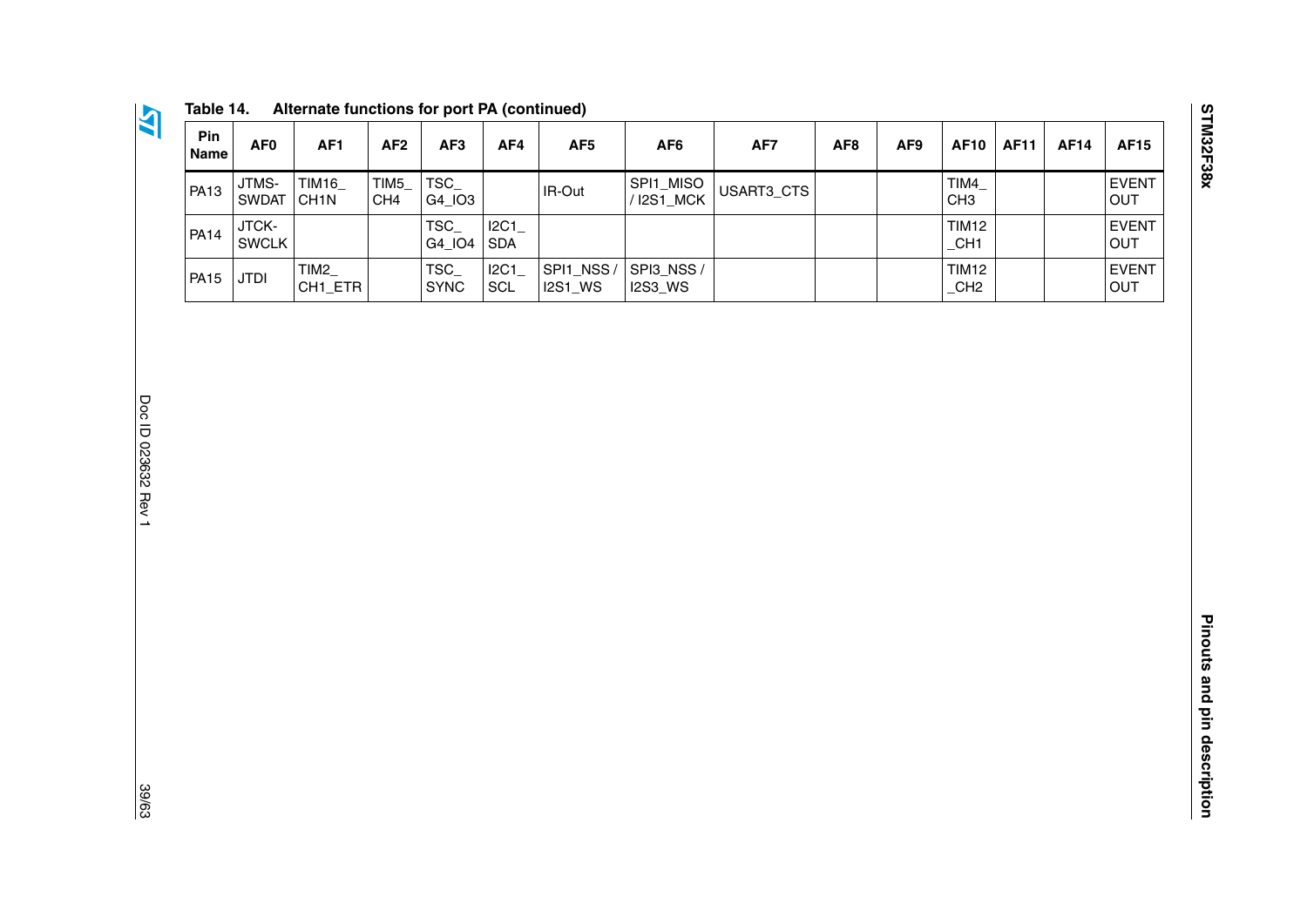| Pin<br><b>Name</b> | AF <sub>0</sub>          | AF1                                 | AF <sub>2</sub>             | AF <sub>3</sub>                  | AF4                  | AF <sub>5</sub>             | AF <sub>6</sub>             | AF7        | AF <sub>8</sub>          | AF9                               | <b>AF10</b>                         | <b>AF11</b>              | <b>AF15</b>     |
|--------------------|--------------------------|-------------------------------------|-----------------------------|----------------------------------|----------------------|-----------------------------|-----------------------------|------------|--------------------------|-----------------------------------|-------------------------------------|--------------------------|-----------------|
| PB <sub>0</sub>    |                          |                                     | TIM3_CH3                    | $TSC_$<br>G3_IO3                 |                      | SPI_MOSI/<br><b>I2S1_SD</b> |                             |            |                          |                                   | TIM <sub>3</sub><br>CH <sub>2</sub> |                          | <b>EVENTOUT</b> |
| PB1                |                          |                                     | TIM3_CH4                    | TSC_<br>G3_IO4                   |                      |                             |                             |            |                          |                                   |                                     |                          | <b>EVENTOUT</b> |
| PB <sub>3</sub>    | JTDO/<br><b>TRACESWO</b> | TIM <sub>2</sub><br>CH <sub>2</sub> | TIM4_ETR                    | TSC_<br>G5_IO1                   |                      | SPI1_SCK/<br><b>I2S1_CK</b> | SPI3_SCK/<br><b>I2S3_CK</b> | USART2_TX  |                          | <b>TIM13_</b><br>CH <sub>1</sub>  | $TIM3_$<br><b>ETR</b>               |                          | <b>EVENTOUT</b> |
| PB <sub>4</sub>    | <b>JTRST</b>             | TIM16_<br>CH <sub>1</sub>           | TIM3_CH1                    | TSC_<br>G5_IO2                   |                      | SPI1_MISO<br>/ I2S1_MCK     | SPI3_MISO/<br>I2S3_MCK      | USART2_RX  |                          | <b>TIM15</b><br>CH <sub>1</sub> N | <b>TIM17</b><br><b>BKIN</b>         |                          | <b>EVENTOUT</b> |
| PB <sub>5</sub>    |                          | TIM16_<br><b>BKIN</b>               | TIM3_CH2                    |                                  | I2C1<br><b>SMBAI</b> | SPI1_MOSI<br>/ I2S1_SD      | SPI3_MOSI<br>/ I2S3_SD      | USART2_CK  |                          |                                   | <b>TIM17</b><br>CH <sub>1</sub>     | TIM19<br><b>ETR</b>      | <b>EVENTOUT</b> |
| PB <sub>6</sub>    |                          | TIM16_<br>CH <sub>1N</sub>          | TIM4_CH1                    | TSC_<br>$G5$ <sub>-IO3</sub> SCL | IC1                  |                             |                             | USART1_TX  |                          | <b>TIM15_</b><br>CH <sub>1</sub>  | TIM3<br>CH <sub>3</sub>             | TIM19<br>CH <sub>1</sub> | <b>EVENTOUT</b> |
| PB7                |                          | <b>TIM17</b><br>CH <sub>1</sub> N   | TIM4_CH2                    | TSC<br>G5_IO4                    | IC1<br><b>SDA</b>    |                             |                             | USART1_RX  |                          | <b>TIM15_</b><br>CH <sub>2</sub>  | TIM <sub>3</sub><br>CH <sub>4</sub> | <b>TIM19</b><br>CH2      | <b>EVENTOUT</b> |
| PB8                |                          | TIM16_<br>CH <sub>1</sub>           | TIM4_CH3                    | $TSC_$<br><b>SYNC</b>            | I2C1<br><b>SCL</b>   | SPI2_SCK/<br>I2S2_CK        | CEC                         | USART3_TX  | COMP1<br>_OUT            | CAN<br>RX                         |                                     | <b>TIM19</b><br>CH3      | <b>EVENTOUT</b> |
| PB <sub>9</sub>    |                          | <b>TIM17_</b><br>CH <sub>1</sub>    | TIM4_CH4                    |                                  | I2C1<br><b>SDA</b>   | SPI2_NSS/<br><b>I2S2_WS</b> | IR-Out                      | USART3_RX  | COMP <sub>2</sub><br>OUT | CAN<br><b>TX</b>                  |                                     | <b>TIM19</b><br>CH4      | <b>EVENTOUT</b> |
| <b>PB10</b>        |                          | TIM2<br>CH <sub>3</sub>             |                             | $TSC_$<br><b>SYNCH</b>           |                      | SPI2_SCK/<br>I2S2_CK        | CEC                         | USART3_TX  |                          |                                   |                                     |                          | <b>EVENTOUT</b> |
| <b>PB14</b>        |                          | TIM15_<br>CH <sub>1</sub>           |                             | TSC_<br>G6_IO1                   |                      | SPI2_MISO<br>/ I2S2_MCK     |                             | USART3_RTS |                          | TIM12_<br>CH <sub>1</sub>         |                                     |                          | <b>EVENTOUT</b> |
| <b>PB15</b>        |                          | <b>TIM15</b><br>CH <sub>2</sub>     | TIM15_<br>CH <sub>1</sub> N | TSC_<br>G6_IO2                   |                      | SPI2_MOSI<br>/ I2S2_SD      |                             |            |                          | TIM12_<br>CH <sub>2</sub>         |                                     |                          | <b>EVENTOUT</b> |

40/63 Doc ID 023632 Rev 1 Doc ID 023632 Rev 1

<span id="page-39-0"></span> $\overline{\mathbf{A}}$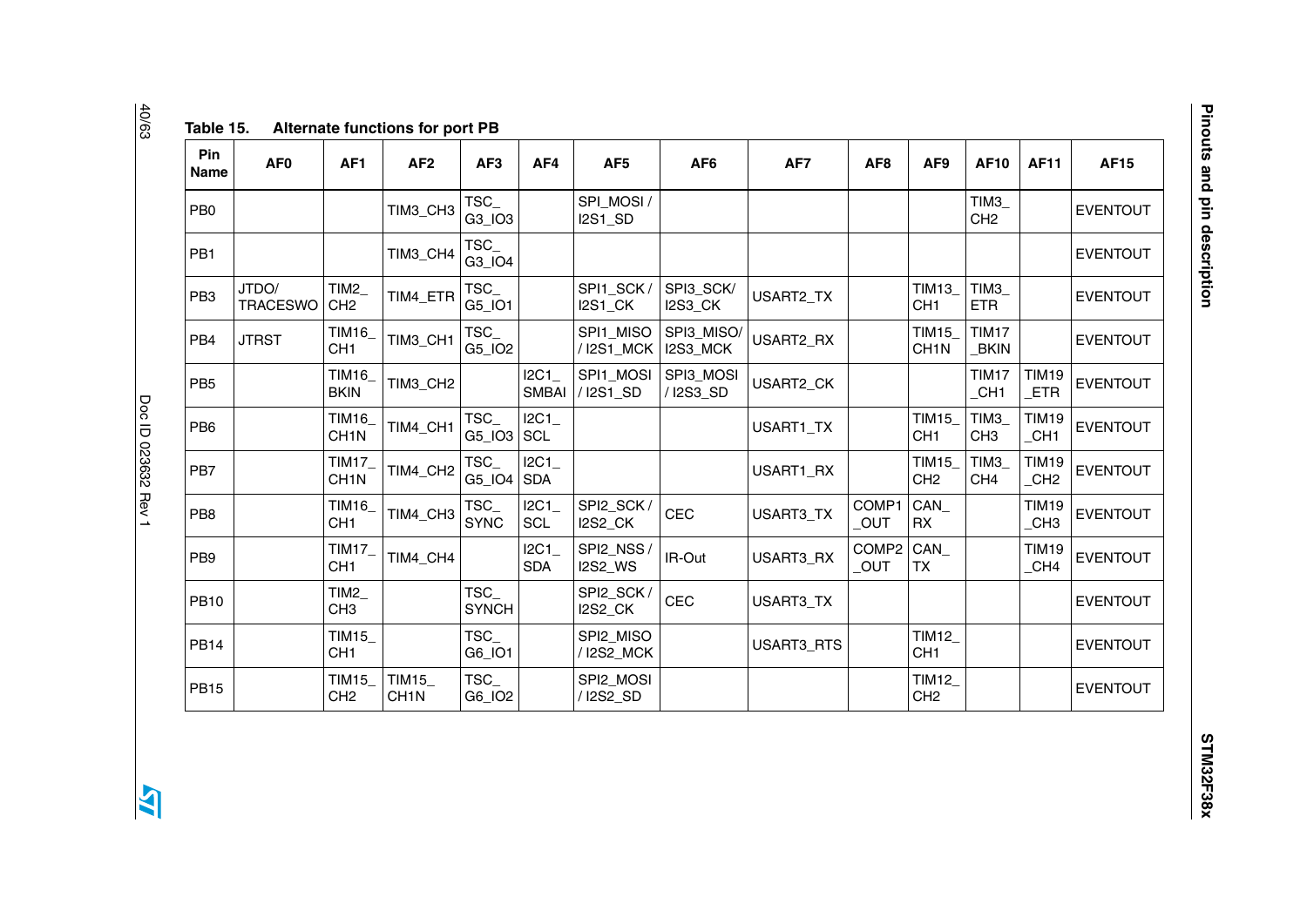| v                                         |
|-------------------------------------------|
| u,<br>M.                                  |
| w<br>. .<br>- 3<br>25<br>u,<br>- 3<br>. . |

| Alternate functions for port PC<br>Table 16. |
|----------------------------------------------|
|----------------------------------------------|

| <b>Pin Name</b> | AF0 | AF <sub>1</sub> | AF <sub>2</sub>  | AF <sub>3</sub> | AF4 | AF <sub>5</sub>         | AF <sub>6</sub>     | AF7       |
|-----------------|-----|-----------------|------------------|-----------------|-----|-------------------------|---------------------|-----------|
| PC <sub>0</sub> |     | <b>EVENTOUT</b> | TIM5_CH1_ETR     |                 |     |                         |                     |           |
| PC <sub>1</sub> |     | <b>EVENTOUT</b> | TIM5_CH2         |                 |     |                         |                     |           |
| PC <sub>2</sub> |     | <b>EVENTOUT</b> | TIM5_CH3         |                 |     | SPI2_MISO /<br>I2S2_MCK |                     |           |
| PC <sub>3</sub> |     | <b>EVENTOUT</b> | TIM5_CH4         |                 |     | SPI2_MOSI / I2S2_SD     |                     |           |
| PC4             |     | <b>EVENTOUT</b> | <b>TIM13_CH1</b> | TSC_G3_IO1      |     |                         |                     | USART1_TX |
| PC <sub>5</sub> |     | <b>EVENTOUT</b> |                  | TSC_G3_IO2      |     |                         |                     | USART1_RX |
| PC6             |     | <b>EVENTOUT</b> | TIM3_CH1         |                 |     | SPI1_NSS / I2S1_WS      |                     |           |
| PC7             |     | <b>EVENTOUT</b> | TIM3_CH2         |                 |     | SPI1_SCK / I2S1_CK      |                     |           |
| PC8             |     | <b>EVENTOUT</b> | TIM3_CH3         |                 |     | SPI1_MISO/I2S1_MCK      |                     |           |
| PC <sub>9</sub> |     | <b>EVENTOUT</b> | TIM3_CH4         |                 |     | SPI1_MOSI / I2S1_SD     |                     |           |
| <b>PC10</b>     |     | <b>EVENTOUT</b> | <b>TIM19_CH1</b> |                 |     |                         | SPI3_SCK / I2S3_CK  | USART3_TX |
| <b>PC11</b>     |     | <b>EVENTOUT</b> | <b>TIM19_CH2</b> |                 |     |                         | SPI3_MISO /I2S3_MCK | USART3_RX |
| <b>PC12</b>     |     | <b>EVENTOUT</b> | <b>TIM19_CH3</b> |                 |     |                         | SPI3_MOSI / I2S3_SD | USART3_CK |
| <b>PC13</b>     |     |                 |                  |                 |     |                         |                     |           |
| <b>PC14</b>     |     |                 |                  |                 |     |                         |                     |           |
| <b>PC15</b>     |     |                 |                  |                 |     |                         |                     |           |

**STM32F38x** 

<span id="page-40-0"></span>41/63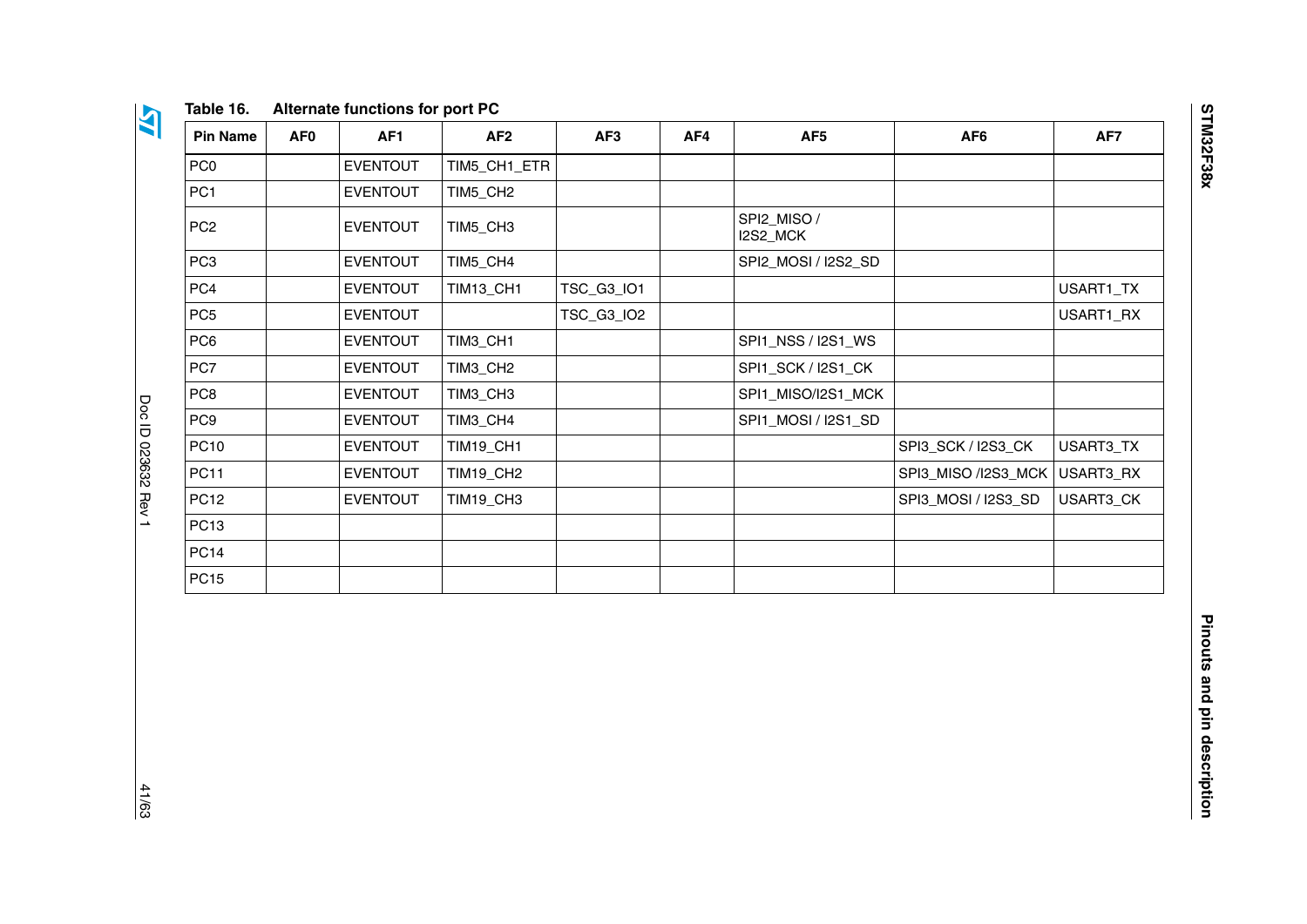| <b>Pin Name</b>  | AF <sub>0</sub> | AF <sub>1</sub> | AF2              | AF <sub>3</sub>   | AF4 | AF <sub>5</sub>      | AF <sub>6</sub> | AF7        |
|------------------|-----------------|-----------------|------------------|-------------------|-----|----------------------|-----------------|------------|
| PD <sub>0</sub>  |                 | <b>EVENTOUT</b> | <b>TIM19_CH4</b> |                   |     |                      |                 | CAN_RX     |
| PD <sub>1</sub>  |                 | <b>EVENTOUT</b> | TIM19_ETR        |                   |     |                      |                 | CAN_TX     |
| PD <sub>2</sub>  |                 | <b>EVENTOUT</b> | TIM3_ETR         |                   |     |                      |                 |            |
| PD <sub>3</sub>  |                 | EVENTOUT        |                  |                   |     | SPI2_MISO / I2S2_MCK |                 | USART2_CTS |
| PD <sub>4</sub>  |                 | <b>EVENTOUT</b> |                  |                   |     | SPI2_MOSI / I2S2_SD  |                 | USART2_RTS |
| PD <sub>5</sub>  |                 | <b>EVENTOUT</b> |                  |                   |     |                      |                 | USART2_TX  |
| PD <sub>6</sub>  |                 | <b>EVENTOUT</b> |                  |                   |     | SPI2_NSS / I2S2_WS   |                 | USART2_RX  |
| PD7              |                 | <b>EVENTOUT</b> |                  |                   |     | SPI2_SCK / I2S2_CK   |                 | USART2_CK  |
| PD <sub>8</sub>  |                 | <b>EVENTOUT</b> |                  | TSC_G6_IO3        |     | SPI2_SCK / I2S2_CK   |                 | USART3_TX  |
| PD <sub>9</sub>  |                 | <b>EVENTOUT</b> |                  | <b>TSC_G6_IO4</b> |     |                      |                 | USART3_RX  |
| <b>PD10</b>      |                 | <b>EVENTOUT</b> |                  |                   |     |                      |                 | USART3_CK  |
| <b>PD11</b>      |                 | <b>EVENTOUT</b> |                  |                   |     |                      |                 | USART3_CTS |
| <b>PD12</b>      |                 | <b>EVENTOUT</b> | TIM4_CH1         | TSC_G8_IO1        |     |                      |                 | USART3_RTS |
| PD <sub>13</sub> |                 | <b>EVENTOUT</b> | TIM4_CH2         | TSC_G8_IO2        |     |                      |                 |            |
| <b>PD14</b>      |                 | <b>EVENTOUT</b> | TIM4_CH3         | <b>TSC_G8_IO3</b> |     |                      |                 |            |
| <b>PD15</b>      |                 | <b>EVENTOUT</b> | TIM4_CH4         | TSC_G8_IO4        |     |                      |                 |            |

42/63

<span id="page-41-0"></span>42/63 Doc ID 023632 Rev 1 Doc ID 023632 Rev 1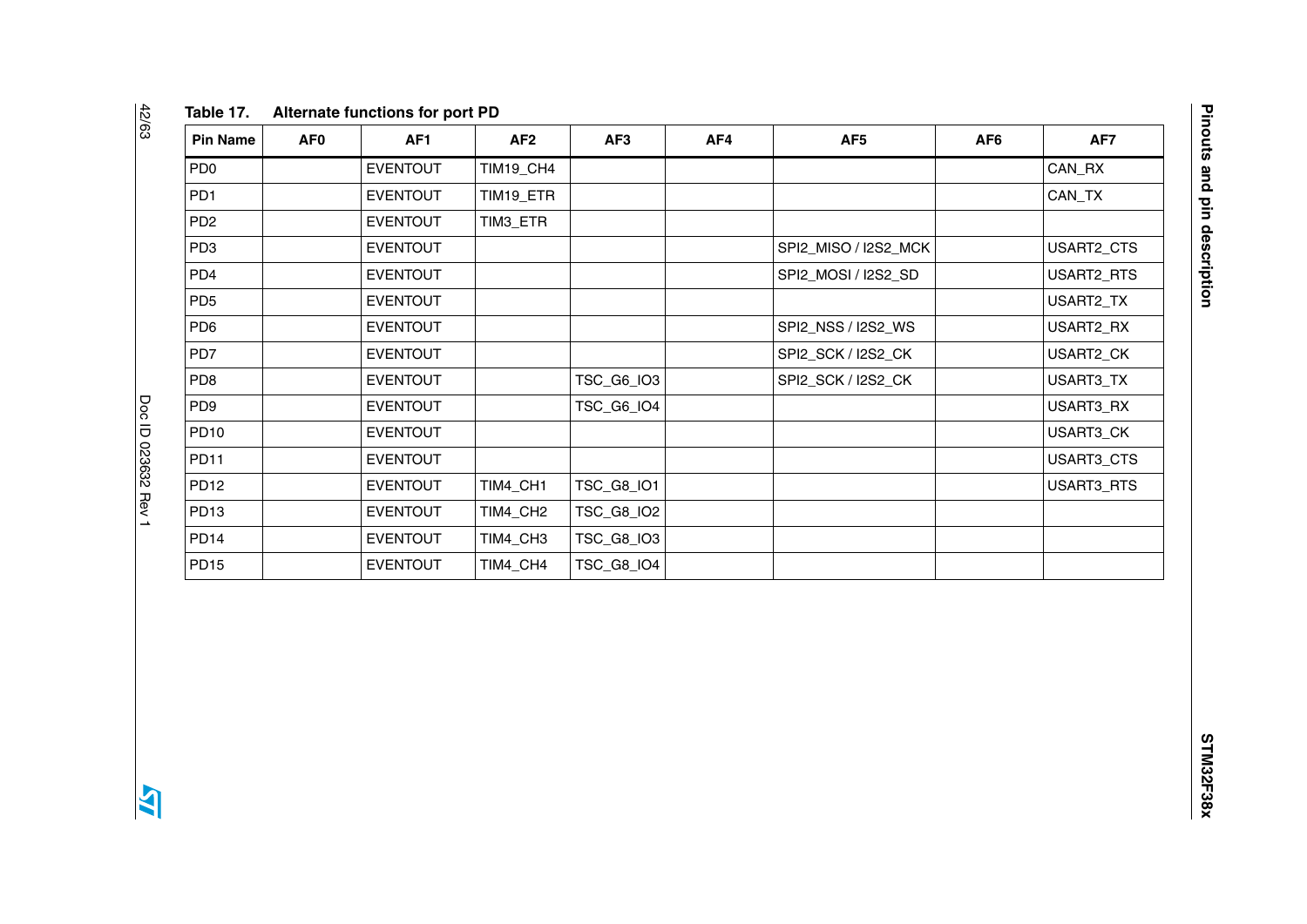| v<br>u, |
|---------|

#### **Table 18. Alternate functions for port PE**

| <b>Pin Name</b> | AF <sub>0</sub> | AF1             | AF <sub>2</sub> | AF3        | AF4 | AF <sub>5</sub> | AF <sub>6</sub> | AF7       |
|-----------------|-----------------|-----------------|-----------------|------------|-----|-----------------|-----------------|-----------|
| PE <sub>0</sub> |                 | <b>EVENTOUT</b> | TIM4_ETR        |            |     |                 |                 | USART1_TX |
| PE <sub>1</sub> |                 | <b>EVENTOUT</b> |                 |            |     |                 |                 | USART1_RX |
| PE <sub>2</sub> | <b>TRACECLK</b> | <b>EVENTOUT</b> |                 | TSC_G7_IO1 |     |                 |                 |           |
| PE3             | <b>TRACED0</b>  | <b>EVENTOUT</b> |                 | TSC_G7_IO2 |     |                 |                 |           |
| PE4             | TRACED1         | <b>EVENTOUT</b> |                 | TSC_G7_IO3 |     |                 |                 |           |
| PE <sub>5</sub> | TRACED2         | <b>EVENTOUT</b> |                 | TSC_G7_IO4 |     |                 |                 |           |
| PE6             | TRACED3         | <b>EVENTOUT</b> |                 |            |     |                 |                 |           |
| PE7             |                 | <b>EVENTOUT</b> |                 |            |     |                 |                 |           |
| PE8             |                 | <b>EVENTOUT</b> |                 |            |     |                 |                 |           |
| PE9             |                 | <b>EVENTOUT</b> |                 |            |     |                 |                 |           |
| <b>PE10</b>     |                 | <b>EVENTOUT</b> |                 |            |     |                 |                 |           |
| <b>PE11</b>     |                 | <b>EVENTOUT</b> |                 |            |     |                 |                 |           |
| <b>PE12</b>     |                 | <b>EVENTOUT</b> |                 |            |     |                 |                 |           |
| <b>PE13</b>     |                 | <b>EVENTOUT</b> |                 |            |     |                 |                 |           |
| <b>PE14</b>     |                 | <b>EVENTOUT</b> |                 |            |     |                 |                 |           |
| <b>PE15</b>     |                 | <b>EVENTOUT</b> |                 |            |     |                 |                 | USART3_RX |

**STM32F38x** 

<span id="page-42-0"></span>43/63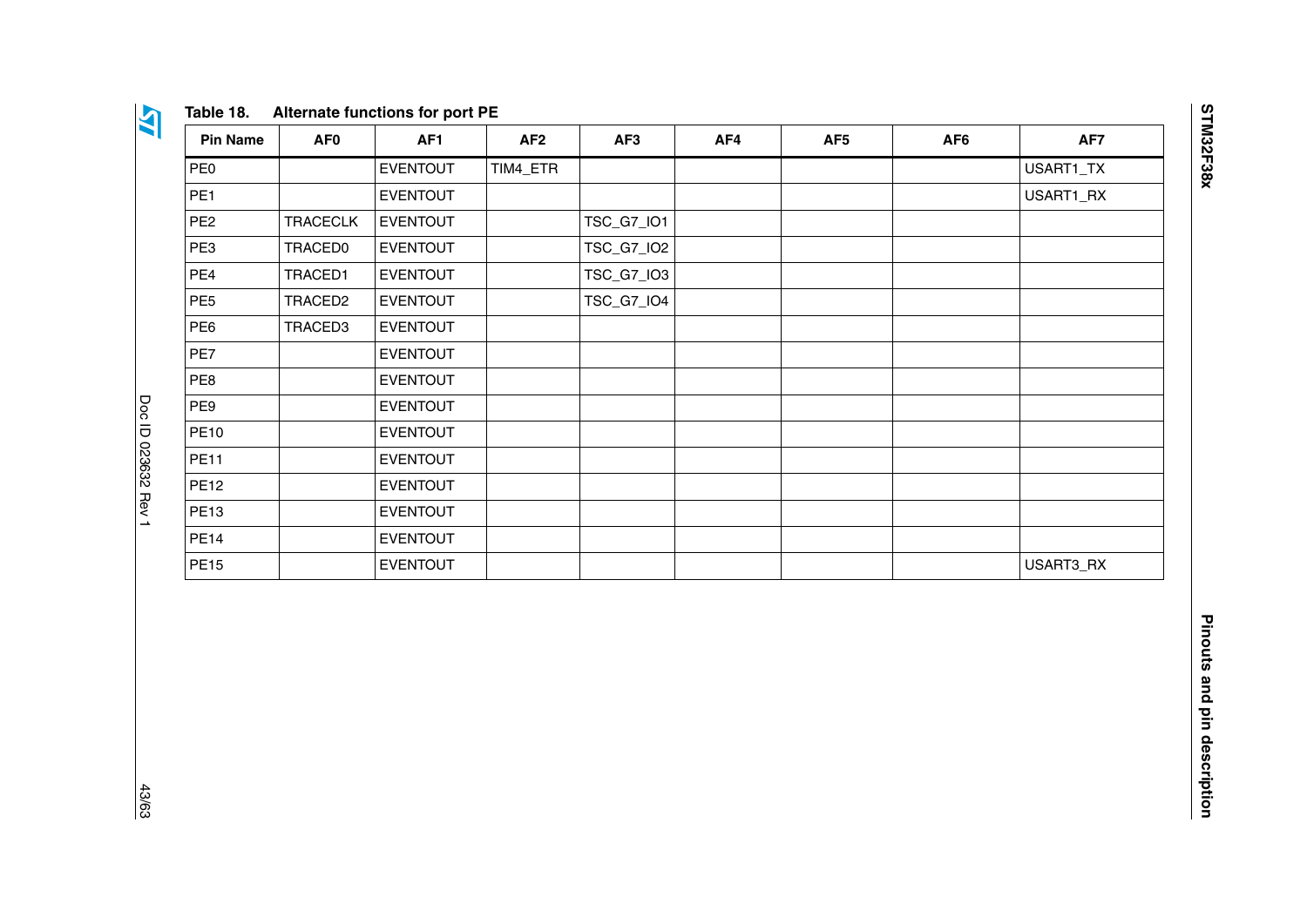| - 1                                                 |
|-----------------------------------------------------|
| . .<br>- 3<br>$\mathcal{L}$<br>w<br>u,<br>- 1<br>19 |
| ×.                                                  |

| <b>Pin Name</b> | AF <sub>0</sub> | AF <sub>1</sub> | AF <sub>2</sub>  | AF <sub>3</sub> | AF4        | AF <sub>5</sub>     | AF <sub>6</sub> | AF7        |
|-----------------|-----------------|-----------------|------------------|-----------------|------------|---------------------|-----------------|------------|
| PF <sub>0</sub> |                 |                 |                  |                 | I2C2_SDA   |                     |                 |            |
| PF <sub>1</sub> |                 |                 |                  |                 | I2C2_SCL   |                     |                 |            |
| PF <sub>2</sub> |                 | <b>EVENTOUT</b> |                  |                 | I2C2_SMBAI |                     |                 |            |
| PF4             |                 | <b>EVENTOUT</b> |                  |                 |            |                     |                 |            |
| PF <sub>6</sub> |                 | <b>EVENTOUT</b> | TIM4_CH4         |                 | I2C2_SCL   | SPI1_MOSI / I2S1_SD |                 | USART3_RTS |
| PF7             |                 | <b>EVENTOUT</b> |                  |                 | I2C2_SDA   |                     |                 | USART2_CK  |
| PF <sub>9</sub> |                 | <b>EVENTOUT</b> | <b>TIM14_CH1</b> |                 |            |                     |                 |            |
| <b>PF10</b>     |                 | <b>EVENTOUT</b> |                  |                 |            |                     |                 |            |

<span id="page-43-0"></span>44/63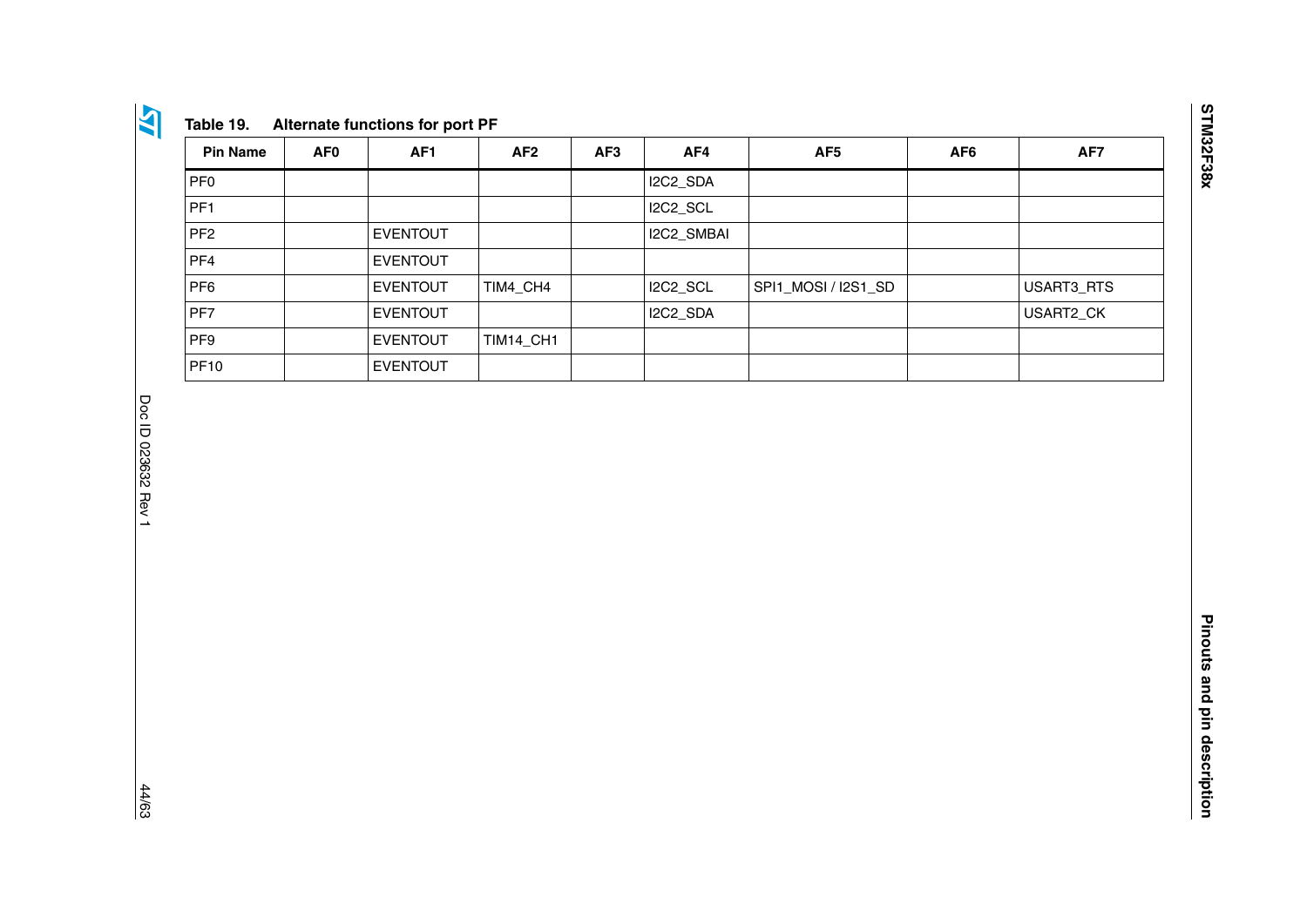$\sqrt{}$ 

# <span id="page-44-0"></span>**5 Memory mapping**

<span id="page-44-1"></span>



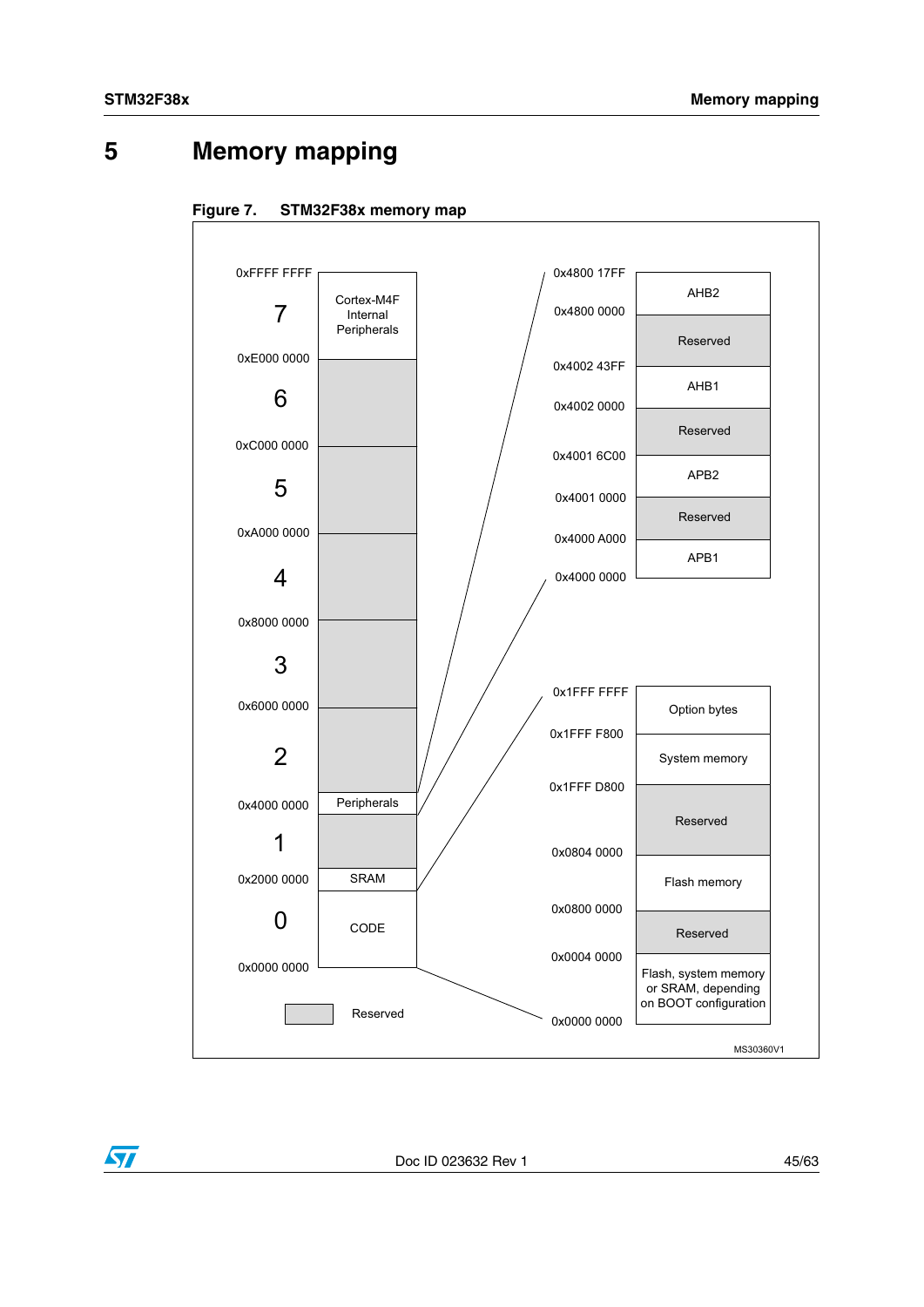| <b>Bus</b>                           | <b>Boundary address</b>   | <b>Size</b> | Peripheral                    |
|--------------------------------------|---------------------------|-------------|-------------------------------|
|                                      | 0x4800 1400 - 0x4800 17FF | 1KB         | <b>GPIOF</b>                  |
| AHB <sub>2</sub><br>AHB <sub>1</sub> | 0x4800 1000 - 0x4800 13FF | 1KB         | <b>GPIOE</b>                  |
|                                      | 0x4800 0C00 - 0x4800 0FFF | 1KB         | <b>GPIOD</b>                  |
|                                      | 0x4800 0800 - 0x4800 0BFF | 1KB         | <b>GPIOC</b>                  |
|                                      | 0x4800 0400 - 0x4800 07FF | 1KB         | <b>GPIOB</b>                  |
|                                      | 0x4800 0000 - 0x4800 03FF | 1KB         | <b>GPIOA</b>                  |
|                                      | 0x4002 4400 - 0x47FF FFFF | $~128$ MB   | Reserved                      |
|                                      | 0x4002 4000 - 0x4002 43FF | 1 KB        | <b>TSC</b>                    |
|                                      | 0x4002 3400 - 0x4002 3FFF | 3 KB        | Reserved                      |
|                                      | 0x4002 3000 - 0x4002 33FF | 1 KB        | <b>CRC</b>                    |
|                                      | 0x4002 2400 - 0x4002 2FFF | 3 KB        | Reserved                      |
|                                      | 0x4002 2000 - 0x4002 23FF | 1 KB        | <b>FLASH</b> memory interface |
|                                      | 0x4002 1400 - 0x4002 1FFF | 3 KB        | Reserved                      |
|                                      | 0x4002 1000 - 0x4002 13FF | 1 KB        | <b>RCC</b>                    |
|                                      | 0x4002 0800-0x4002 0FFF   | 2 KB        | Reserved                      |
|                                      | 0x4002 0400 - 0x4002 07FF | 1 KB        | DMA <sub>2</sub>              |
|                                      | 0x4002 0000 - 0x4002 03FF | 1 KB        | DMA1                          |
|                                      | 0x4001 6C00 - 0x4001 FFFF | 37 KB       | Reserved                      |

<span id="page-45-0"></span>**Table 20. STM32F38x peripheral register boundary addresses**

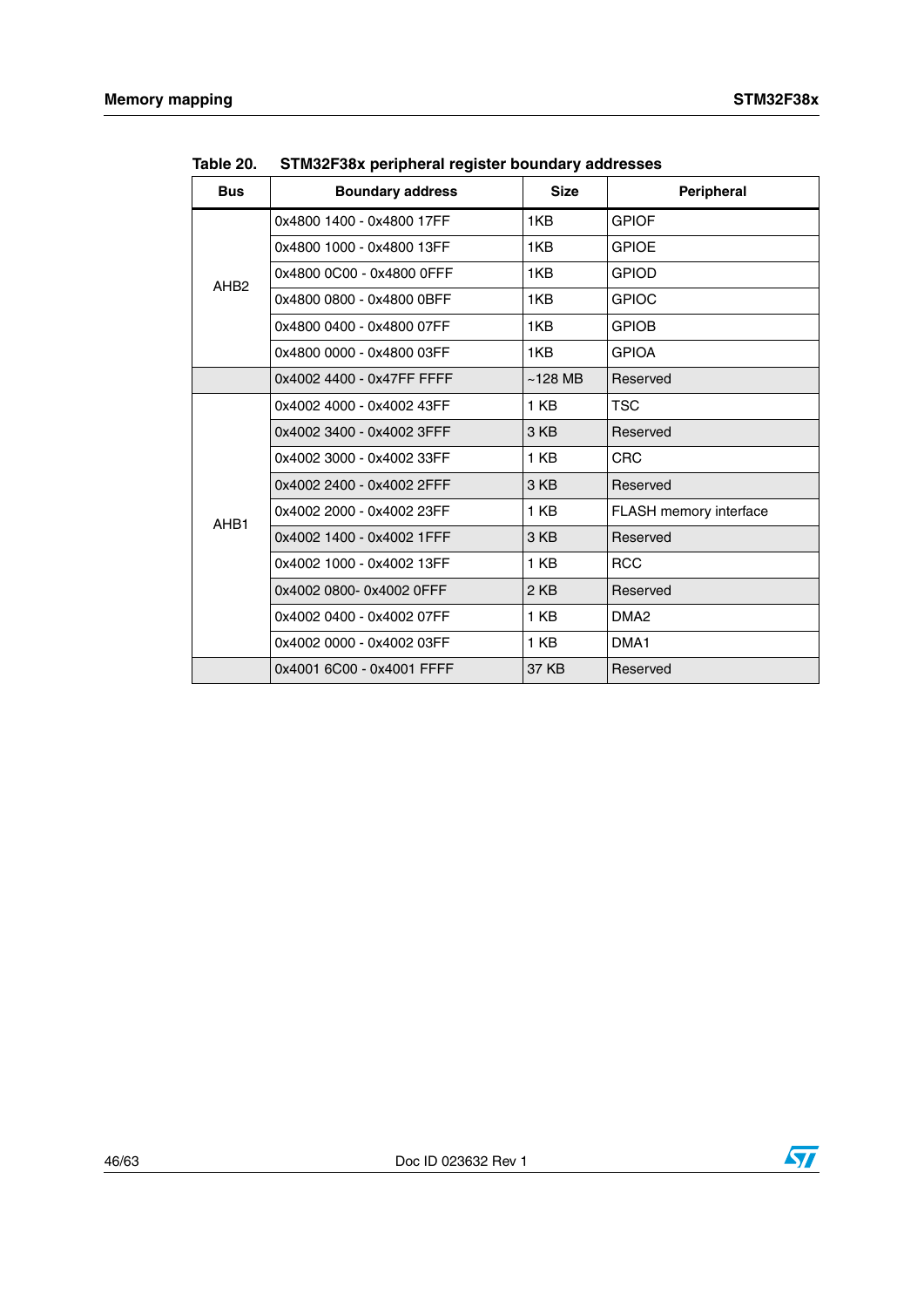| <b>Bus</b>       | <b>Boundary address</b>   | <b>Size</b> | <b>Peripheral</b>  |
|------------------|---------------------------|-------------|--------------------|
|                  | 0x4001 6800 - 0x4001 6BFF | 1 KB        | SDADC3             |
|                  | 0x4001 6400 - 0x4001 67FF | 1 KB        | SDADC <sub>2</sub> |
|                  | 0x4001 6000 - 0x4001 63FF | 1 KB        | SDADC1             |
|                  | 0x4001 5C00 - 0x4001 5FFF | 1 KB        | TIM19              |
|                  | 0x4001 4C00 - 0x4001 5BFF | 4 KB        | Reserved           |
|                  | 0x4001 4800 - 0x4001 4BFF | 1 KB        | TIM17              |
|                  | 0x4001 4400 - 0x4001 47FF | 1 KB        | TIM16              |
|                  | 0x4001 4000 - 0x4001 43FF | 1 KB        | TIM15              |
| APB <sub>2</sub> | 0x4001 3C00 - 0x4001 3FFF | 1 KB        | Reserved           |
|                  | 0x4001 3800 - 0x4001 3BFF | 1 KB        | USART1             |
|                  | 0x4001 3400 - 0x4001 37FF | 1 KB        | Reserved           |
|                  | 0x4001 3000 - 0x4001 33FF | 1 KB        | <b>SPI1/I2S1</b>   |
|                  | 0x4001 2800 - 0x4001 2FFF | 1 KB        | Reserved           |
|                  | 0x4001 2400 - 0x4001 27FF | 1 KB        | ADC                |
|                  | 0x4001 0800 - 0x4001 23FF | 7 KB        | Reserved           |
|                  | 0x4001 0400 - 0x4001 07FF | 1 KB        | EXTI               |
|                  | 0x4001 0000 - 0x4001 03FF | 1 KB        | <b>SYSCFG</b>      |
|                  | 0x4000 4000 - 0x4000 FFFF | 24 KB       | Reserved           |
|                  | 0x4000 9C00 - 0x4000 9FFF | 1 KB        | TIM18              |
|                  | 0x4000 9800 - 0x4000 9BFF | 1 KB        | DAC2               |
|                  | 0x4000 7C00 - 0x4000 97FF | 8KB         | Reserved           |
|                  | 0x4000 7800 - 0x4000 7BFF | 1 KB        | CEC                |
|                  | 0x4000 7400 - 0x4000 77FF | 1 KB        | DAC1               |
| APB1             | 0x4000 7000 - 0x4000 73FF | 1 KB        | <b>PWR</b>         |
|                  | 0x4000 6800 - 0x4000 6FFF | 2 KB        | Reserved           |
|                  | 0x4000 6400 - 0x4000 67FF | 1 KB        | CAN                |
|                  | 0x4000 5C00 - 0x4000 63FF | 2 KB        | Reserved           |

**Table 20. STM32F38x peripheral register boundary addresses (continued)**

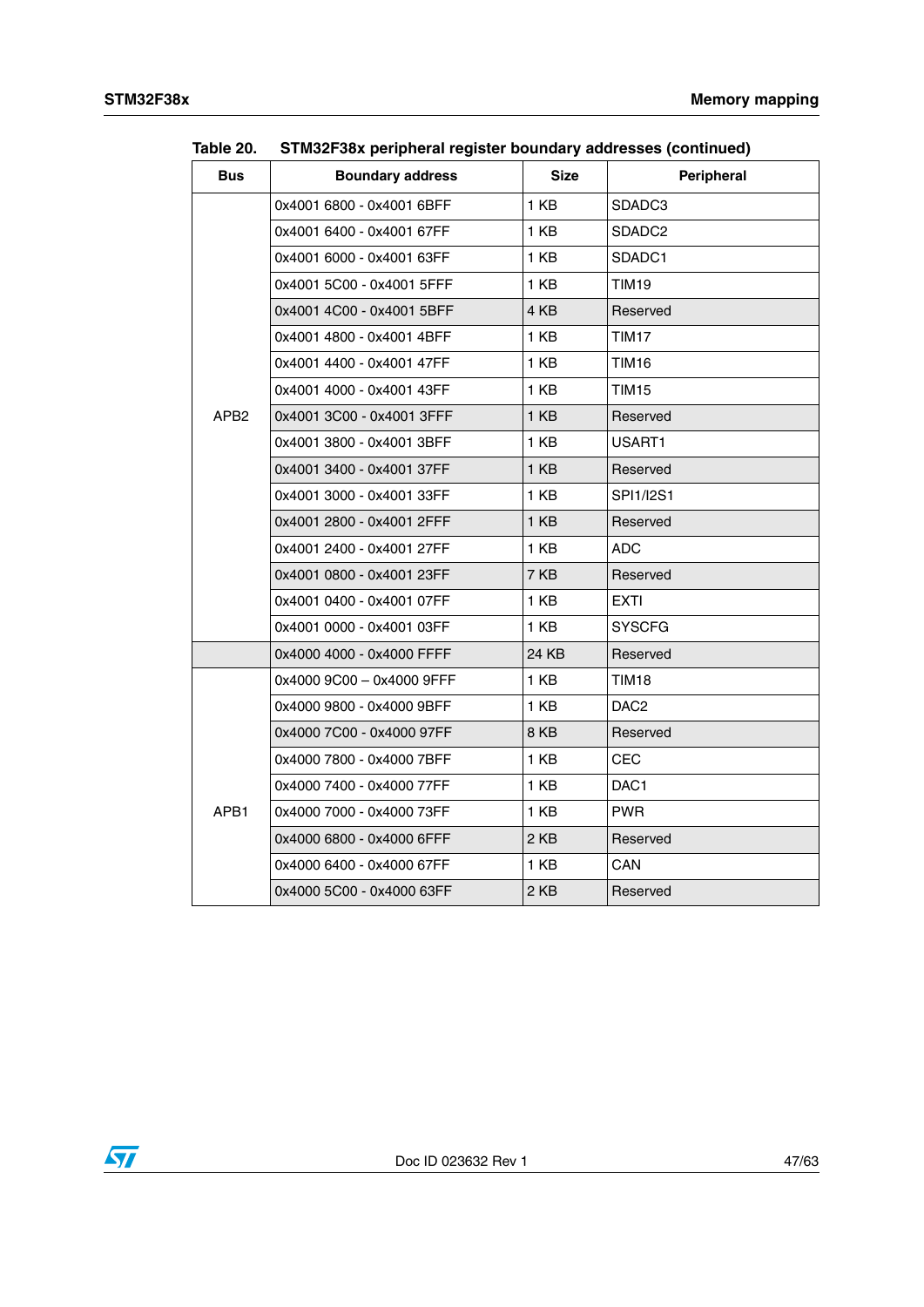| <b>Bus</b> | <b>Boundary address</b>   | <b>Size</b>     | Peripheral       |
|------------|---------------------------|-----------------|------------------|
|            | 0x4000 5800 - 0x4000 5BFF | 1 KB            | <b>I2C2</b>      |
| APB1       | 0x4000 5400 - 0x4000 57FF | 1 KB            | I2C1             |
|            | 0x4000 4C00 - 0x4000 53FF | 2 KB            | Reserved         |
|            | 0x4000 4800 - 0x4000 4BFF | 1 KB            | USART3           |
|            | 0x4000 4400 - 0x4000 47FF | 1 KB            | USART2           |
|            | 0x4000 4000 - 0x4000 43FF | 1 KB            | Reserved         |
|            | 0x4000 3C00 - 0x4000 3FFF | 1 KB            | SPI3/12S3        |
|            | 0x4000 3800 - 0x4000 3BFF | 1 KB            | SPI2/I2S2        |
|            | 0x4000 3400 - 0x4000 37FF | 1 KB            | Reserved         |
|            | 0x4000 3000 - 0x4000 33FF | 1 KB            | <b>IWWDG</b>     |
|            | 0x4000 2C00 - 0x4000 2FFF | 1 KB            | <b>WWDG</b>      |
|            | 0x4000 2800 - 0x4000 2BFF | 1 KB            | <b>RTC</b>       |
|            | 0x4000 2400 - 0x4000 27FF | 1 <sub>KB</sub> | Reserved         |
|            | 0x4000 2000 - 0x4000 23FF | 1 KB            | <b>TIM14</b>     |
|            | 0x4000 1C00 - 0x4000 1FFF | 1 KB            | <b>TIM13</b>     |
|            | 0x4000 1800 - 0x4000 1BFF | 1 KB            | <b>TIM12</b>     |
|            | 0x4000 1400 - 0x4000 17FF | 1 KB            | TIM7             |
|            | 0x4000 1000 - 0x4000 13FF | 1 KB            | TIM6             |
|            | 0x4000 0C00 - 0x4000 0FFF | 1 KB            | TIM <sub>5</sub> |
|            | 0x4000 0800 - 0x4000 0BFF | 1 KB            | TIM4             |
|            | 0x4000 0400 - 0x4000 07FF | 1 KB            | TIM <sub>3</sub> |
|            | 0x4000 0000 - 0x4000 03FF | 1 KB            | TIM <sub>2</sub> |

**Table 20. STM32F38x peripheral register boundary addresses (continued)**

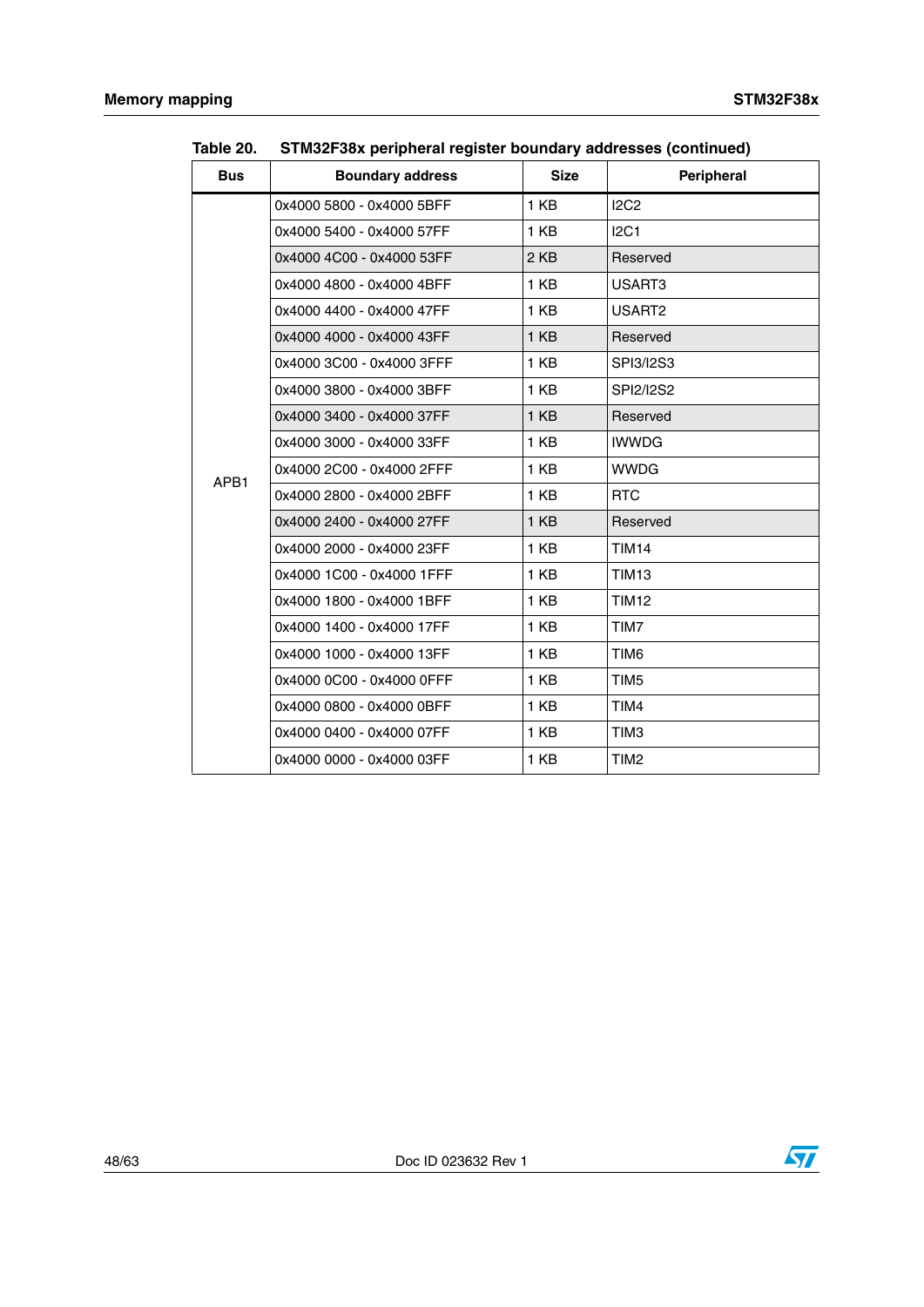# <span id="page-48-0"></span>**6 Package characteristics**

## <span id="page-48-1"></span>**6.1 Package mechanical data**

In order to meet environmental requirements, ST offers these devices in different grades of ECOPACK<sup>®</sup> packages, depending on their level of environmental compliance. ECOPACK<sup>®</sup> specifications, grade definitions and product status are available at: *www.st.com*. ECOPACK® is an ST trademark.

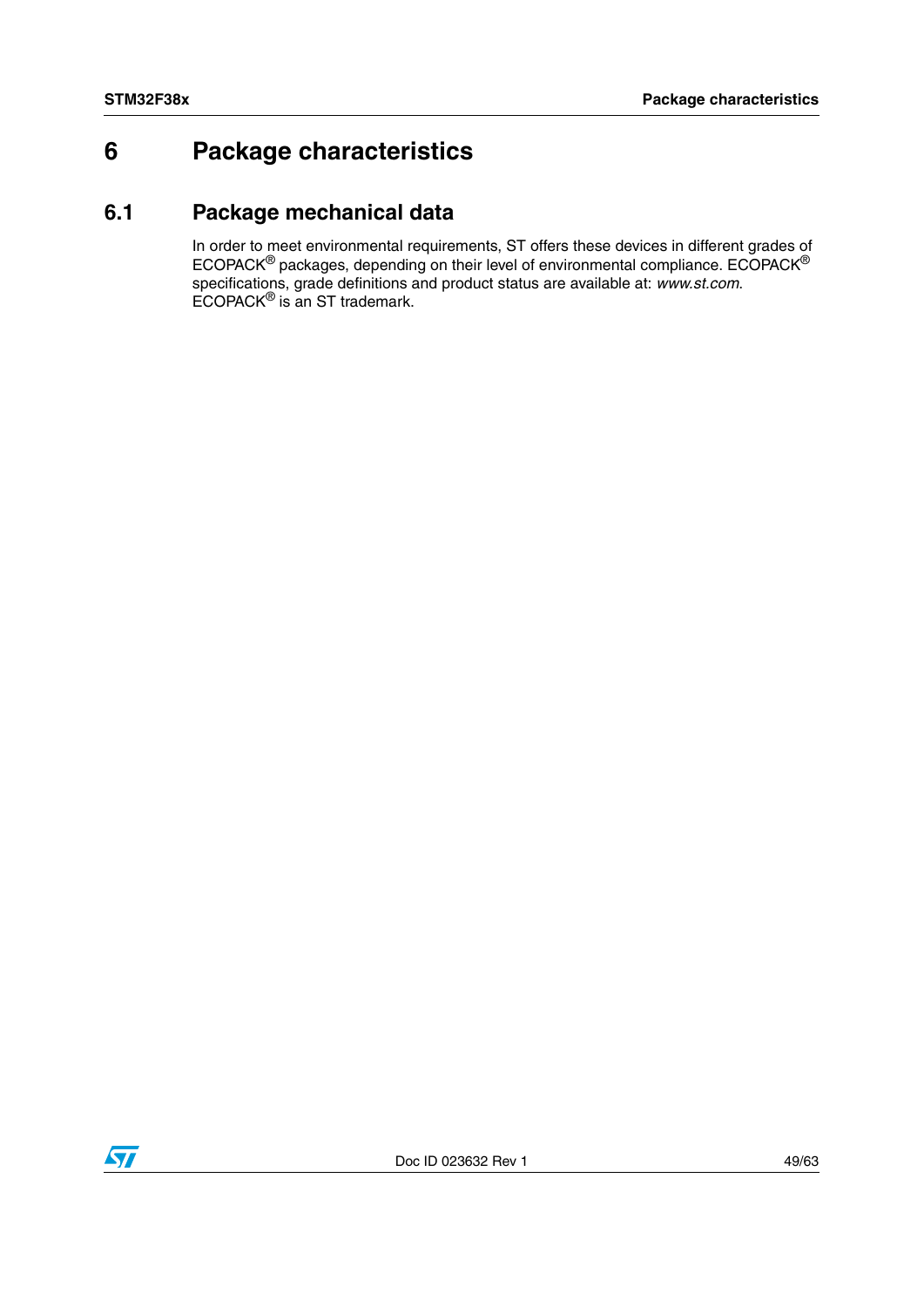

<span id="page-49-1"></span>**Figure 8. UFBGA100 – ultra fine pitch ball grid array, 7 x 7 mm, 0.50 mm pitch, package outline**

1. Drawing is not to scale.

#### <span id="page-49-0"></span> **Table 21. UFBGA100 – ultra fine pitch ball grid array, 7 x 7 mm, 0.50 mm pitch, package mechanical data**

|                |      | millimeters    |     | inches <sup>(1)</sup> |            |        |  |
|----------------|------|----------------|-----|-----------------------|------------|--------|--|
| Symbol         | Min  | <b>Typ</b>     | Max | Min                   | <b>Typ</b> | Max    |  |
| A              | 0.46 | 0.53           | 0.6 | 0.0181                | 0.0209     | 0.0236 |  |
| A <sub>1</sub> | 0.06 | 0.08           | 0.1 | 0.0024                | 0.0031     | 0.0039 |  |
| A2             | 0.4  | 0.45           | 0.5 | 0.0157                | 0.0177     | 0.0197 |  |
| b              | 0.2  | 0.25           | 0.3 | 0.0079                | 0.0098     | 0.0118 |  |
| D              |      | 7              |     |                       | 0.2756     |        |  |
| D <sub>1</sub> |      | 5.5            |     |                       | 0.2165     |        |  |
| E              |      | $\overline{7}$ |     |                       | 0.2756     |        |  |
| E <sub>1</sub> |      | 5.5            |     |                       | 0.2165     |        |  |
| e              |      | 0.5            |     |                       | 0.0197     |        |  |
| <b>FD</b>      |      | 0.75           |     |                       | 0.0295     |        |  |
| <b>FE</b>      |      | 0.75           |     |                       | 0.0295     |        |  |

1. Values in inches are converted from mm and rounded to 4 decimal digits.



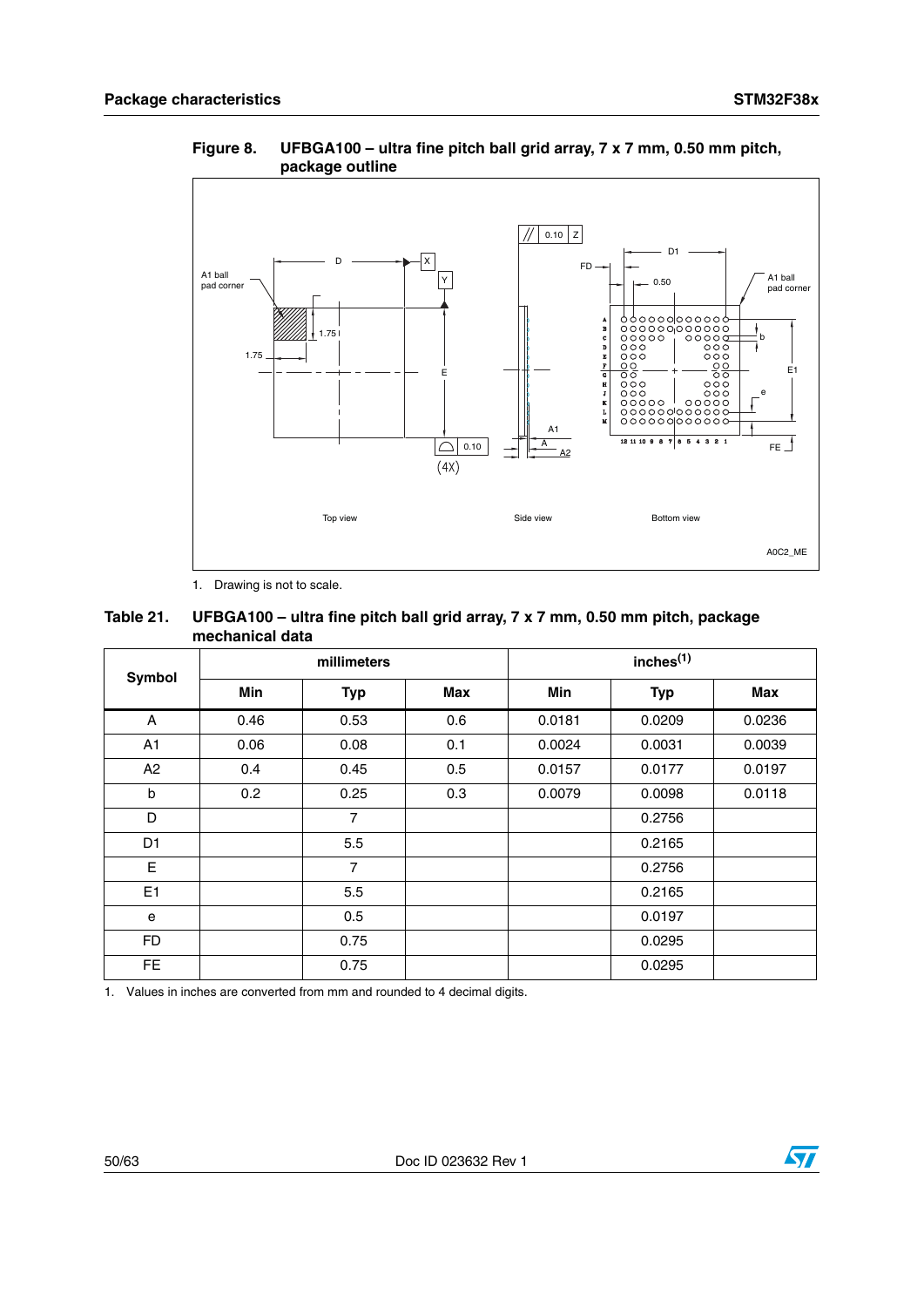

<span id="page-50-1"></span>**Figure 9. WLCSP66 – 0.400 mm pitch wafer level chip size package outline**

<span id="page-50-0"></span>

| Table 22. |  |  |  | WLCSP66 - 0.400 mm pitch wafer level chip size package mechanical data |  |
|-----------|--|--|--|------------------------------------------------------------------------|--|
|-----------|--|--|--|------------------------------------------------------------------------|--|

| <b>Symbol</b>  |            | millimeters |       | inches     |            |        |  |
|----------------|------------|-------------|-------|------------|------------|--------|--|
|                | <b>Min</b> | <b>Typ</b>  | Max   | <b>Min</b> | <b>Typ</b> | Max    |  |
| A              | 0.520      | 0.570       | 0.600 | 0.0205     | 0.0224     | 0.0236 |  |
| A1             | 0.170      | 0.190       | 0.210 | 0.0067     | 0.0075     | 0.0083 |  |
| A <sub>2</sub> | 0.350      | 0.380       | 0.410 | 0.0138     | 0.0150     | 0.0161 |  |
| b              | 0.245      | 0.270       | 0.295 | 0.0096     | 0.0106     | 0.0116 |  |
| D              | 3.747      | 3.767       | 3.787 | 0.1475     | 0.1483     | 0.1491 |  |
| E              | 4.209      | 4.229       | 4.249 | 0.1657     | 0.1665     | 0.1673 |  |
| e              |            | 0.400       |       |            | 0.0157     |        |  |
| e1             |            | 2.800       |       |            | 0.1102     |        |  |
| e <sub>2</sub> |            | 3.200       |       |            | 0.1260     |        |  |
| F              |            | 0.484       |       |            | 0.0191     |        |  |
| G              |            | 0.515       |       |            | 0.0203     |        |  |
| eee            |            |             | 0.050 |            |            | 0.0020 |  |

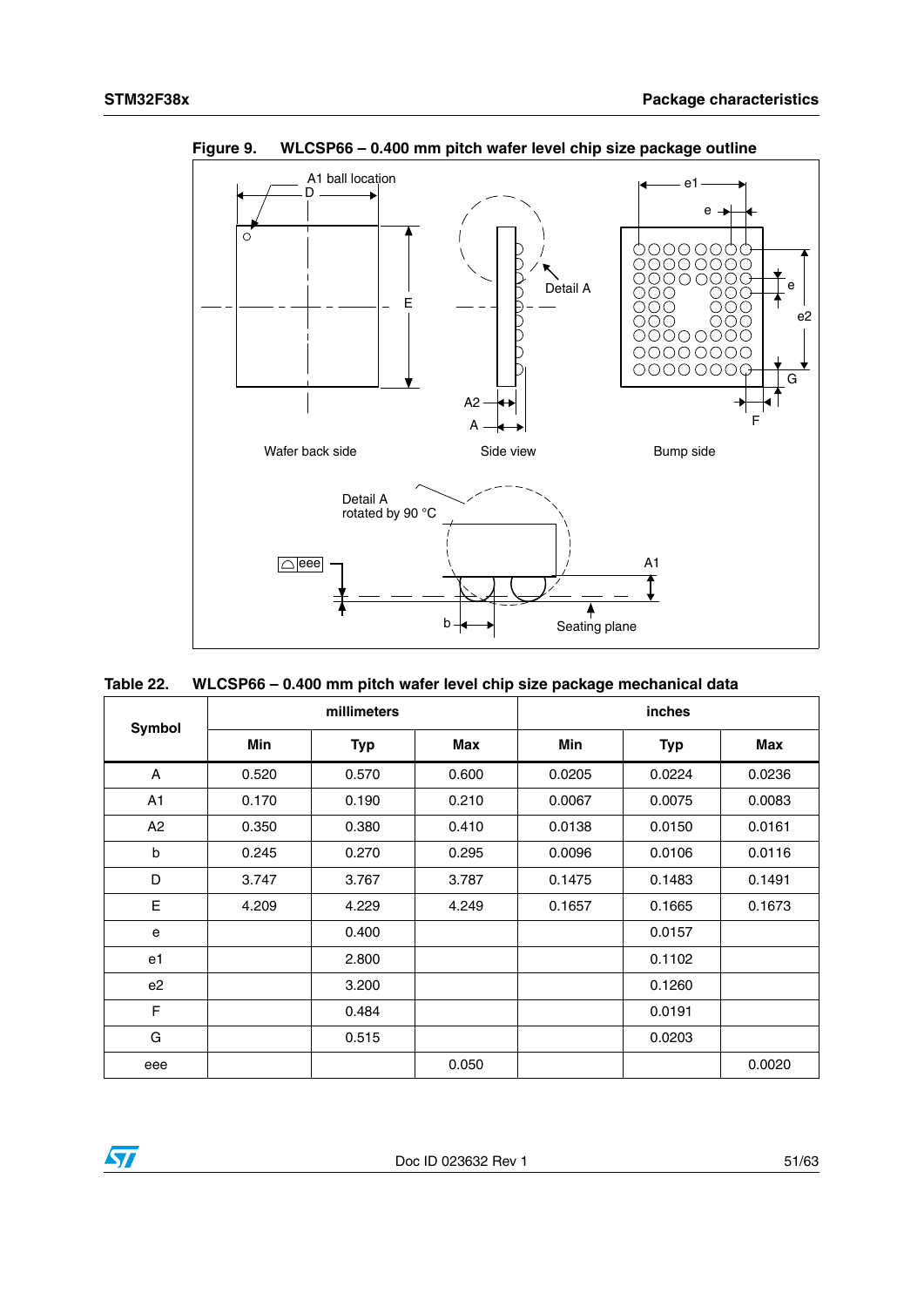

<span id="page-51-0"></span>**Figure 10. LQFP100 –14 x 14 mm 100-pin low-profile quad flat package outline** 

1. Drawing is not to scale.

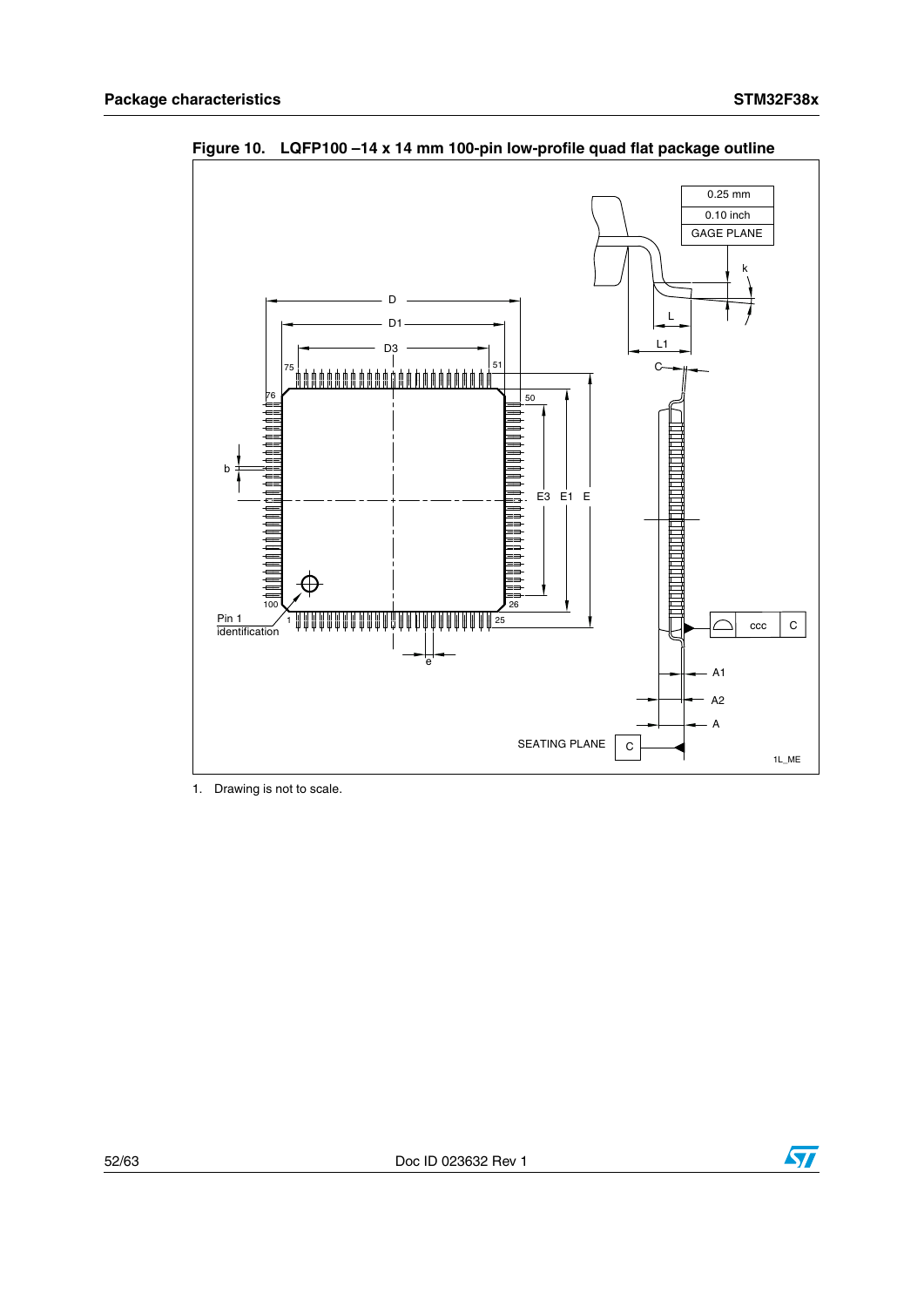|                |             | millimeters |           |             | inches <sup>(1)</sup> |           |  |  |
|----------------|-------------|-------------|-----------|-------------|-----------------------|-----------|--|--|
| <b>Symbol</b>  | Min         | <b>Typ</b>  | Max       | Min         | <b>Typ</b>            | Max       |  |  |
| A              |             |             | 1.60      |             |                       | 0.063     |  |  |
| A1             | 0.05        |             | 0.15      | 0.002       |                       | 0.0059    |  |  |
| A <sub>2</sub> | 1.35        | 1.40        | 1.45      | 0.0531      | 0.0551                | 0.0571    |  |  |
| b              | 0.17        | 0.22        | 0.27      | 0.0067      | 0.0087                | 0.0106    |  |  |
| $\mathbf c$    | 0.09        |             | 0.20      | 0.0035      |                       | 0.0079    |  |  |
| D              | 15.80       | 16.00       | 16.20     | 0.622       | 0.6299                | 0.6378    |  |  |
| D <sub>1</sub> | 13.80       | 14.00       | 14.20     | 0.5433      | 0.5512                | 0.5591    |  |  |
| D <sub>3</sub> |             | 12.00       |           |             | 0.4724                |           |  |  |
| Е              | 15.80       | 16.00       | 16.20     | 0.622       | 0.6299                | 0.6378    |  |  |
| E1             | 13.80       | 14.00       | 14.20     | 0.5433      | 0.5512                | 0.5591    |  |  |
| E <sub>3</sub> |             | 12.00       |           |             | 0.4724                |           |  |  |
| $\mathbf e$    |             | 0.50        |           |             | 0.0197                |           |  |  |
| L              | 0.45        | 0.60        | 0.75      | 0.0177      | 0.0236                | 0.0295    |  |  |
| L1             |             | 1.00        |           |             | 0.0394                |           |  |  |
| k              | $0^{\circ}$ | $3.5^\circ$ | $7^\circ$ | $0^{\circ}$ | $3.5^\circ$           | $7^\circ$ |  |  |
| CCC            |             | 0.08        |           |             | 0.0031                |           |  |  |

<span id="page-52-0"></span>**Table 23. LQPF100 – 14 x 14 mm 100-pin low-profile quad flat package mechanical data**

1. Values in inches are converted from mm and rounded to 4 decimal digits.

<span id="page-52-1"></span>



1. Dimensions are in millimeters.

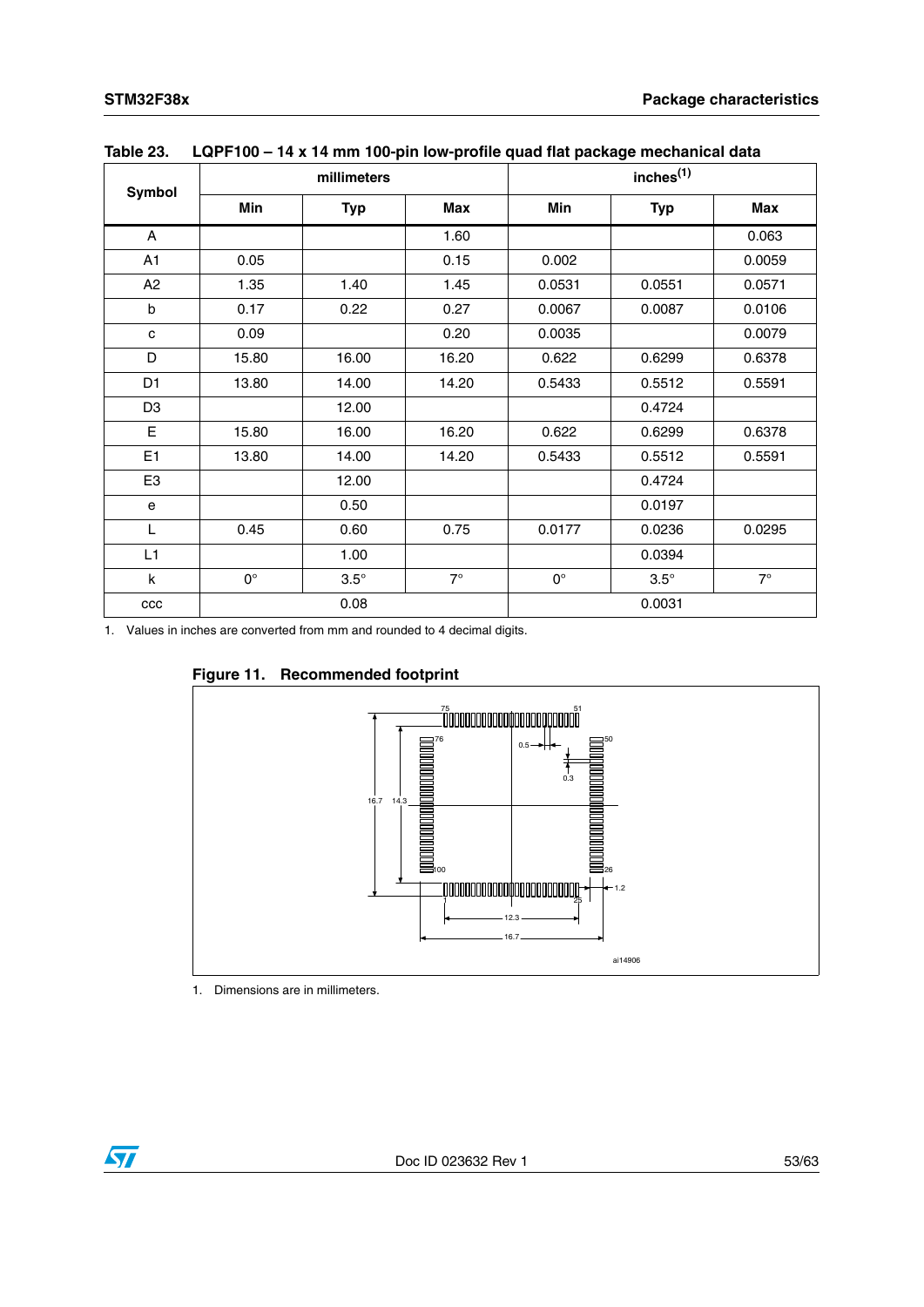

<span id="page-53-1"></span>**Figure 12. LQFP64 – 10 x 10 mm 64 pin low-profile quad flat package outline**

1. Drawing is not to scale.

<span id="page-53-0"></span>

| Table 24. |  |  |  |  |  |  |  | LQFP64 – 10 x 10 mm 64 pin low-profile quad flat package mechanical data |  |
|-----------|--|--|--|--|--|--|--|--------------------------------------------------------------------------|--|
|-----------|--|--|--|--|--|--|--|--------------------------------------------------------------------------|--|

| Symbol         | millimeters    |             |            | inches <sup>(1)</sup> |             |            |  |
|----------------|----------------|-------------|------------|-----------------------|-------------|------------|--|
|                | Min            | <b>Typ</b>  | <b>Max</b> | Min                   | <b>Typ</b>  | <b>Max</b> |  |
| A              |                |             | 1.600      |                       |             | 0.0630     |  |
| A <sub>1</sub> | 0.050          |             | 0.150      | 0.0020                |             | 0.0059     |  |
| A2             | 1.350          | 1.400       | 1.450      | 0.0531<br>0.0551      |             | 0.0571     |  |
| $\sf b$        | 0.170          | 0.220       | 0.270      | 0.0067<br>0.0087      |             | 0.0106     |  |
| $\mathbf c$    | 0.090          |             | 0.200      | 0.0035                |             | 0.0079     |  |
| D              | 11.800         | 12.000      | 12.200     | 0.4646<br>0.4724      |             | 0.4803     |  |
| D <sub>1</sub> | 9.800          | 10.000      | 10.200     | 0.3858<br>0.3937      |             | 0.4016     |  |
| D.             |                | 7.500       |            |                       |             |            |  |
| E              | 11.800         | 12.000      | 12.200     | 0.4724<br>0.4646      |             | 0.4803     |  |
| E1             | 9.800          | 10.00       | 10.200     | 0.3858<br>0.3937      |             | 0.4016     |  |
| e              |                | 0.500       |            |                       | 0.0197      |            |  |
| $\sf k$        | $0^{\circ}$    | $3.5^\circ$ | $7^\circ$  | $0^{\circ}$           | $3.5^\circ$ | $7^\circ$  |  |
| L              | 0.450          | 0.600       | 0.75       | 0.0236<br>0.0177      |             | 0.0295     |  |
| L1             |                | 1.000       |            |                       | 0.0394      |            |  |
| ccc            | 0.080          |             |            | 0.0031                |             |            |  |
| ${\sf N}$      | Number of pins |             |            |                       |             |            |  |
|                | 64             |             |            |                       |             |            |  |

1. Values in inches are converted from mm and rounded to 4 decimal digits.

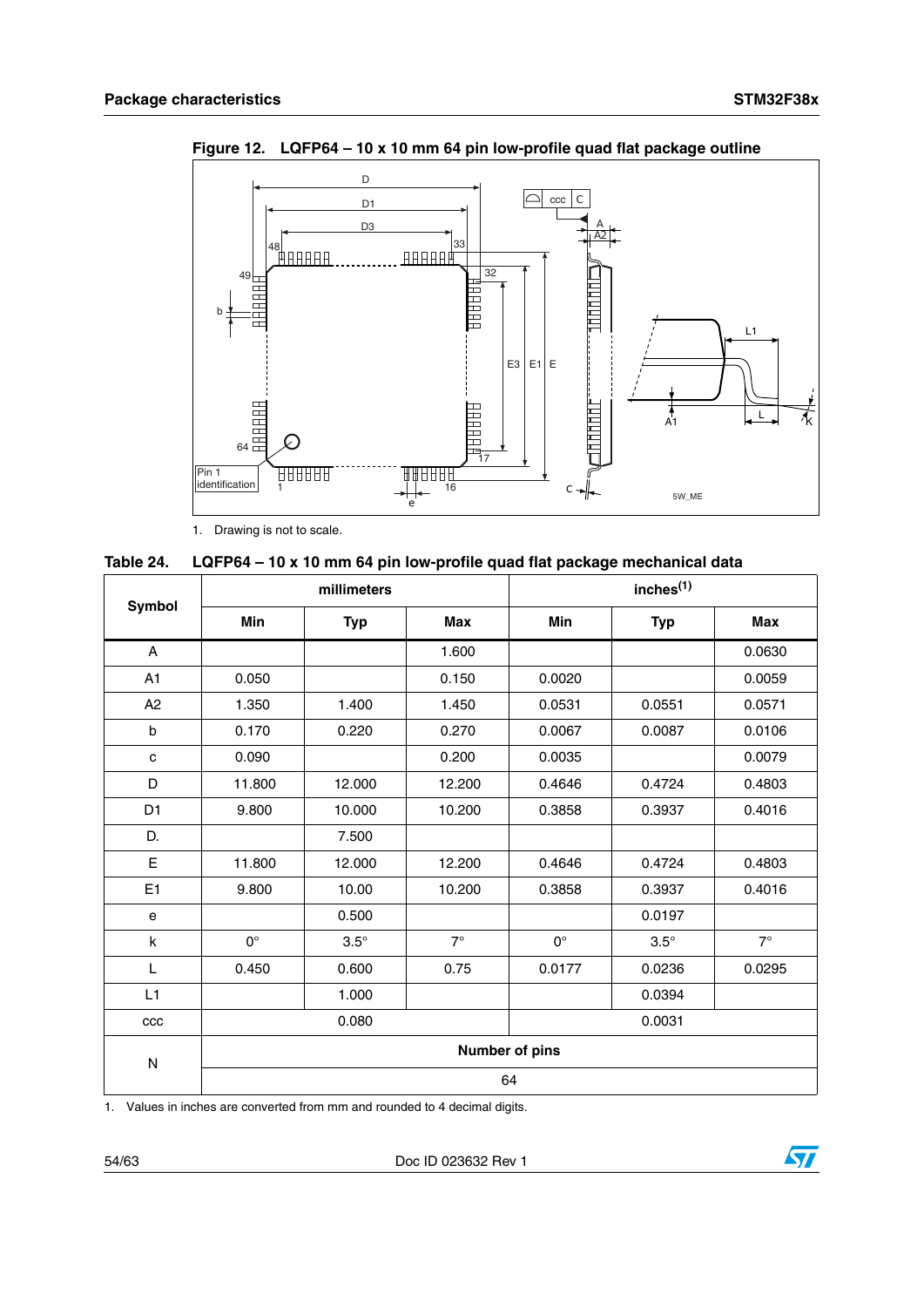<span id="page-54-0"></span>



1. Dimensions are in millimeters.

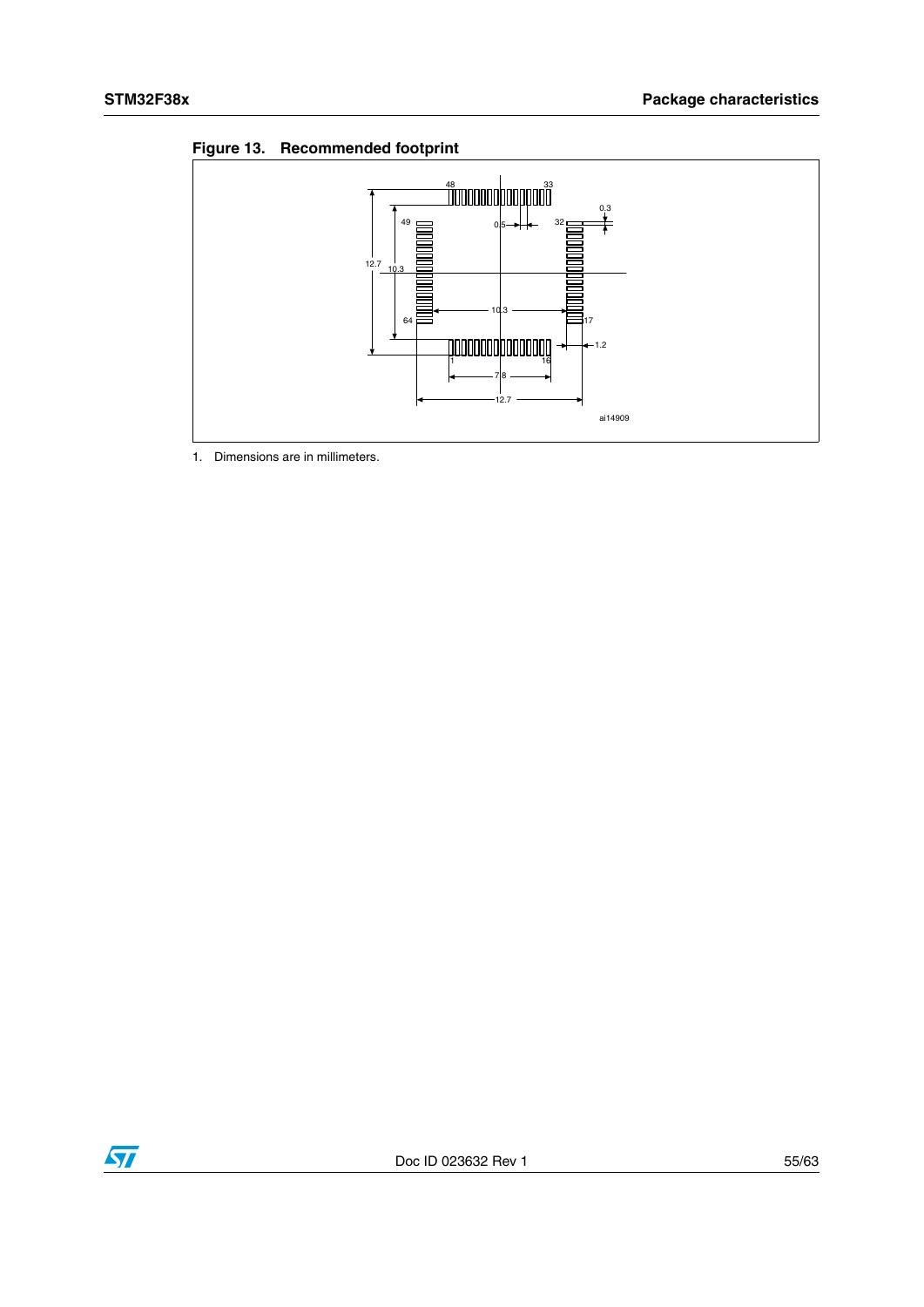

<span id="page-55-1"></span>**Figure 14. LQFP48 – 7 x 7 mm, 48-pin low-profile quad flat package outline**

1. Drawing is not to scale.

<span id="page-55-0"></span>

| Table 25. |  |  | LQFP48 – 7 x 7 mm, 48-pin low-profile quad flat package mechanical data |
|-----------|--|--|-------------------------------------------------------------------------|
|-----------|--|--|-------------------------------------------------------------------------|

| <b>Symbol</b>  | millimeters |             |            | inches <sup>(1)</sup> |             |           |  |
|----------------|-------------|-------------|------------|-----------------------|-------------|-----------|--|
|                | Min         | <b>Typ</b>  | <b>Max</b> | <b>Min</b>            | <b>Typ</b>  | Max       |  |
| A              |             |             | 1.600      |                       |             | 0.0630    |  |
| A <sub>1</sub> | 0.050       |             | 0.150      | 0.0020                |             | 0.0059    |  |
| A2             | 1.350       | 1.400       | 1.450      | 0.0531                | 0.0551      | 0.0571    |  |
| $\mathsf{b}$   | 0.170       | 0.220       | 0.270      | 0.0067                | 0.0087      | 0.0106    |  |
| C              | 0.090       |             | 0.200      | 0.0035                |             | 0.0079    |  |
| D              | 8.800       | 9.000       | 9.200      | 0.3465                | 0.3543      | 0.3622    |  |
| D <sub>1</sub> | 6.800       | 7.000       | 7.200      | 0.2677                | 0.2756      | 0.2835    |  |
| D <sub>3</sub> |             | 5.500       |            |                       | 0.2165      |           |  |
| E              | 8.800       | 9.000       | 9.200      | 0.3465                | 0.3543      | 0.3622    |  |
| E <sub>1</sub> | 6.800       | 7.000       | 7.200      | 0.2677                | 0.2756      | 0.2835    |  |
| E <sub>3</sub> |             | 5.500       |            |                       | 0.2165      |           |  |
| e              |             | 0.500       |            |                       | 0.0197      |           |  |
| L              | 0.450       | 0.600       | 0.750      | 0.0177                | 0.0236      | 0.0295    |  |
| L1             |             | 1.000       |            |                       | 0.0394      |           |  |
| k              | $0^{\circ}$ | $3.5^\circ$ | $7^\circ$  | $0^{\circ}$           | $3.5^\circ$ | $7^\circ$ |  |
| ccc            |             | 0.080       |            |                       | 0.0031      |           |  |

1. Values in inches are converted from mm and rounded to 4 decimal digits.

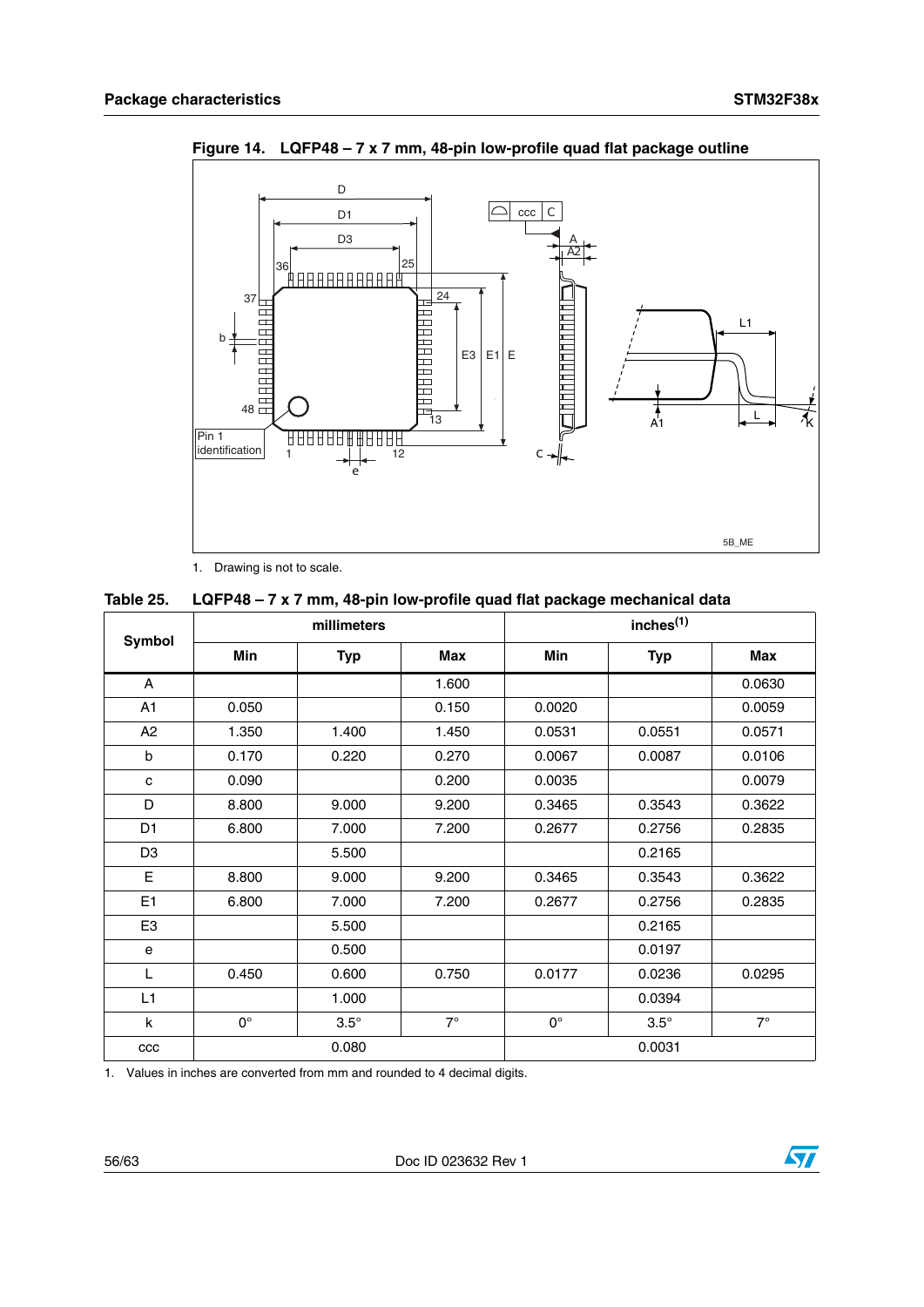<span id="page-56-0"></span>



1. Dimensions are in millimeters.

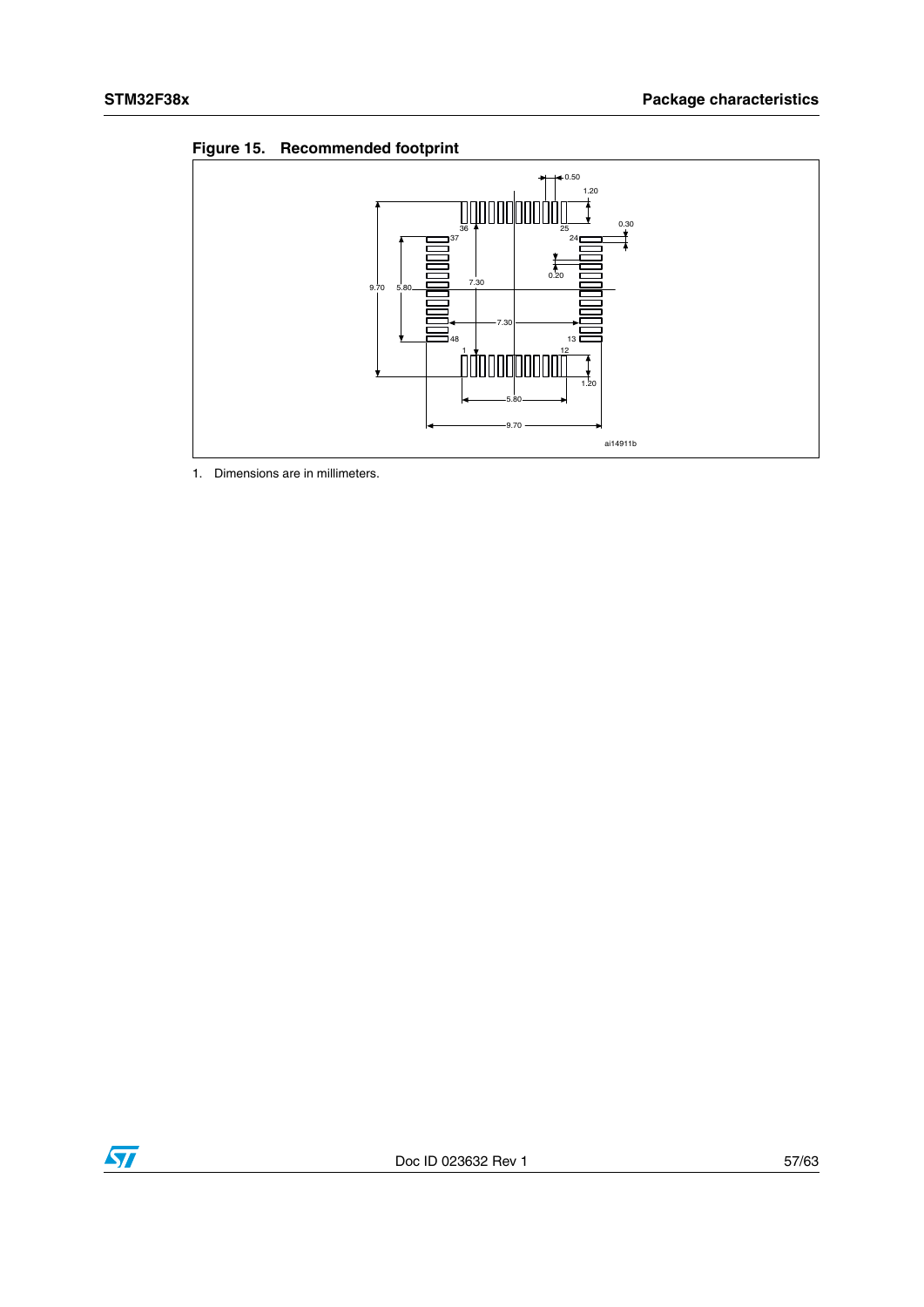## <span id="page-57-0"></span>**6.2 Thermal characteristics**

The maximum chip junction temperature  $(T, max)$  must never exceed the values given in *Table 24: General operating conditions on page 54*.

The maximum chip-junction temperature,  $T_{\text{J}}$  max, in degrees Celsius, may be calculated using the following equation:

$$
T_J \text{ max} = T_A \text{ max} + (P_D \text{ max} \times \Theta_{JA})
$$

Where:

- $\bullet$  T<sub>A</sub> max is the maximum ambient temperature in  $\mathrm{C}_{1}$ ,
- $\Theta_{JA}$  is the package junction-to-ambient thermal resistance, in °C/W,
- $P_D$  max is the sum of  $P_{INT}$  max and  $P_{I/O}$  max  $(P_D$  max =  $P_{INT}$  max +  $P_{I/O}$  max),
- $P_{INT}$  max is the product of  $I_{DD}$  and  $V_{DD}$ , expressed in Watts. This is the maximum chip internal power.

 $P_{1/2}$  max represents the maximum power dissipation on output pins where:

 $P_{I/O}$  max =  $\Sigma$  (V<sub>OL</sub>  $\times I_{OI}$ ) +  $\Sigma$ ((V<sub>DD</sub> – V<sub>OH</sub>)  $\times I_{OH}$ ),

taking into account the actual  $V_{\text{OL}}$  /  $I_{\text{OL}}$  and  $V_{\text{OH}}$  /  $I_{\text{OH}}$  of the I/Os at low and high level in the application.

<span id="page-57-2"></span>Table 26. **Package thermal characteristics** 

| Symbol        | <b>Parameter</b>                                                                  | Value | <b>Unit</b>        |
|---------------|-----------------------------------------------------------------------------------|-------|--------------------|
| $\Theta_{JA}$ | Thermal resistance junction-ambient<br>LQFP64 - $10 \times 10$ mm / 0.5 mm pitch  | 45    |                    |
|               | Thermal resistance junction-ambient<br>LQFP48 - $7 \times 7$ mm                   | 55    |                    |
|               | Thermal resistance junction-ambient<br>LQFP100 - 14 $\times$ 14 mm / 0.5 mm pitch | 46    | $\rm ^{\circ}$ C/W |
|               | Thermal resistance junction-ambient<br>BGA100 - 7 x 7 mm                          | 59    |                    |
|               | Thermal resistance junction-ambient<br>WLCSP66 - 0.400 mm                         | 53    |                    |

### <span id="page-57-1"></span>**6.2.1 Reference document**

JESD51-2 Integrated Circuits Thermal Test Method Environment Conditions - Natural Convection (Still Air). Available from www.jedec.org

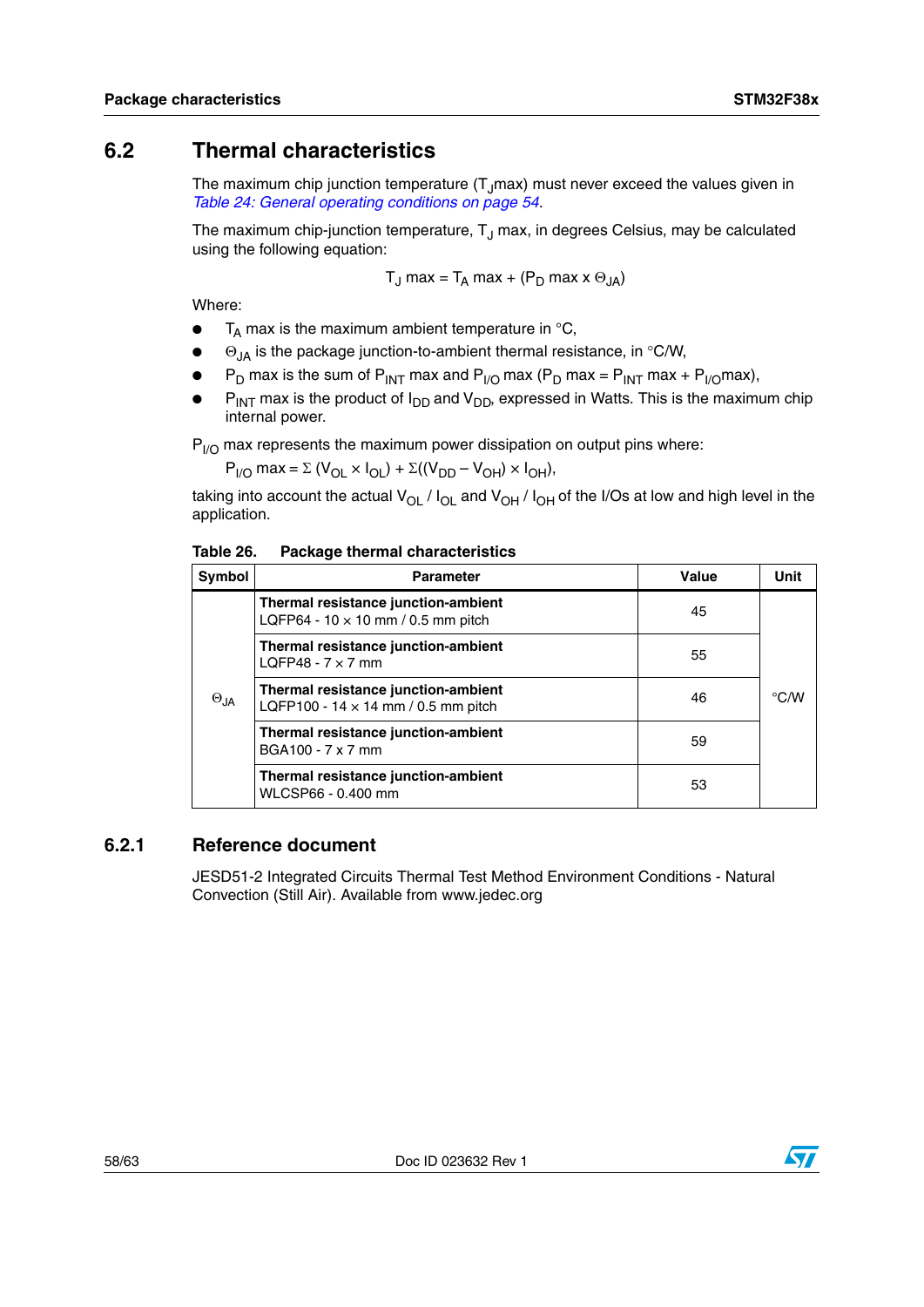### <span id="page-58-0"></span>**6.2.2 Selecting the product temperature range**

When ordering the microcontroller, the temperature range is specified in the ordering information scheme shown in *[Section 7: Part numbering](#page-60-0)*.

Each temperature range suffix corresponds to a specific guaranteed ambient temperature at maximum dissipation and, to a specific maximum junction temperature.

As applications do not commonly use the STM32F38x at maximum dissipation, it is useful to calculate the exact power consumption and junction temperature to determine which temperature range will be best suited to the application.

The following examples show how to calculate the temperature range needed for a given application.

#### **Example 1: High-performance application**

Assuming the following application conditions:

Maximum ambient temperature  $T_{Amax}$  = 82 °C (measured according to JESD51-2),  $I_{DDmax}$  = 50 mA,  $V_{DD}$  = 1.8 V, maximum 3 I/Os used at the same time in output at low level with  $I_{\text{O}} = 8$  mA,  $V_{\text{O}} = 0.4$  V and maximum 2 I/Os used at the same time in output at low level with  $I_{\text{OI}} = 20$  mA,  $V_{\text{OI}} = 1.3$  V

 $P_{INTmax}$  = 50 mA  $\times$  1.8 V= 90 mW

 $P_{10max} = 3 \times 8$  mA  $\times$  0.4 V + 2  $\times$  20 mA  $\times$  1.3 V = 61.6 mW

This gives:  $P_{INTmax} = 90$  mW and  $P_{IOMax} = 61.6$  mW:

 $P_{Dmax} = 90 + 61.6 = 151.6$  mW

Thus:  $P_{Dmax} = 151.6$  mW

Using the values obtained in *[Table 26](#page-57-2)* T<sub>Jmax</sub> is calculated as follows:

– For LQFP64, 45°C/W

 $T_{\text{Jmax}} = 82 \text{ }^{\circ}\text{C} + (45 \text{ }^{\circ}\text{C/W} \times 151.6 \text{ mW}) = 82 \text{ }^{\circ}\text{C} + 6.8 \text{ }^{\circ}\text{C} = 88.8 \text{ }^{\circ}\text{C}$ 

This is within the range of the suffix 6 version parts  $(-40 < T_{\rm J} < 105$  °C).

In this case, parts must be ordered at least with the temperature range suffix 6 (see *[Section 7: Part numbering](#page-60-0)*).

#### **Example 2: High-temperature application**

Using the same rules, it is possible to address applications that run at high ambient temperatures with a low dissipation, as long as junction temperature  $T_{J}$  remains within the specified range.

Assuming the following application conditions:

Maximum ambient temperature  $T_{Amax}$  = 115 °C (measured according to JESD51-2),  $I_{DDmax}$  = 20 mA,  $V_{DD}$  = 1.8 V, maximum 9 I/Os used at the same time in output at low level with  $I_{\text{O}} = 8 \text{ mA}$ ,  $V_{\text{O}} = 0.4 \text{ V}$  $P_{INTmax}$  = 20 mA  $\times$  1.8 V = 36 mW  $P_{1Omax} = 9 \times 8$  mA  $\times$  0.4 V = 28.8 mW This gives:  $P_{INTmax} = 36$  mW and  $P_{IOMax} = 28.8$  mW:  $P_{Dmax} = 36 + 28.8 = 64.8$  mW Thus:  $P_{Dmax} = 64.8$  mW

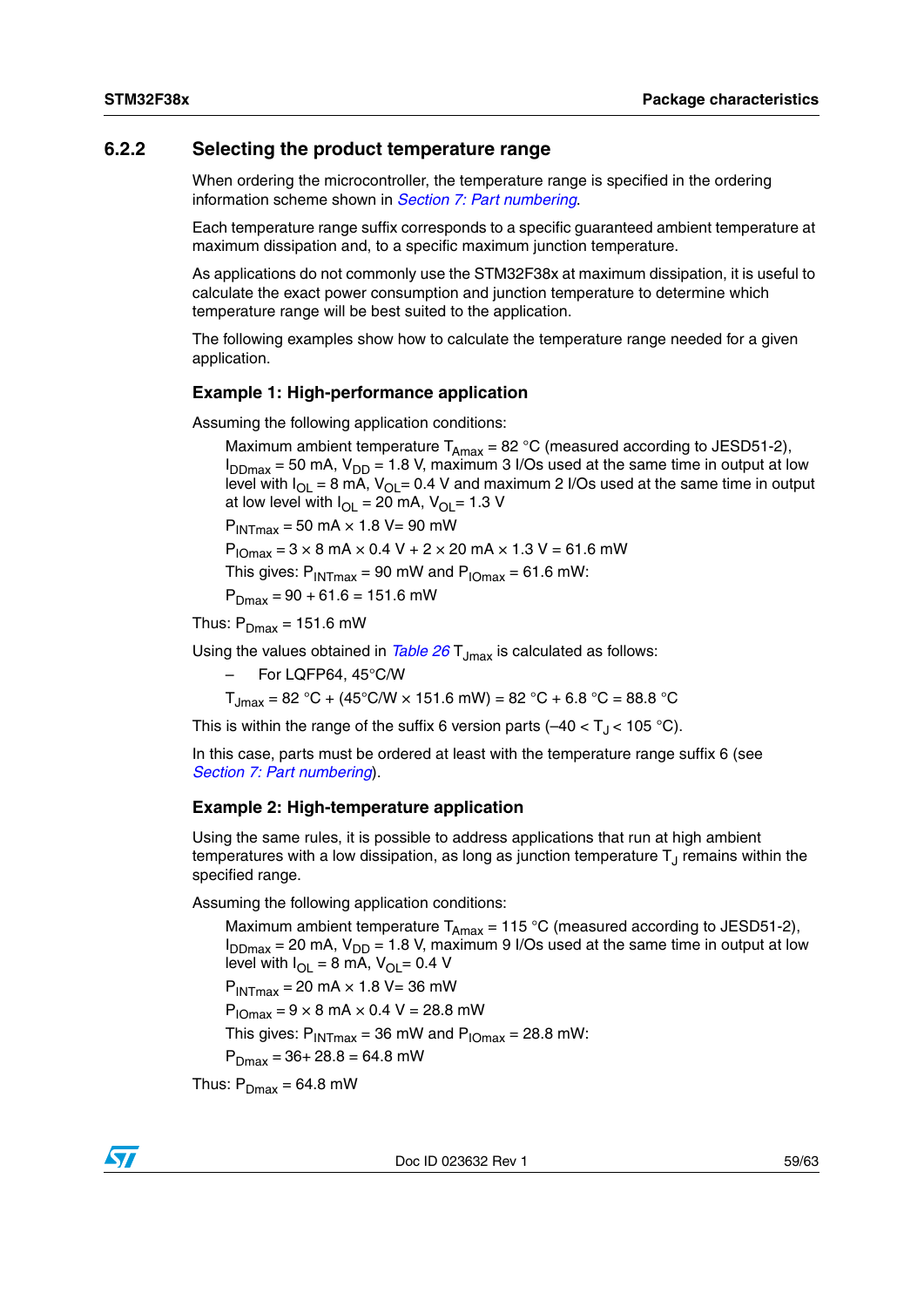Using the values obtained in *[Table 26](#page-57-2)* T<sub>Jmax</sub> is calculated as follows:

- For LQFP100, 46°C/W
- $T_{\text{Jmax}} = 115 \text{ °C} + (46 \text{ °C/W} \times 64.8 \text{ mW}) = 115 \text{ °C} + 2.98 \text{ °C} = 118 \text{ °C}$

This is within the range of the suffix 7 version parts  $(-40 < T<sub>J</sub> < 125 °C)$ .

In this case, parts must be ordered at least with the temperature range suffix 7 (see *[Section 7: Part numbering](#page-60-0)*).

<span id="page-59-0"></span>



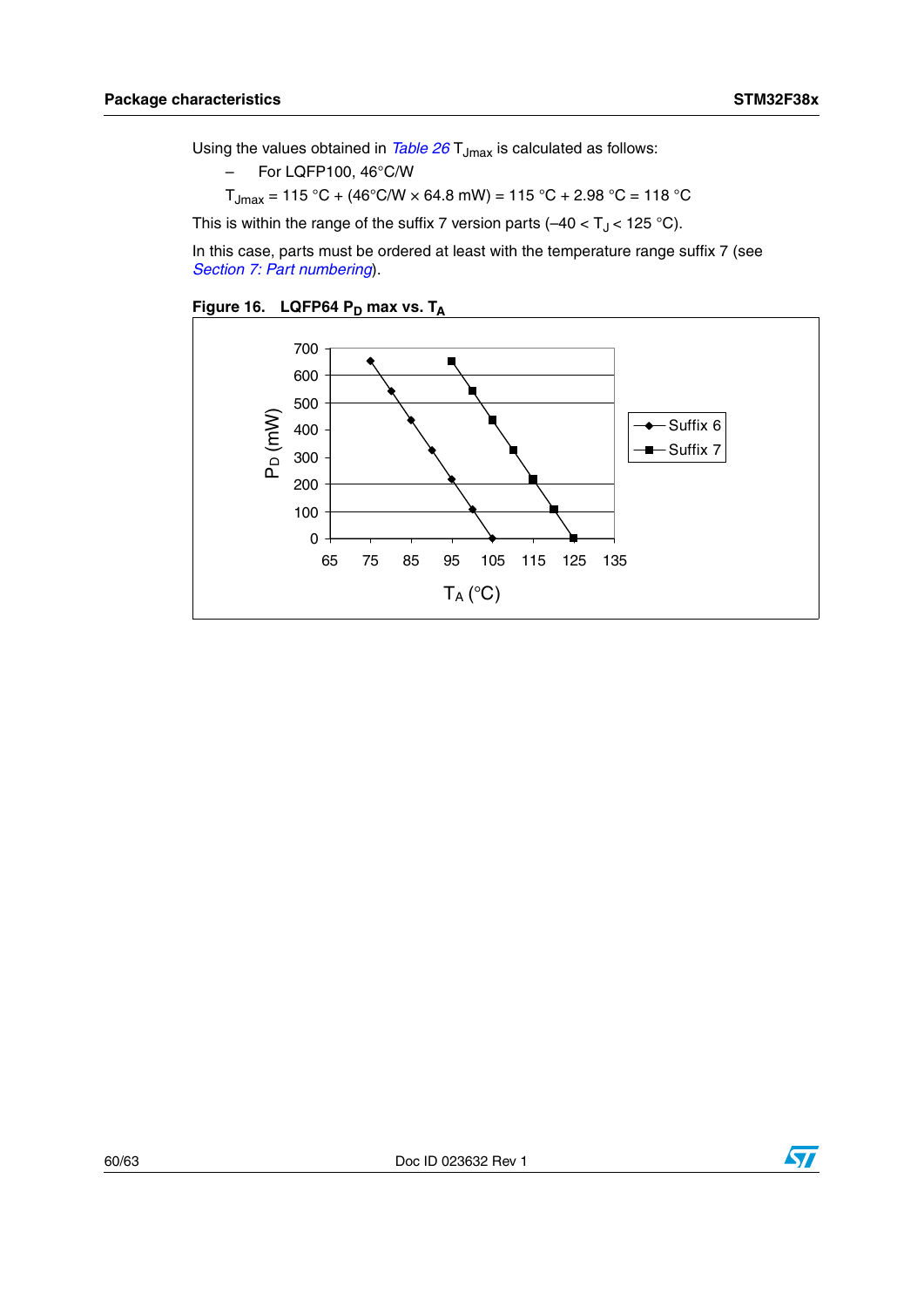# <span id="page-60-0"></span>**7 Part numbering**

For a list of available options (memory, package, and so on) or for further information on any aspect of this device, please contact your nearest ST sales office.

<span id="page-60-1"></span>

| Table 27.<br><b>Ordering information scheme</b>   |       |   |     |   |   |   |   |   |
|---------------------------------------------------|-------|---|-----|---|---|---|---|---|
| Example:                                          | STM32 | F | 372 | R | 8 | т | 6 | X |
| <b>Device family</b>                              |       |   |     |   |   |   |   |   |
| STM32 = ARM-based 32-bit microcontroller          |       |   |     |   |   |   |   |   |
|                                                   |       |   |     |   |   |   |   |   |
| <b>Product type</b>                               |       |   |     |   |   |   |   |   |
| $F = General-purpose$                             |       |   |     |   |   |   |   |   |
| Sub-family                                        |       |   |     |   |   |   |   |   |
| $383 = STM32F383xx$                               |       |   |     |   |   |   |   |   |
|                                                   |       |   |     |   |   |   |   |   |
| <b>Pin count</b>                                  |       |   |     |   |   |   |   |   |
| $C = 48$ pins                                     |       |   |     |   |   |   |   |   |
| $R = 64/66$ pins                                  |       |   |     |   |   |   |   |   |
| $V = 100$ pins                                    |       |   |     |   |   |   |   |   |
| Code size                                         |       |   |     |   |   |   |   |   |
| $8 = 64$ Kbytes of Flash memory                   |       |   |     |   |   |   |   |   |
| $B = 128$ Kbytes of Flash memory                  |       |   |     |   |   |   |   |   |
| $C = 256$ Kbytes of Flash memory                  |       |   |     |   |   |   |   |   |
| Package                                           |       |   |     |   |   |   |   |   |
| $T = LQFP$                                        |       |   |     |   |   |   |   |   |
| $H = BGA$                                         |       |   |     |   |   |   |   |   |
| $Y = WLCSP$                                       |       |   |     |   |   |   |   |   |
| <b>Temperature range</b>                          |       |   |     |   |   |   |   |   |
| 6 = Industrial temperature range, $-40$ to 85 °C  |       |   |     |   |   |   |   |   |
| 7 = Industrial temperature range, $-40$ to 105 °C |       |   |     |   |   |   |   |   |
| <b>Options</b>                                    |       |   |     |   |   |   |   |   |
|                                                   |       |   |     |   |   |   |   |   |

xxx = programmed parts  $TR = tape$  and real

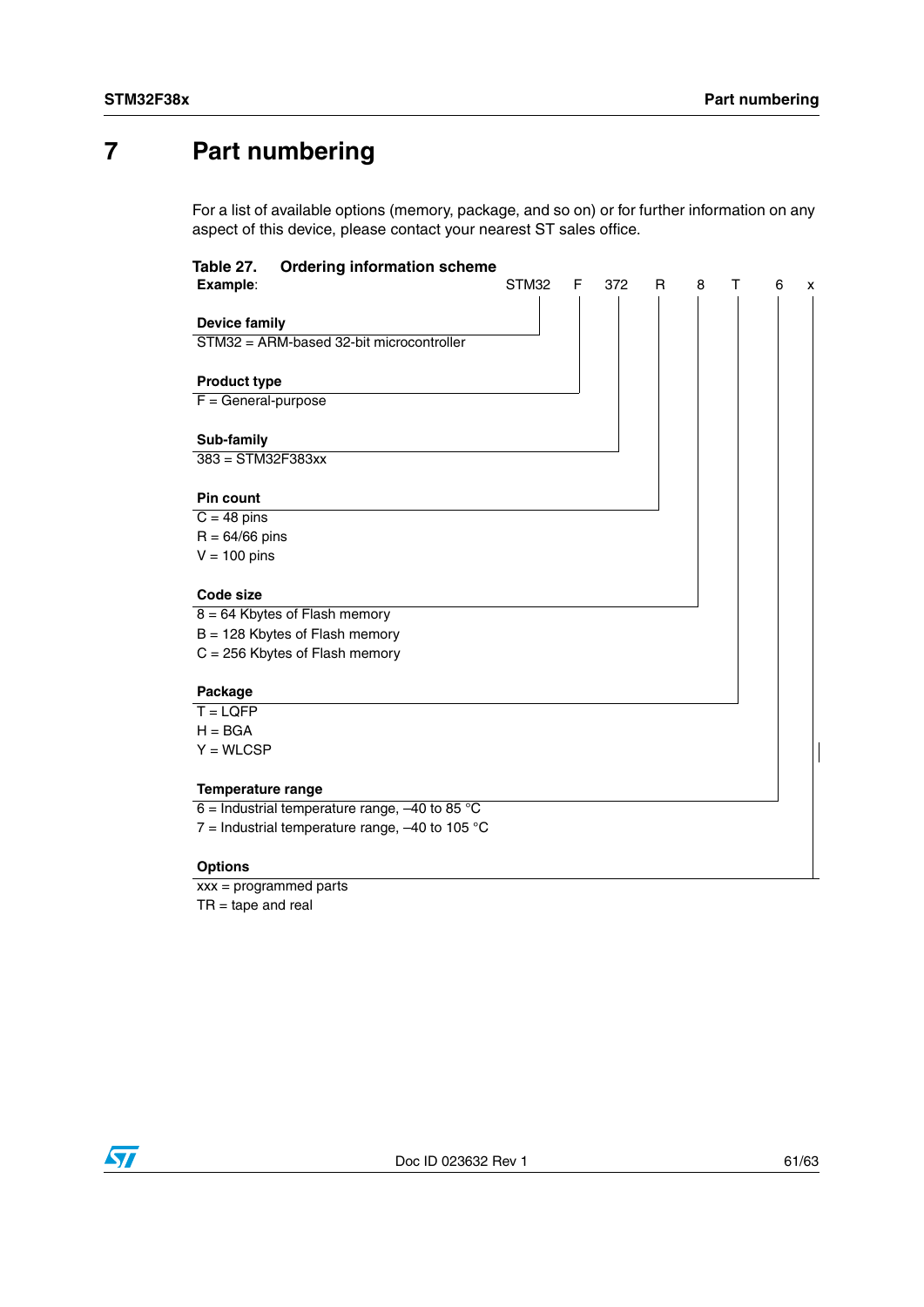# <span id="page-61-0"></span>**8 Revision history**

#### <span id="page-61-1"></span>Table 28. **Document revision history**

| <b>Date</b> | <b>Revision</b> | <b>Changes</b>   |
|-------------|-----------------|------------------|
| 07-Sep-2012 |                 | Initial release. |